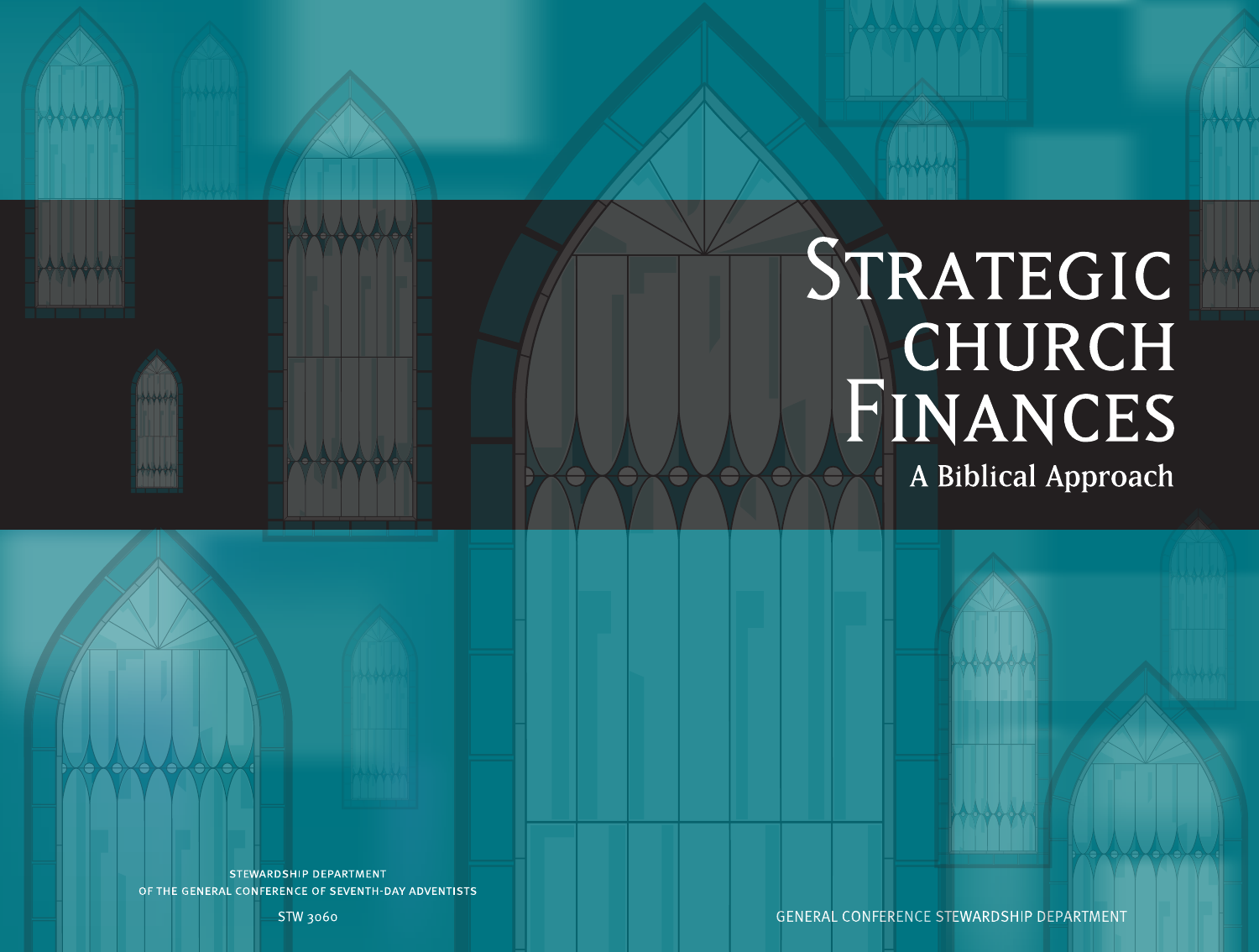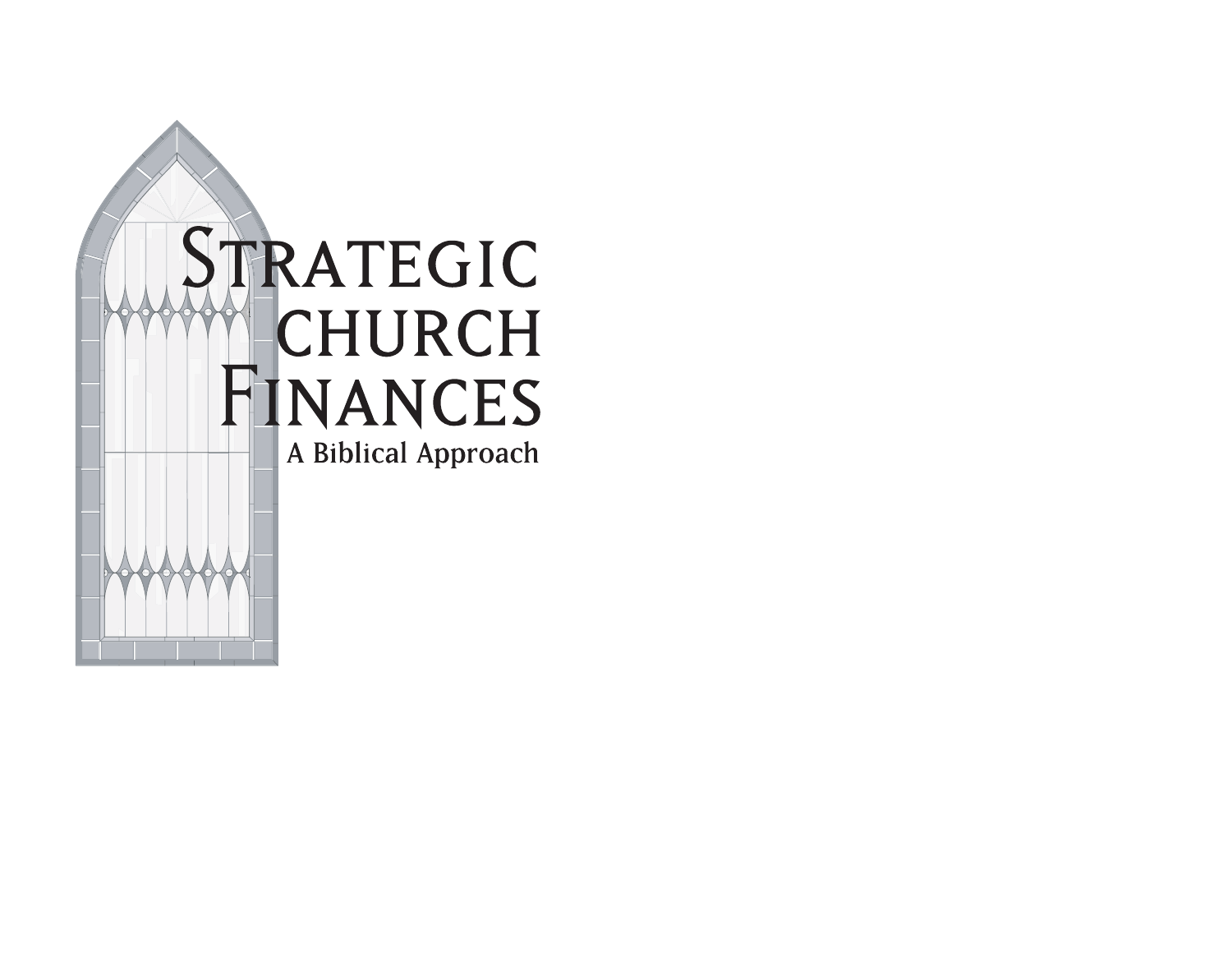#### STRATEGIC CHURCH FINANCES

Copyright ©2006 by General Conference Stewardship Department General Conference of Seventh-day Adventists 12501 Old Columbia Pike Silver Spring, MD 20604-6600 USA

Printed in the United States of America

The mission of the Stewardship Department is to emphasize the lordship of Jesus Christ, to enhance the integration of the gospel into the Christian lifestyle, to encourage faithful stewardship, and to facilitate the individual, corporate, and leadership dimensions of stewardship as partnership with God.

All rights reserved. No part of this publication may be reproduced, stored in a retrieval system, or transmitted in any form or by any means—for example, electronic, photocopy, recording—without the prior written permission of the publisher. The only exception is brief quotations in printed reviews.

All scripture quotations, unless otherwise indicated, are taken from the HOLY BIBLE, NEW INTERNATIONAL VERSION®. NIV®. Copyright ©1973, 1978, 1984 by International Bible Society. Used by permission of Zondervan. All rights reserved.

This book was Authored by Benjamin C. Maxson and Jean-Luc Lézeau Edited by Claire Eva Designed by Tami Pohle

STW 3060

For current information about all resources available through the Stewardship Department, General Conference of Seventh-day Adventists,

# STRATEGIC CHURCH **HINANCES** A Biblical Approach



GENERAL CONFERENCE STEWARDSHIP DEPARTMENT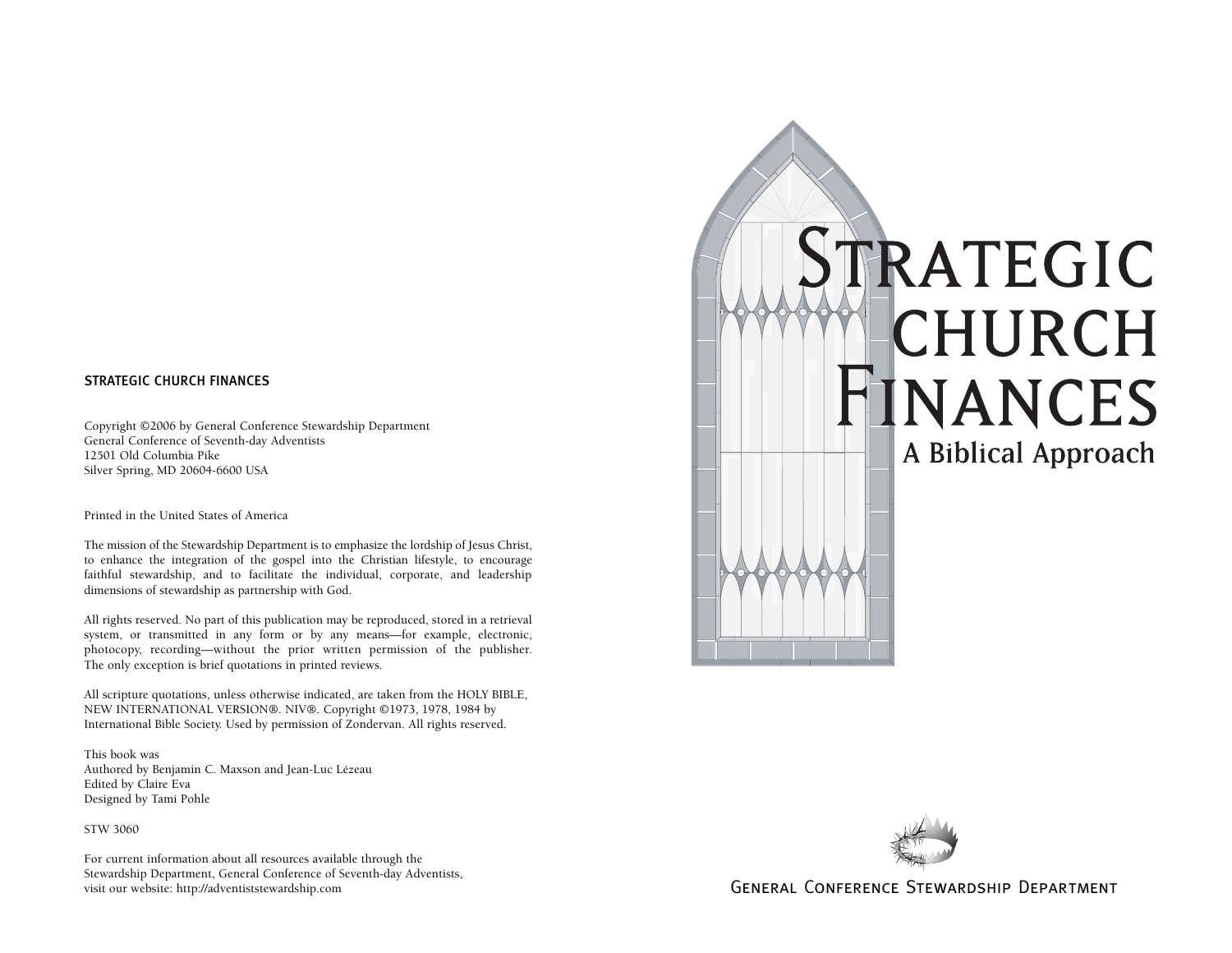





#### STRATEGIC CHURCH FINANCES INTRODUCTION .................... 7

| DEMONSTRATION OF GOD'S CHARACTER 25                                                              |  |
|--------------------------------------------------------------------------------------------------|--|
|                                                                                                  |  |
| THE CHURCH $\ldots$ , $\ldots$ , $\ldots$ , $\ldots$ , $\ldots$ , $\ldots$ , $\ldots$ , $\ldots$ |  |

# HISTORICAL DEVELOPMENT OF THE<br>SEVENTH-DAY ADVENTIST GIVING SY

| SEVENTH-DAY ADVENTIST GIVING SYSTEM  29 |  |
|-----------------------------------------|--|
|                                         |  |
|                                         |  |
|                                         |  |
|                                         |  |

## Contents Contents

| THE PASTORAL ROLE IN STEWARDSHIP 39                                                             |  |
|-------------------------------------------------------------------------------------------------|--|
|                                                                                                 |  |
|                                                                                                 |  |
| The Pastor as a Stewardship Model 42                                                            |  |
| THE PASTOR AS LEADER $\ldots \ldots \ldots \ldots \ldots \ldots \ldots \ldots \ldots \ldots 43$ |  |
| The Pastor as Educator $\ldots \ldots \ldots \ldots \ldots \ldots \ldots \ldots 46$             |  |
| THE PASTOR AS COMMUNICATOR 51                                                                   |  |
| PASTORAL NEEDS FOR STEWARDSHIP EDUCATION 53                                                     |  |
|                                                                                                 |  |
| LOCAL CHURCH STEWARDSHIP STRATEGY 57                                                            |  |
|                                                                                                 |  |
|                                                                                                 |  |
|                                                                                                 |  |
| PURPOSE FOR CAPITAL FUNDRAISING 66                                                              |  |
|                                                                                                 |  |
|                                                                                                 |  |
|                                                                                                 |  |
|                                                                                                 |  |
|                                                                                                 |  |
|                                                                                                 |  |
|                                                                                                 |  |
|                                                                                                 |  |

*Offering Plans and their Applications* . . . . . . . . . . . . *81*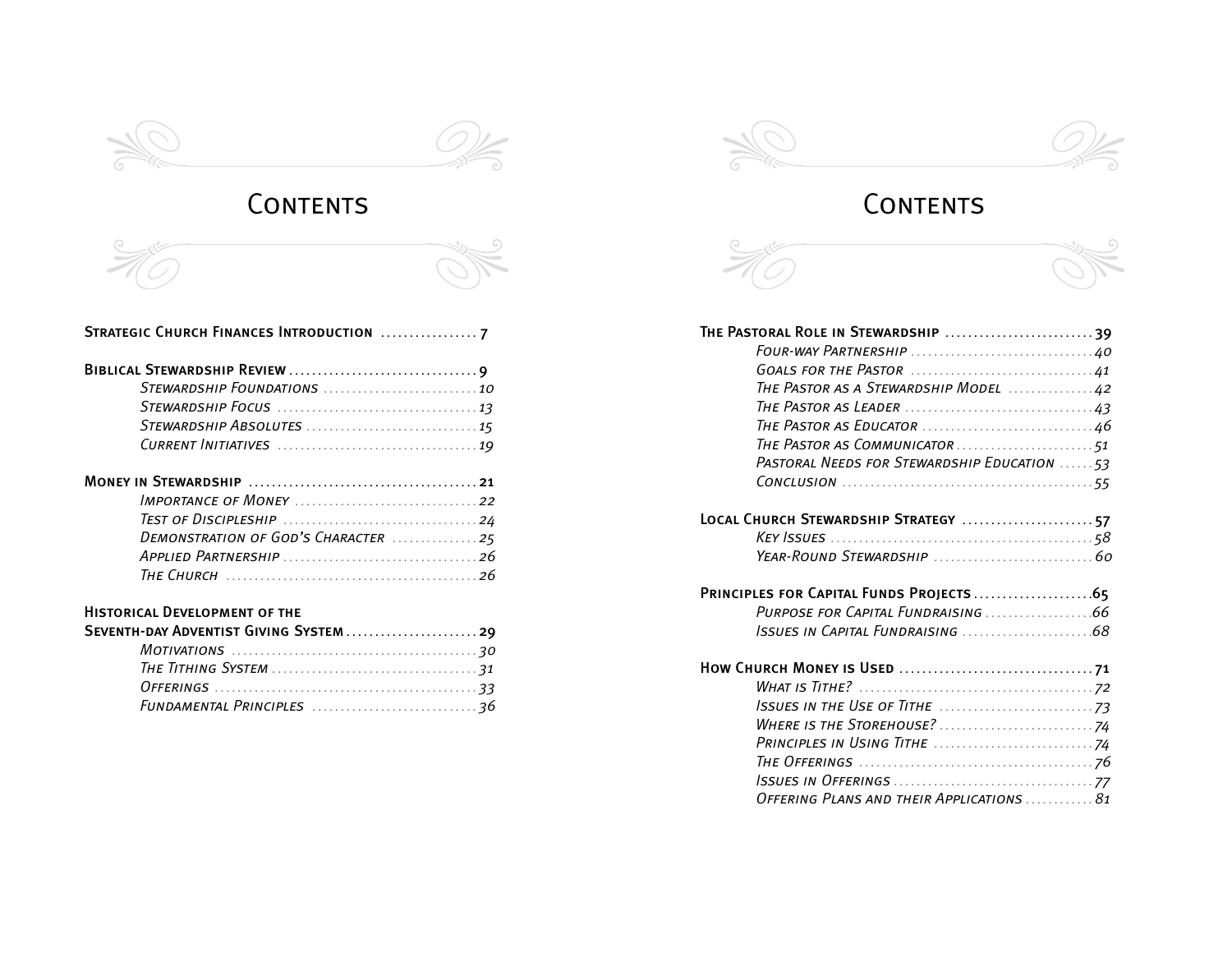

## Strategic Church Finances



#### introduction

Stewardship is more than money, it is a lifestyle. This lifestyle is significant in our journey as disciples. However, money reflects our relationship with our Lord, as it is in direct competition with God. This book is a condensed version of a two-day seminar. While it reviews the basic biblical approach to stewardship, it does not attempt to cover all the elements of a stewardship ministry. Our primary focus is on exploring a strategic approach to church finances that is built on a solid understanding of biblical stewardship.

#### dealing with god's finances

As we approach this subject, we must first and always remember that we are dealing with God's resources, not our own. Thus, we are entrusted with a sacred task in managing church finances. By understanding how the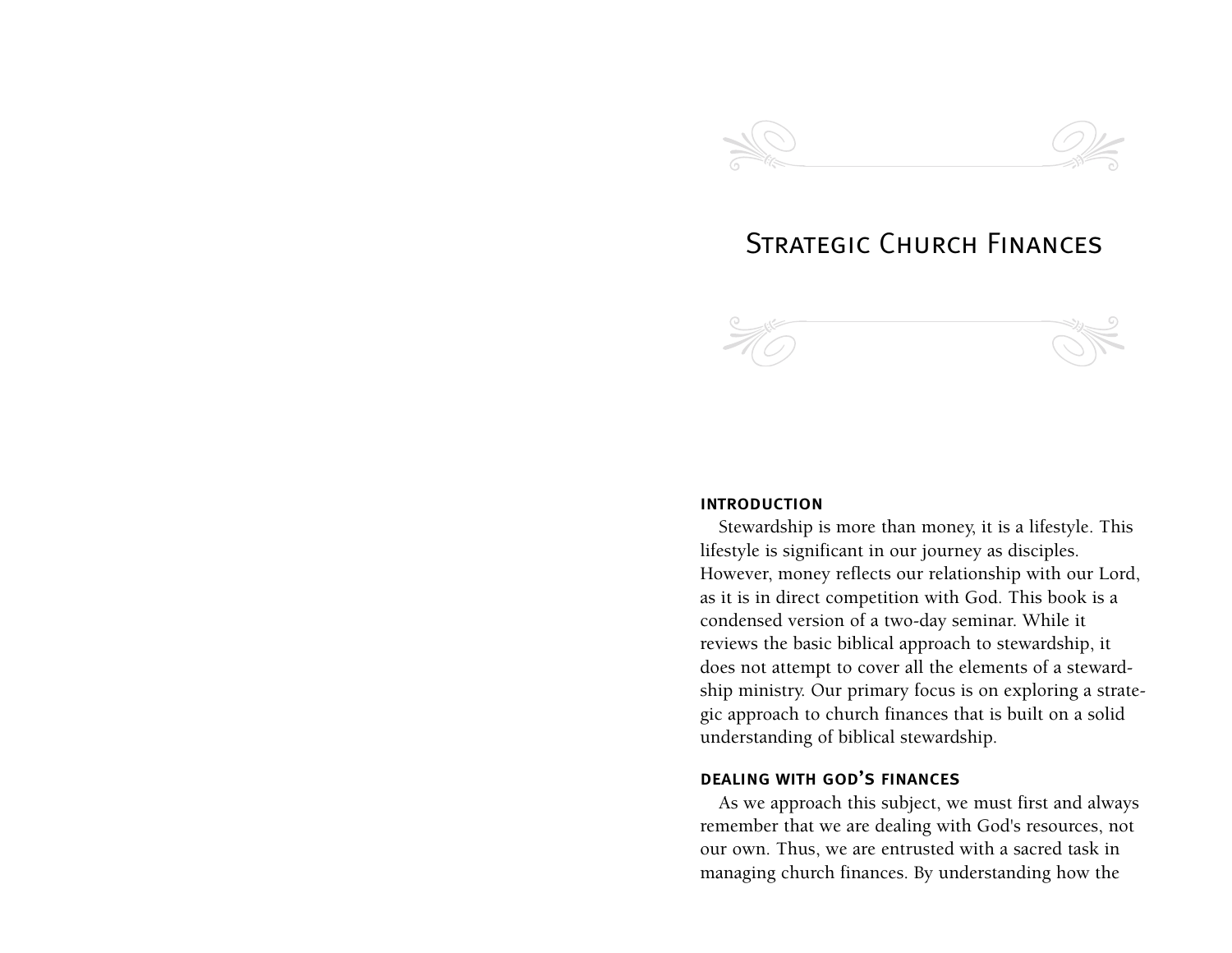church financial system works, each member will be strengthened in his or her faithfulness. For he or she will see that in this unique system, when a member returns tithes and offerings, he becomes an active participant in the world mission of the Church.

#### remembering our purpose

Our hope is that ministers will use this tool to help people understand not only how church money is used, but why. Though we focus on church finances in this seminar, we need to remember that the overarching purpose of stewardship is to make disciples. We pray that a better understanding of biblical stewardship and how the church deals with God's money will help in this process.



## Biblical Stewardship Review



#### introduction

A proper understanding of biblical stewardship is crucial to anything else we do in the Christian life. It provides the foundation for working with church and family resources as well as wider areas of ministry.

#### section topics

This section contains the following topics:

- Stewardship Foundations
- Stewardship Focus
- Stewardship Absolutes
- Current Initiatives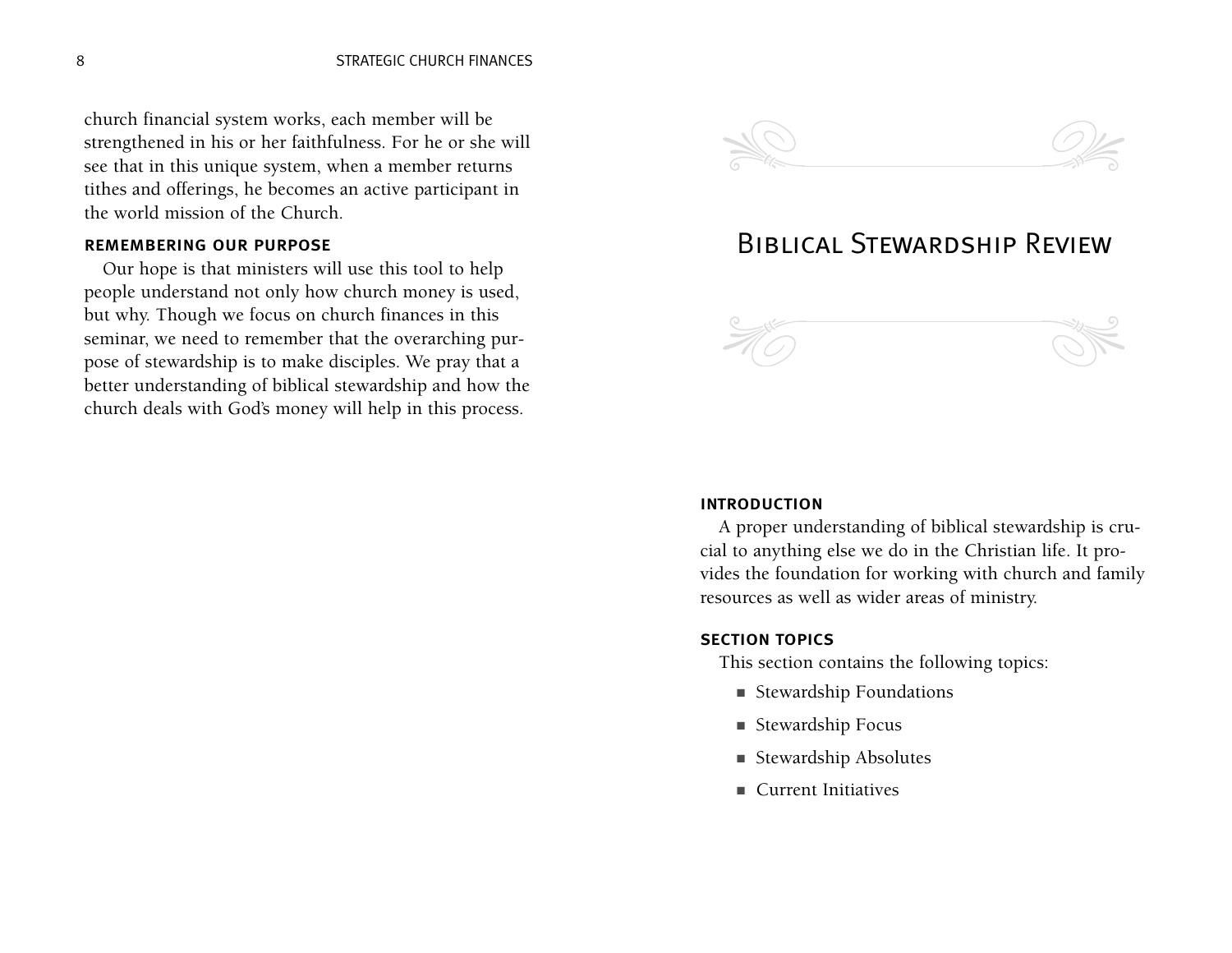#### stewardship foundations

#### **DEFINITION**

Stewardship is the lifestyle of one who accepts Christ's lordship, walking in partnership with God and acting as His agent to manage His affairs on earth.

#### where stewardship begins

Stewardship begins with God—with who He is and what He does. As Creator, He initiated an intimate partnership with humanity, integrating the Lordship of Christ into every area of life. This stewardship is a broad lifestyle philosophy, providing the foundation for all of the Christian life and ministry. There are a number of key points which help us understand this partnership.

- God is Creator—incomparable, transcendent, and creative. He is our provider.
- God is sovereign—free and autonomous.
- God is Savior—all of the godhead is involved in our salvation.
- God is love—every act originates from and is based on love.
- God is Owner.
- God is personal—intimate with us and sanctifying.

#### foundational principles

The creation story provides the context for stewardship's beginning. In that story, we find four foundational principles that define the core of a biblical stewardship philosophy.

- **SHARED IMAGE:** Shared image reflects the reality that God created humanity in His own image, and that through the ministry of the Holy Spirit, He restores us to that image by imparting His character or nature.
- **SHARED INTIMACY:** Shared intimacy began with God's creation of Adam and Eve. By shaping Adam and Eve with His own hands and giving them life by His own breath, God created humanity in and for intimacy with Him. God intended that humanity should continue to live out this relationship. When sin shattered this intimacy, God restored it through the incarnation of Christ. In union with Christ, humanity once again finds the intimacy of a personal relationship with God.
- SHARED GOVERNANCE: Shared governance began at creation when God appointed Adam and Eve as rulers over this world. They were to function as His representatives, managing His affairs on earth. This shared governance is restored when we accept Christ as Savior and accept the reality that in Him, we are raised to sit with Him on His throne in heavenly places. Then as Christians, we again enter into the wonder of acting as God's agents over His affairs on earth, in a full partnership of shared governance, as Christ reigns as Lord of the human heart.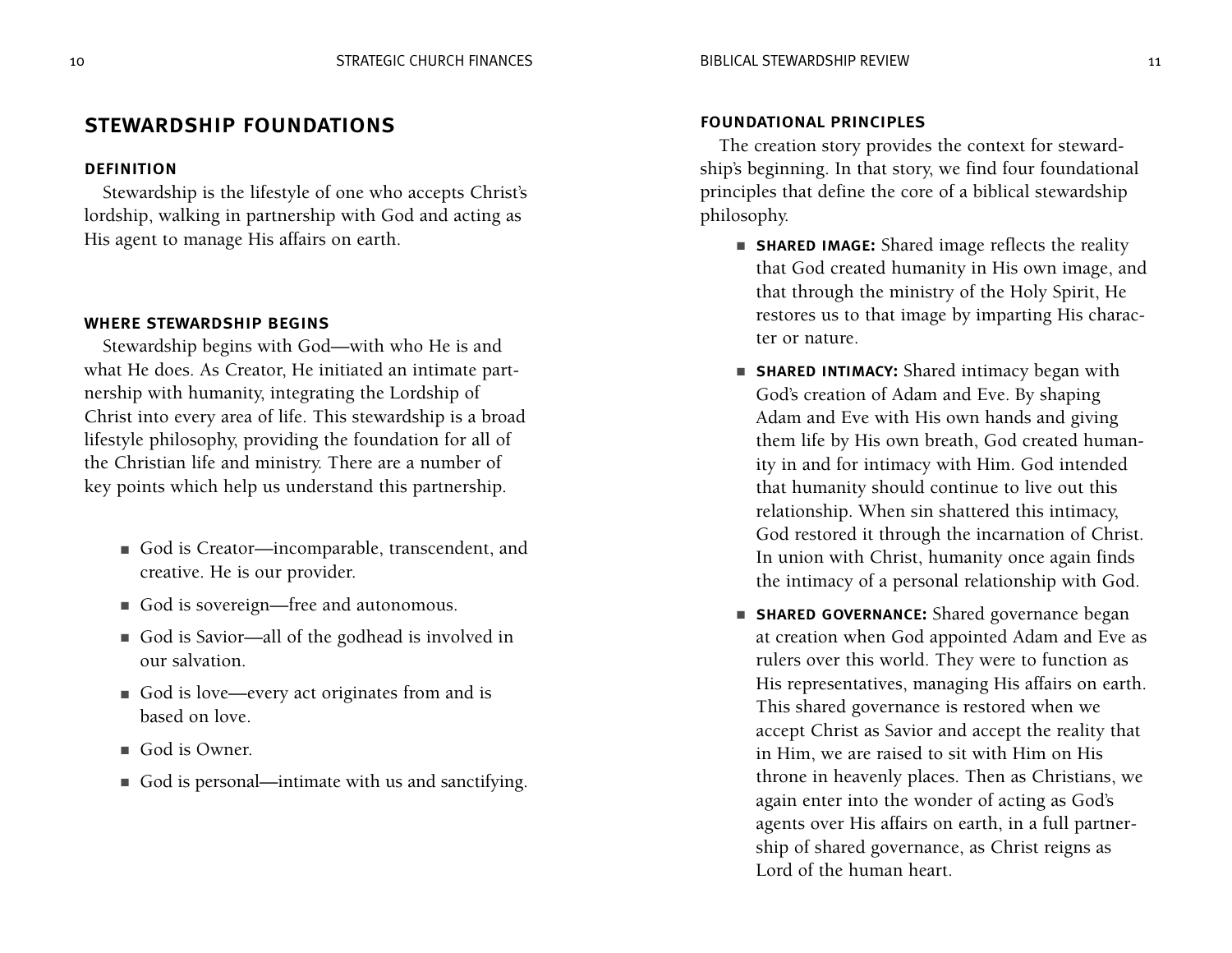■ shared dependence: Shared dependence or interdependence is the realization and implementation of an approach to life and ministry that acknowledges that God created each individual to be part of the greater whole. The church is the Body of Christ and, as such, members are dependent upon and accountable to God and to each other. Only in the context of this interdependence can the church truly function as a body, and each believer grow to his or her fullness in Christ.

#### humanity's position

Created in the image of God, Adam and Eve sinned, changing the future of the human race. God then intervened, redeeming the human race. Redemption, however, did more than merely restore humanity. Because of the plan of salvation, we have a new relationship with God. This relationship includes the following key points impacting our thinking of stewardship:

- We are born with a fallen, sinful nature—a natural tendency to evil (Rom. 3:23; Eph. 2:1-3). Thus we begin life in a condition of alienation from God. We are lost in sin with no hope on our own.
- God has redeemed us—provided free and complete salvation to us as a gift of grace accepted by faith (Rom. 5:6-8; Eph. 2:4-9). We are redeemed from slavery to sin, and the bondage to sin is broken (Rom. 6).
- We are adopted into the family of God and become joint-heirs with Jesus (Rom. 8:17; Gal. 3:29). We have a new identity based on our relationship with Jesus Christ. We are thus one in God.
- We are restored to friendship with God (John 15:15-16). Where sin had created enmity with God, Jesus has restored us to friendship—the deepest form of intimacy.
- We are raised to sit with Christ on His throne (Eph. 2:6; Rev. 3:21). His victory over sin becomes ours when we accept Him. As Christians, we begin our daily life from the very throne of God with all the power and resources of that throne available to help us live (2 Pet. 1:3-4).
- As Christian stewards we are disciples—intimate companions of the King of kings. We follow Him and integrate Him into every area of life.

#### stewardship focus

#### introduction

It is only natural that as we rediscover and redefine a biblical understanding of stewardship, we must also explore the focus of stewardship ministry. Too often, our past focus has only been on how to encourage people to give more tithes and offerings.

We do not wish to abandon the subject of tithes and offerings, but we should explore them in the correct context—the stewardship lifestyle. Thus, stewardship must focus on making disciples, not raising money, and it must be a comprehensive ministry with a broad focus.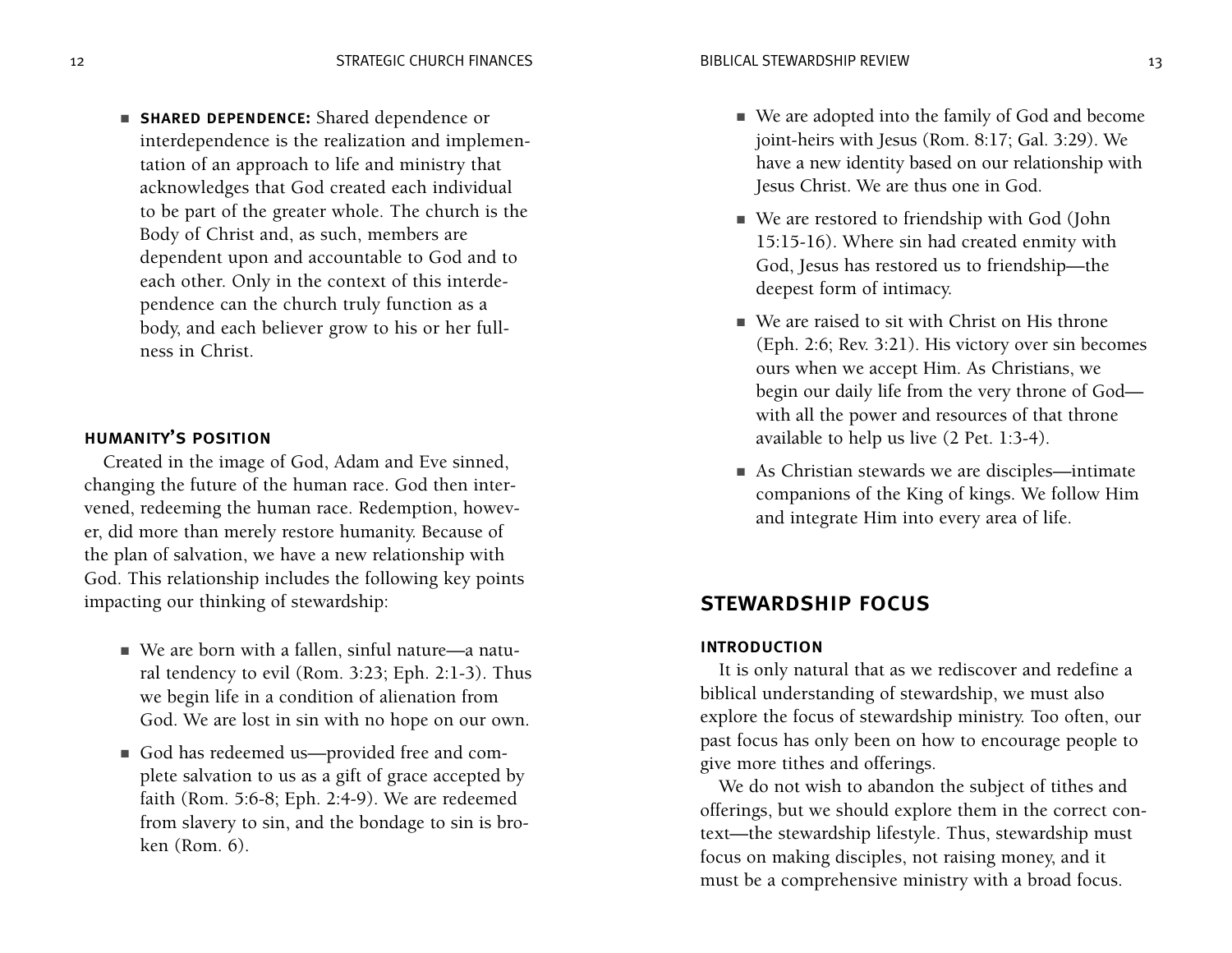Because the material side of life is a direct competitor with God, we must deal with it biblically by focusing on financial discipleship.

#### stewardship focus

Stewardship is the human side of the lordship of Jesus Christ. This is the foundation of our new stewardship focus. Making disciples is the natural focus of this new approach. Disciples follow, walk with, and submit every part of their lives to the lordship of Jesus Christ. They live in a relationship based on love and growing intimacy with God.

Stewardship ministry must, therefore, explore discipling resources. We must discover and create tools to help make disciples.

Effective discipleship requires spiritual leadership. Spiritual leaders seek to encourage people to experience a closer walk with God, help them discover their gifts and ministry, and empower them, as they become part of God's mission and His vision for the church.

Development of spiritual leadership training materials and resources becomes a necessary component of a biblical stewardship ministry.

We cannot ignore the financial side of life. Jesus repeatedly spoke of material possessions. A majority of His parables were about how we relate to possessions. He declared that possessions were in direct competition with God and that we must choose whom we will serve (Matt. 6:24). Consequently, our stewardship ministry must present a biblical approach to financial discipleship—presenting ways of integrating Christ's lordship into how we manage the material blessings God has placed in our hands.

Part of this financial discipleship includes building trust between leaders and members. In the financial arena, such trust calls for transparent and understandable communication of church finances. The Stewardship Department has been given the responsibility of developing ways of communicating church financial information that is understandable to the average member.

The biblical approach to finances also includes tithes and offerings. But from this perspective, tithes and offerings are a way of worshiping God. They are a test of loyalty, demonstrating to our own hearts who we accept as owner.

To be effective, stewardship must be gospel-based and built on the foundation of assurance in Christ. Only then can stewardship develop into an integrated lordship impacting every area of life. We will never trust Jesus as Lord unless we have experienced His love as Savior.

#### stewardship absolutes

#### introduction

The following principles are considered Stewardship Absolutes—principles which must be included in our thinking about lordship and stewardship as a ministry or lifestyle. We have divided these into three categories: Defining Absolutes, Process Absolutes, and Causal Absolutes. These principles help us understand the substance and scope of biblical stewardship.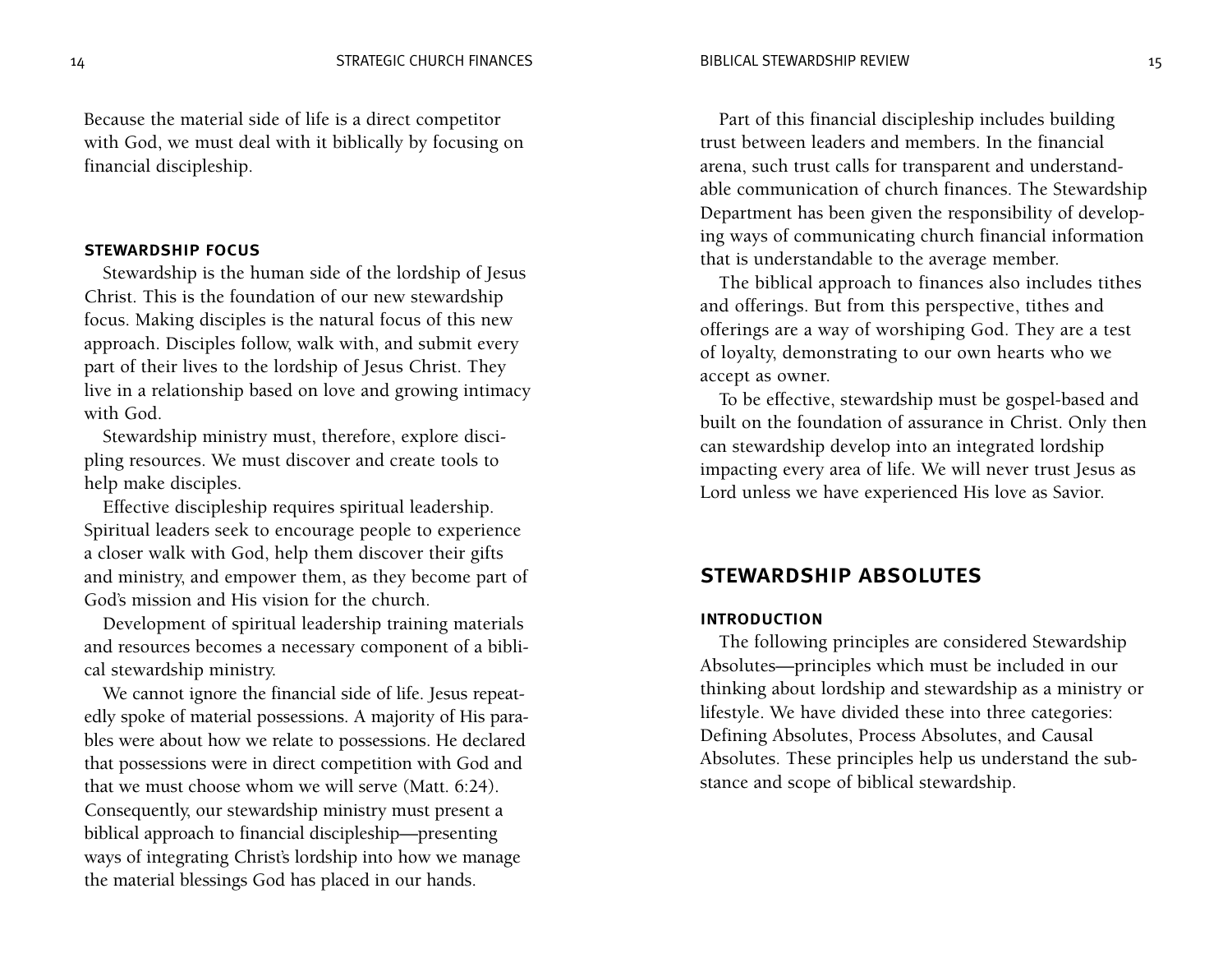#### defining absolute

*Defining Absolutes* are basic principles that define our understanding of biblical stewardship. They lay out the boundaries or parameters for biblical stewardship, and they include:

- Stewardship is the human side of Christ's lordship—integrating God into every area of life.
- Stewardship is who you are before what you do.
- Stewardship is a relational lifestyle issue—not mere actions of giving.
- Stewardship is partnership with God—working with Him, not for Him.
- The gospel—God's solution to our sin problem—is the foundation and primary content of stewardship.
- Spirituality is the realized lordship of Jesus Christ.
- Worship is the natural response to Christ's lordship.
- A disciple is one who walks with, learns from, and lives in submission to a master in order to become like the master.
- Tithe is a test of loyalty—recognizing that God is the Owner of our lives.
- Offerings are a test of attitude—responding to God's blessings and the integration of God's partnership into the material side of life.

#### process absolutes

*Process Absolutes* are basic principles that describe how stewardship works as a process rather than as a product.

Too often, we are so concerned about the desired product that we forget just how important the process is. If we have the right process, we will have the right product. *Process Absolutes* are as follows:

- Stewardship must focus on making disciples—not just on raising or managing money.
- Stewardship is a growth process.
- People must experience the gospel before they can be stewards.
- Stewardship as biblical discipling focuses on:
	- leading people to accept Jesus Christ as Savior and Lord.
	- helping people build intimacy with God.
	- helping people integrate God into their lives.
- Lordship is intimacy with God through the indwelling Christ, integrated into daily life. It is the result of accepting Christ as Savior and Owner, present within us through the ministry of the Holy Spirit.
- Worship is acknowledging and celebrating God's rightful place in our lives.
- The individual's will is sovereign—God respects the will and so must we.
- Financial discipleship means integrating God's lordship into the material side of life by managing His resources to His glory.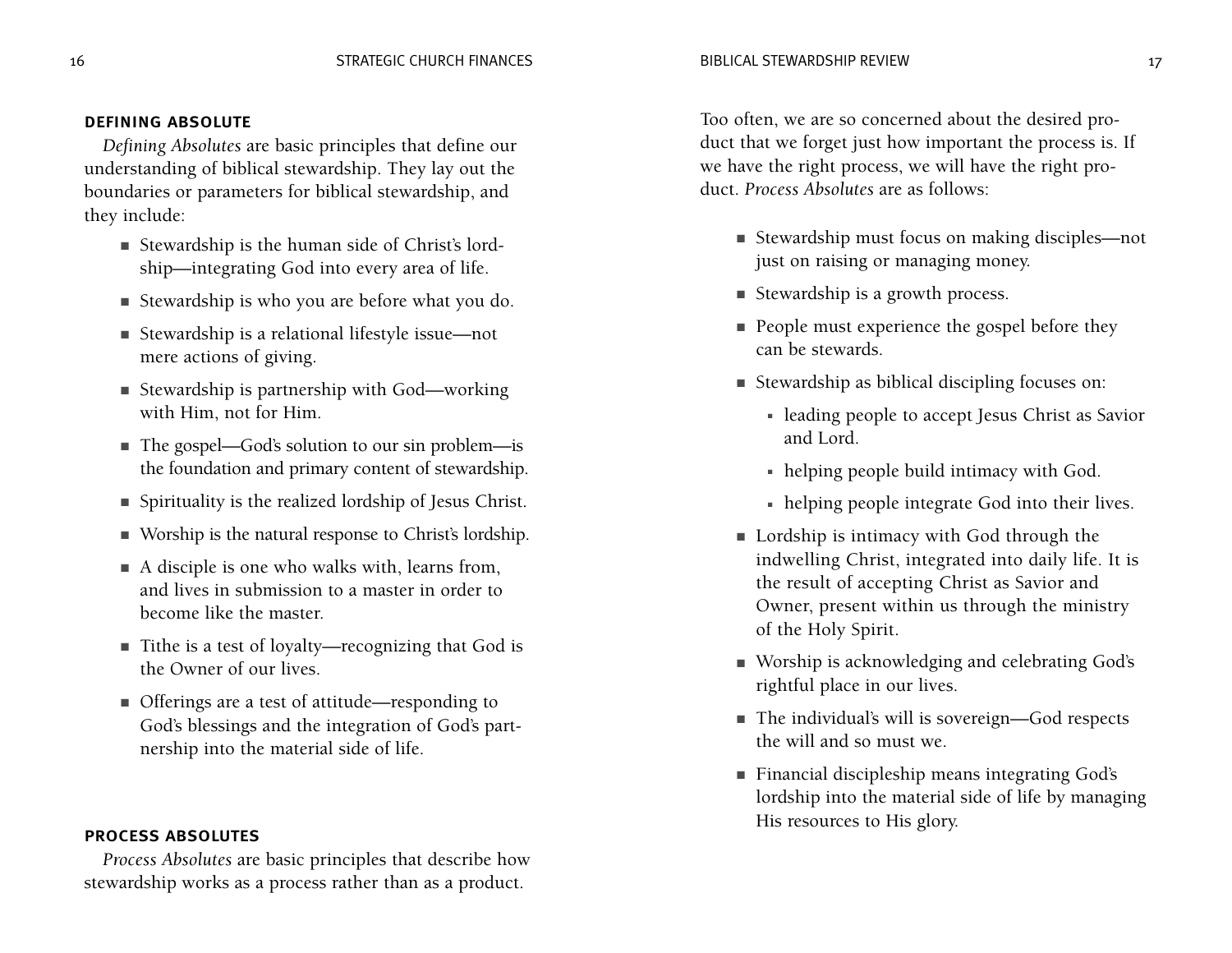#### causal absolutes

*Causal Absolutes* describe the causal factors that create stewards. These are the factors that determine just how biblical stewardship is driven or produced, and are as follows:

- Beholding Him we are transformed into His image (2 Cor. 3:18).
- God's kingdom, not personal need, is the driving force in the steward's life.
- Obedience is as much a gift of grace as is salvation (Eph. 2:10).
- Spiritual leadership strengthens members' stewardship by nurturing their confidence through integrity, vision, transparency, and discipleship.
- Giving is about worshiping God—not about funding the church—following the convicting of the Holy Spirit.
- The Holy Spirit is the primary motivating force in biblical stewardship.

#### it's a lifestyle

Looking at the bigger stewardship picture, we see it really is a lifestyle. It is not about how much or where we give, although Christ's Lordship will impact our tithes and offerings. It is not about how we manage our money, even though accepting Jesus Christ as Owner will change how we deal with money. It is about who is Lord of every part of our lives. It is about who is transforming each moment of life with His presence.

#### current initiatives

#### world stewardship summit

A World Stewardship Summit was conducted in April 2001. Leaders from the General Conference and world divisions came together to discuss contemporary stewardship trends and issues as well as a biblical approach to stewardship. Three major initiatives are a direct result of this Summit: a comprehensive stewardship education strategy; a simplified approach to offerings; and a church finance communication strategy.

#### stewardship education

The stewardship education strategy is a continuation and expansion of what we have been doing in the recent past—a focus on a biblical understanding and application of stewardship. This educational strategy forms the foundation for the next two initiatives and is crucial to their success.

#### combined offering

The World Stewardship Summit recommended the simplification of the Seventh-day Adventist offering system. What we currently have has evolved over a period of more than 100 years. Tradition and practice have established two dominant systems which will continue to be recognized. In keeping with the recommendations from the World Stewardship Summit and the 2002 Spring Meeting, the Combined Offering shall be considered the giving system recommended and promoted by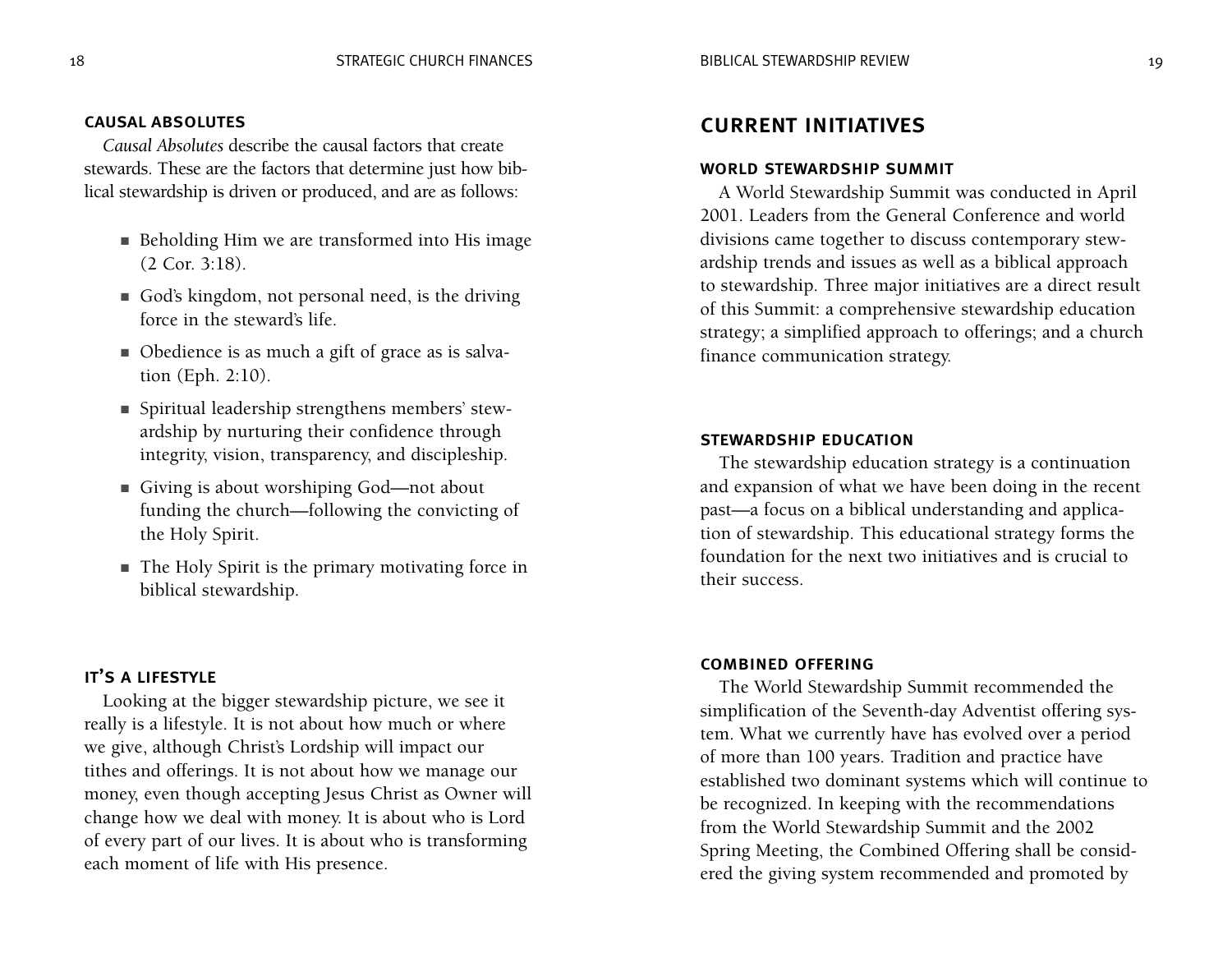the General Conference. This simplified system assures a balanced support for every level of God's Church.

Because the Combined Offering system has all offerings going into one fund and then being distributed, there is the potential for confusion and misunderstanding. It is, thus, important that the church implement a constant stewardship education as well as a finance communication process.

#### finance communication strategy

Communication of church finances in a way that the average member can understand builds trust in today's church. The General Conference Committee has assigned this task to the Stewardship Department. We will cooperate with treasury in gathering and sharing this information. We will also be providing financial communication models for each level of the church organization.

#### training and certification

The biblical philosophy of stewardship as a lifestyle has been shared with stewardship leaders in every division during the last eight years. A training and certification program has begun. However, there is much more work to be done in this arena. In the future, we will be focusing more intensively on training trainers.



## Money in Stewardship

#### introduction

We are sometimes tempted to have two polarized viewpoints toward money. On one hand, we see money as a source of power, position, and status. On the other hand, we may see it as a necessary evil, something that can easily lead us into selfishness.

Since it is difficult to live without dealing with money, is there a healthy way of looking at money? Is there a biblical understanding that helps us integrate the Lordship of Jesus Christ into how we deal with money? Can we understand its importance in stewardship without making it dominant?

#### section topics

- Importance of Money
- Test of Discipleship
- Demonstration of God's Character
- Applied Partnership
- The Church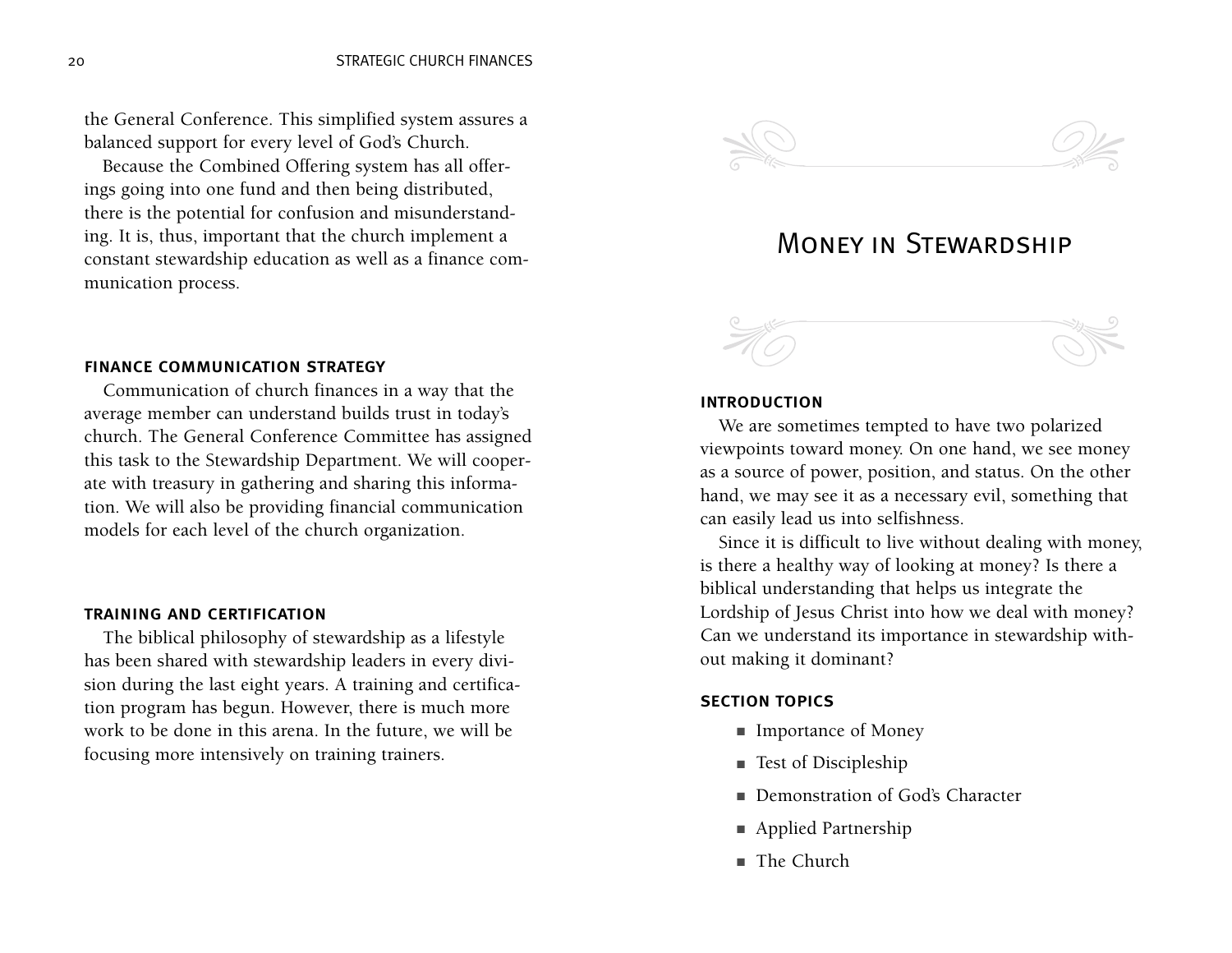#### importance of money

#### general points

There are several general factors that help us see the importance of money or material possessions:

- Money is a common denominator; everyone uses it.
- God uses money, and He is the ultimate source of all our material blessings.
- Money is life—a combination of time, talent, and energy.
- The challenge is to learn how to integrate God into this important area of life.

#### money in scripture

Money or material blessings is the single theme most often mentioned in Scripture:

- Two-thirds or more of Jesus parables deal with money or material possessions.
- Over 2,300 biblical passages refer to money or material possessions! There are only about 500 on prayer, and less than 500 on the subject of faith.

Surely, if God gives it this much emphasis, we need to take the subject seriously.

#### spiritual battleground

Finances are a spiritual battleground. Because money has such significance to our sense of position, power, and control, we fight over it. One study revealed that financial difficulties are a primary factor in 80 percent of divorces in North America. Because of selfishness, the struggle over money is at its core a spiritual battle. This battle takes place in the world, the workplace, the home, and in the church.

#### money and time

Money and time are two of the most variable dimensions of life.

- How we deal with money and time reflects our walk with God.
- How we deal with money and time quickly impacts our walk with God.
- If we change our relationship with God, the transformation will impact the way we deal with time and money. If we change the way we deal with time and money, doing so will change our relationship with God. This correlation between time, money, and God is the reason God has given us two spiritual thermometers—the Sabbath and tithe. These thermometers reflect where we are spiritually, both as individuals and as part of a corporate group.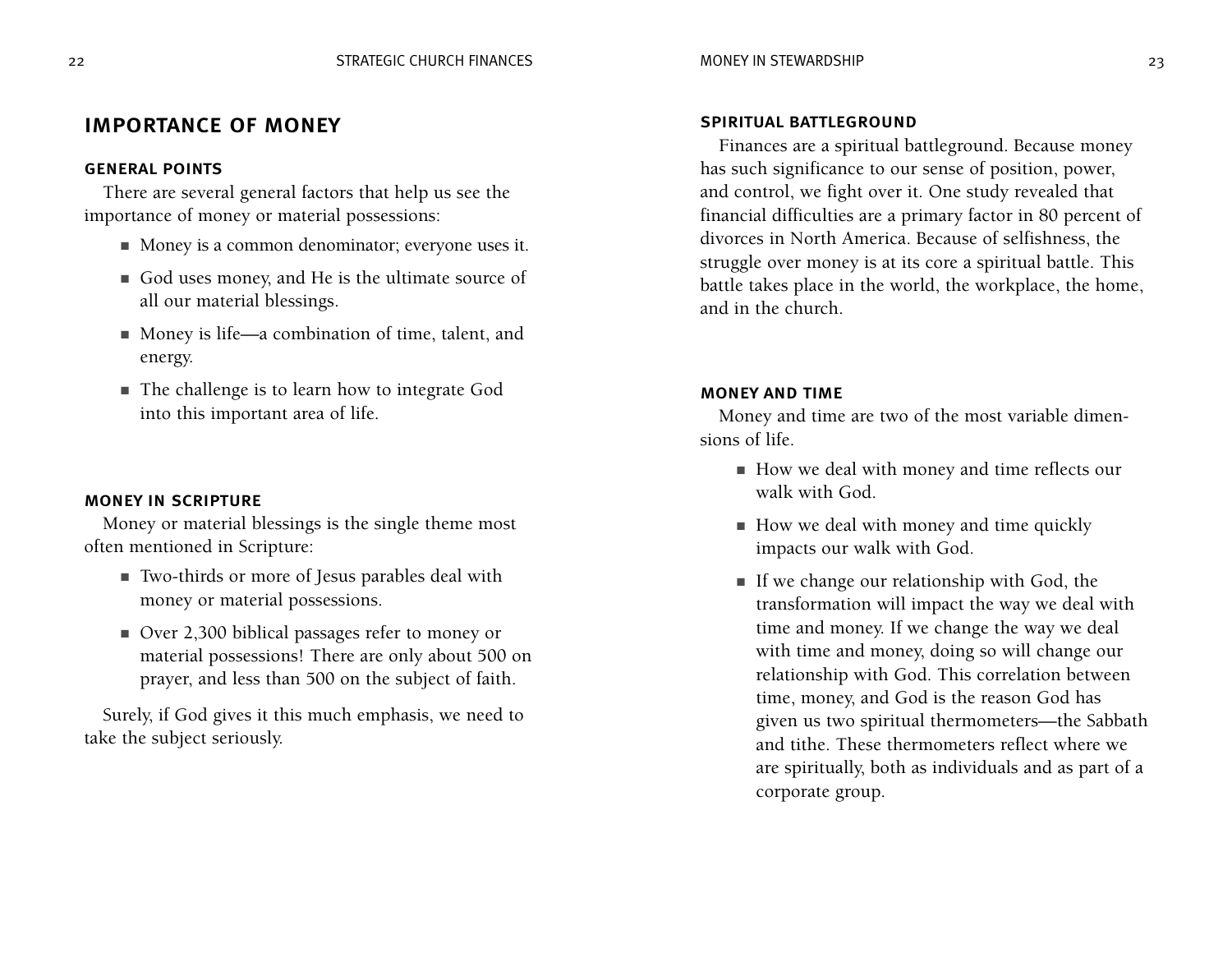#### dealing with money

There are three levels we need to consider when dealing with money:

- The heart: We need to make sure our heart is right and that we love God first—that He is preeminent.
- The head: We need to carefully plan our use of money, or it will control our lives.
- The pocket: As we manage the material blessings God places in our hands, we need to find ways of placing His kingdom first.

We must conclude that money is and will remain an important part of stewardship; nevertheless, we should approach money from the perspective of how we integrate our spiritual journey with God into the material world, not from the approach of getting more money for the church.

#### test of discipleship

#### **OWNERSHIP**

The material world provides a very real test of our discipleship. In practical choices throughout each day, we are faced with the decision: Who will be the owner? Will we claim ownership and thus dethrone God? Or will we choose to manage His resources to His glory?

#### **SELFISHNESS**

The natural human response is to hold on to money to make it ours and keep if for ourselves. The standard way of dealing with money reflects our selfish hearts. We either spend money wastefully or hoard it for ourselves. Either way demonstrates the essence of sin in our lives.

God solves the initial problem of selfishness through the cross. As we die with Him, the power of selfishness is defeated—for only death and new birth in Christ can defeat the essence of sin. By teaching us a biblical way of dealing with money, God builds habit patterns in our lives that protect us from the natural, self-centered habits of the world around us and the old sinful nature within us.

## demonstration of god's character

#### money demonstrates

Money demonstrates God's character in two respects:

- In the way He blesses us with material blessings.
- In how we reflect God's character to others as we manage His money to His glory.

#### our blessings demonstrate

The blessings we have demonstrate God's generosity. His blessings come in many different forms, including material ones. His generosity provides us with the opportunity to develop our own generosity.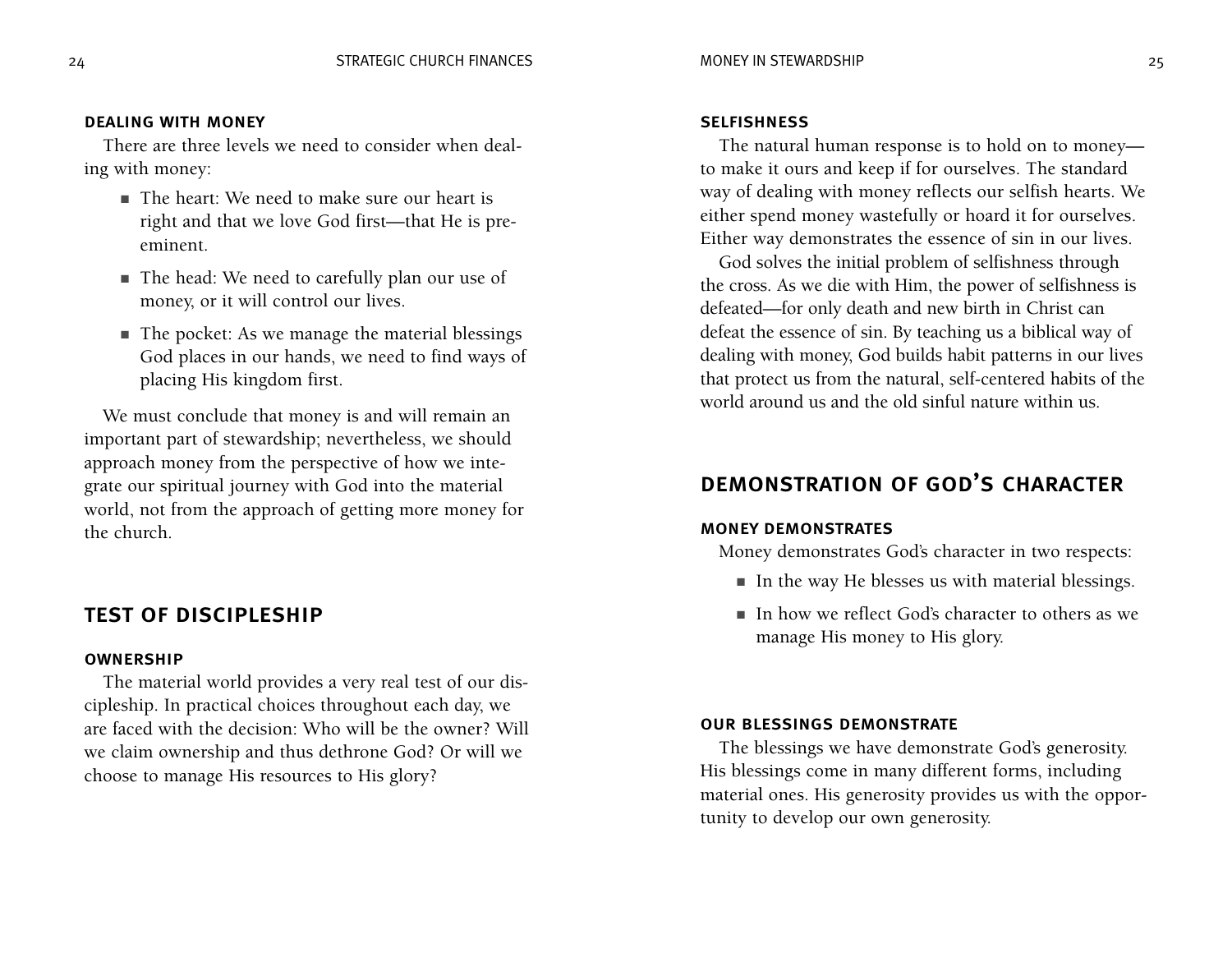#### god demonstrates

God demonstrates His trust in us by placing His resources in our hands to manage.

#### applied partnership

#### **PROVIDING**

Dealing with money provides a way for applying our partnership with God in very practical ways. There really are only three reasons for which God gives us material blessings:

- To provide for our needs and those of our families
- To help others around us
- To advance His kingdom

#### investing

We have an opportunity to invest in God's kingdom by the way we manage His blessings. God could have funded His Church directly. Instead, He chose to partner with us and trust us to invest His resources in His kingdom.

#### the church

#### **MEMBERS**

The way the church deals with money can strengthen or challenge members' faith. Often however, members see money as theirs to control, and as means for controlling church leadership. A biblical view of money and the larger stewardship perspective changes this by helping us to understand that:

- money belongs to God.
- the primary purpose of tithe is to worship God.
- we can trust God to control His Church.
- it is the Holy Spirit's role to change people not ours.
- the Holy Spirit will guide us in our financial discipleship.

#### **LEADERS**

Church leaders need to remember that the role of leadership is critical in developing the confidence of church members and in strengthening each member's relationship with God. We are living in an information age. Information is easily discovered and easily shared. It contributes to confidence in local leadership and in the church organization. Sometimes, however, information is not provided by organizational leadership in an open and understandable way and is misunderstood. Therefore, it is the responsibility of Church leadership to be transparent and credible in all its dealings.

The Apostle Paul provides a biblical example of this type of leadership:

> And we are sending along with him the brother who is praised by all the churches for his service to the gospel. What is more, he was chosen by the churches to accompany us as we carry the offering, which we administer in order to honor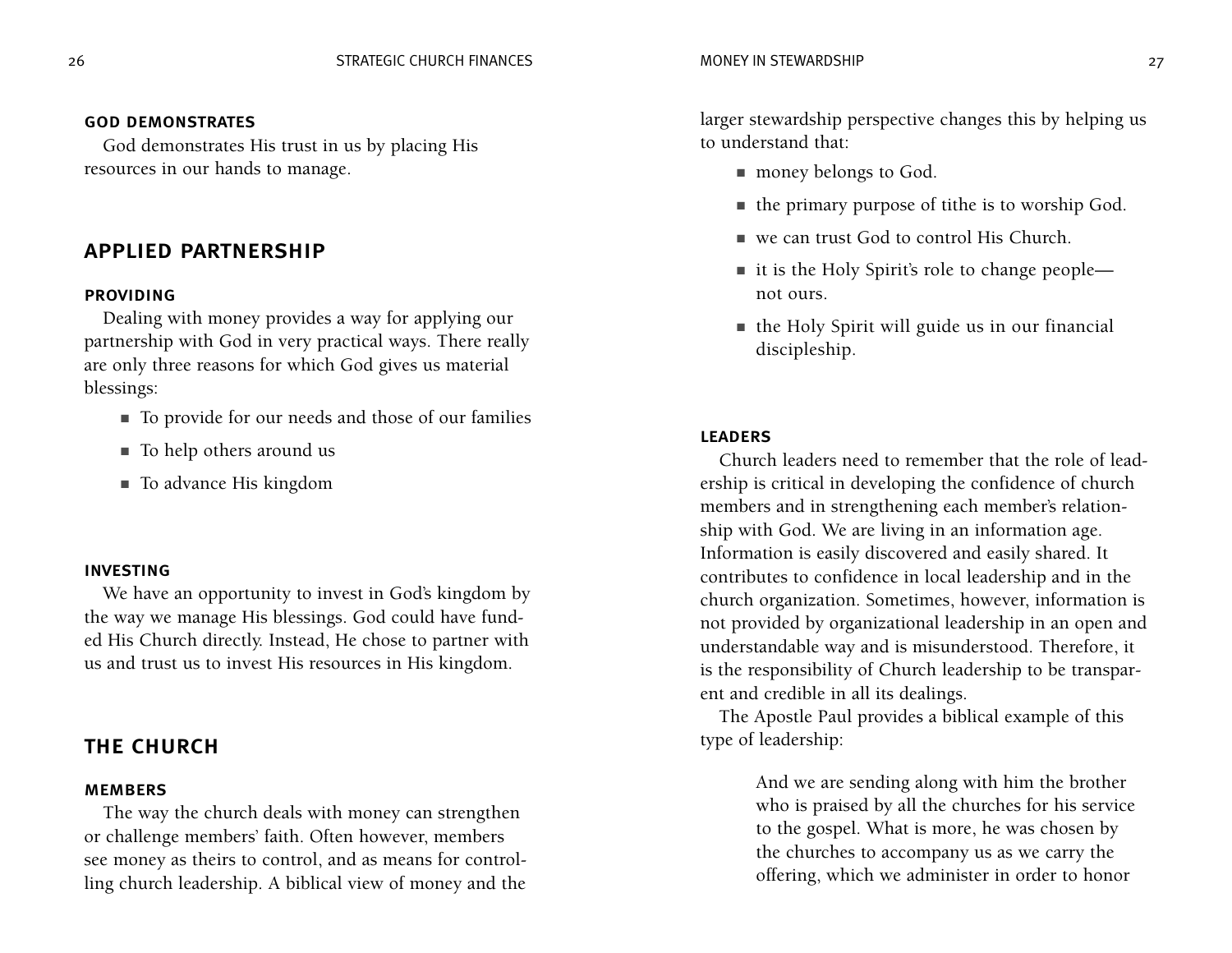the Lord himself and to show our eagerness to help. We want to avoid any criticism of the way we administer this liberal gift. For we are taking pains to do what is right, not only in the eyes of the Lord but also in the eyes of men (2 Cor. 8:18- 21).

Ellen G. White, in the context of dealing with tithe and the financial side of church leadership, states, "Those in responsible places are to act in such a way that the people will have firm confidence in them. These men should not be afraid to open to the light of day everything in the management of the work" (MR, Vol 13, 198).



## Historical Development of the Seventh-day Adventist Giving System



#### introduction

The Seventh-day Adventist giving system has undergone gradual development and change. It has grown along with the organization and our mission. The challenges have been constant, yet God has blessed His people and, through their faithfulness, has blessed the church.

#### section topics

- Motivations
- The Tithing System
- Offerings
- Fundamental Principles
- Giving Patterns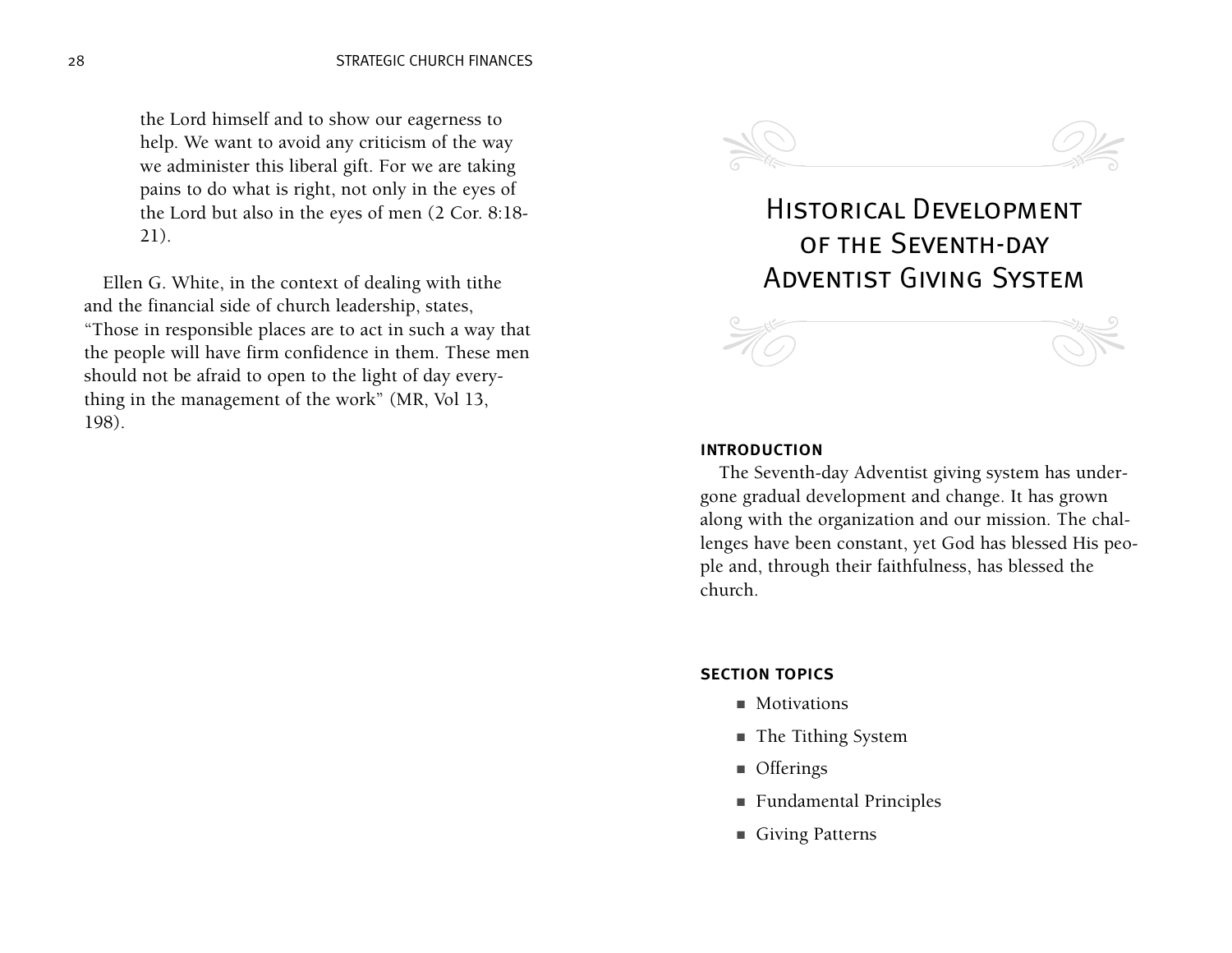#### motivations

#### ministry support

Pastoral support was the earliest reason for developing a system of tithe and offerings. Some of the early Seventh-day Adventist leaders had been pastors in other churches. Many lost their positions when they accepted the Millerite message of Jesus' soon coming. There was no salary system within the early Advent movement.

In the summer of 1849, James White mowed hay in order to pay for the expenses of printing a paper defending truth. At other times, he would work on the railroad to earn the money needed for him to travel and preach. By 1857 and 1858 things were becoming quite difficult. The church was growing and spreading west. The need for ministers was also growing, yet there was no church organization—no church treasury. Those who felt called to the ministry were dependent on gifts or their own labor.

#### mission outreach

As the church grew, the sense of mission grew. Missionaries were sent to different parts of the world. In some cases, the work began with individual members who passionately shared the message. Need for systematic giving grew as the church developed a greater focus on mission.

#### **WORSHIP**

Further biblical study led to the understanding that giving is about worshiping God in the material side of life. Worship guided by the Holy Spirit is the ultimate motivation for giving in both tithes and offerings.

#### the tithing system

#### historical roots

Ellen White encouraged her husband to call the ministers together and have J.N. Andrews hold a Bible class on what the Scriptures presented as a plan for sustaining the ministry. This study took place in Battle Creek, starting on January 16, 1859. Elder Loughborough reported that the Bible class lasted for two days and, at the end of the meeting, the conclusion was, "The tithing system is just as binding as it ever was … Let us call it Systematic Benevolence on the tithing principle." (Arthur L. White, Ellen G. White: The Early Years, vol. 1, p. 388.)

Andrews, Frisbie, and White were chosen to prepare a formal presentation on Systematic Benevolence based on Scripture. On January 29, the report was presented and adopted by a unanimous vote. This could only be official for the Battle Creek church, but their actions were reported in the Review and Herald and thus carried to other early Adventists.

#### biblical roots

At this early stage of development, the Scriptural support was based on a New Testament framework. The early Adventist leaders were not sure whether or not the Old Testament obligation of tithe was part of the ceremonial obligations that ceased at the cross. They started with Paul's counsel in 1 Corinthians 16:2 that "upon the first day of the week let every one of you lay by him in store, as God has prospered him."

Their main points were:

■ A stated time for business—the first day of the week.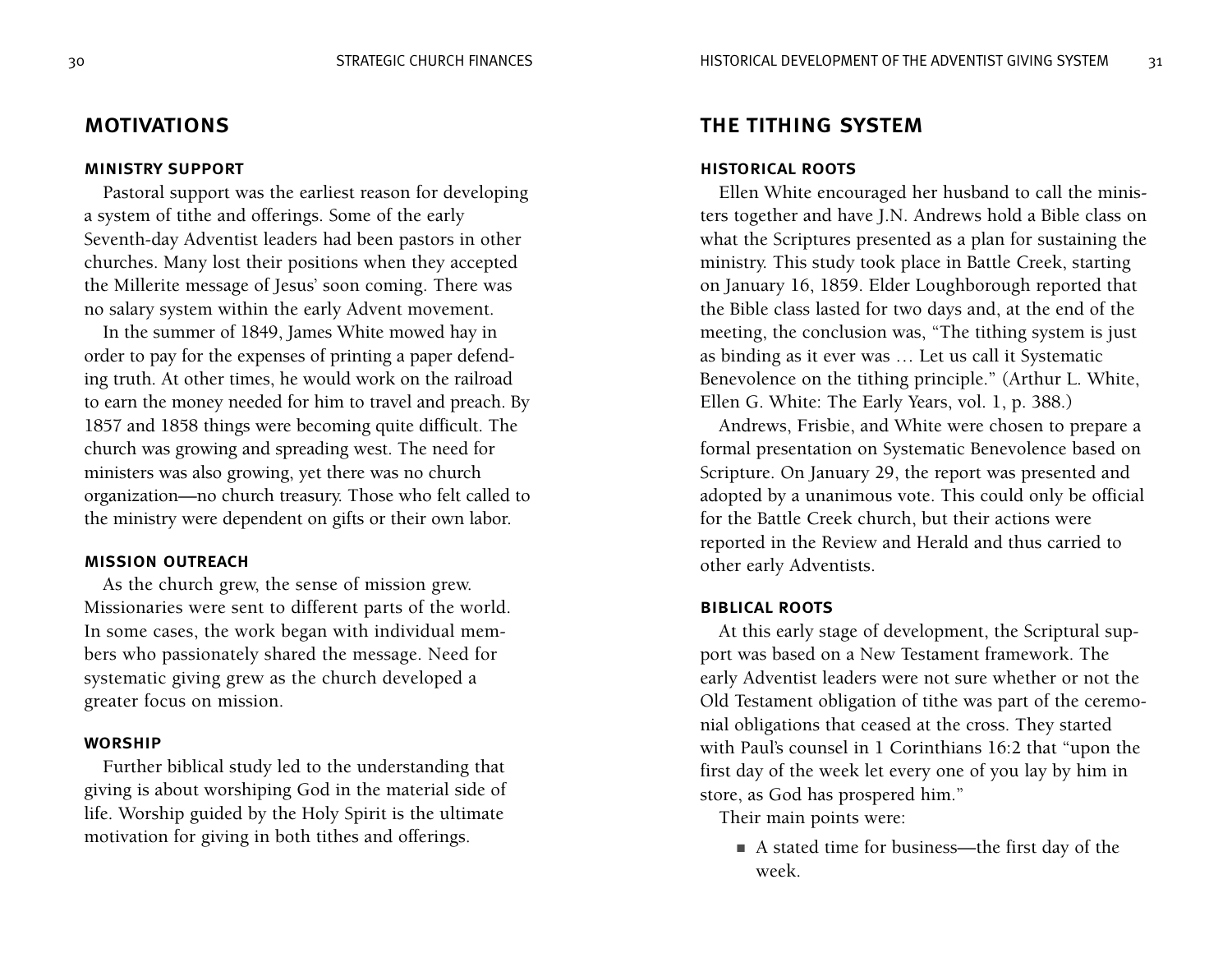- Action to be taken by each individual—"Let every one of you …"
- A private act of setting apart for God a portion of our possessions.
- Each individual is guided by his or her own conscience—"as God hath prospered him."

#### practical applications

At this point, the early Adventist church developed recommendations for applying the biblical principles. The following plan was voted:

- Each brother from 18-60 years of age was to set aside five to twenty-five cents on the first day of the week.
- Each sister from 18-60 years of age was to set aside from two to ten cents on the first day of the week.
- Also, on the first day of the week each brother and sister was to set aside one to five cents on every \$100 of property they possessed.

The following additional steps were suggested to facilitate the implementation process:

- Each church was to choose a person to take the names of those who participated in the plan to collect the money on the first of each month and then dispose of the funds according to the wishes of the church.
- James White recommended that each church keep at least five dollars to help visiting preachers. The

rest could be used for other initiatives.

- Blank, ruled books were prepared for the collectors and treasurers.
- A general conference on the subject of Systematic Benevolence was called for June 3-6 of the same year, 1859.

During the next twenty years, the program of Systematic Benevolence developed more fully into the tithing system, based on ten percent of one's income. Tithe envelopes were authorized in 1905.

### **OFFERINGS**

#### introduction

As the church continued to grow and expand its mission, members began to play a vital part through giving regular freewill offerings. Over the years, an entire system of offerings developed.

#### offering development

The following offerings developed as outlined in the table below:

| <b>OFFERING</b>        | <b>YEAR BEGUN</b> | <b>PURPOSE/USE</b>   |
|------------------------|-------------------|----------------------|
| Sabbath School Mission | 1877              | Missions: all of the |
|                        |                   | offering is passed   |
|                        |                   | on to the General    |

Conference and becomes an undesignated part of the World Budget.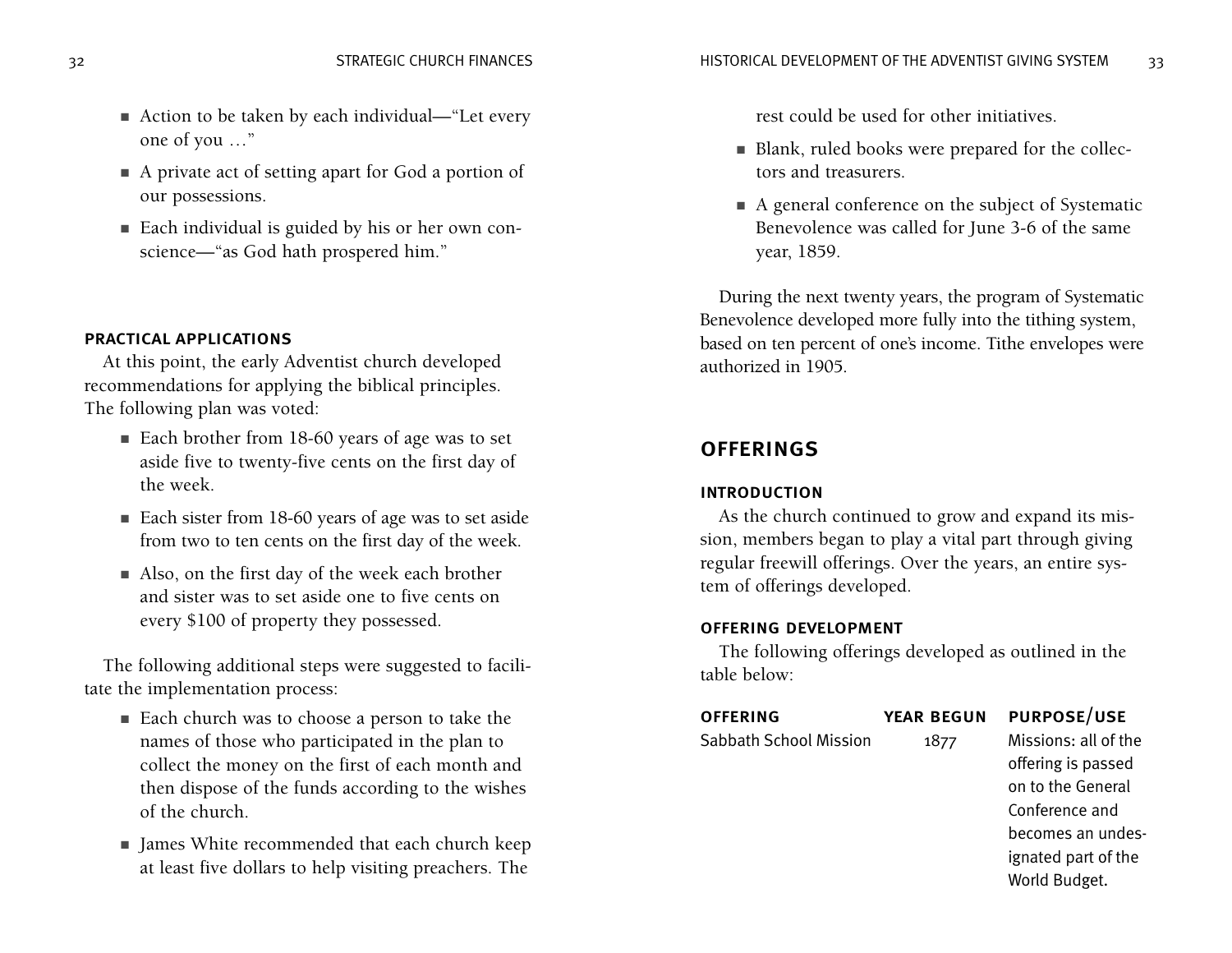| <b>OFFERING</b><br><b>Week of Sacrifice</b> | <b>YEAR BEGUN</b><br>1911 | <b>PURPOSE/USE</b><br>World Budget:<br>these are undesig-<br>nated funds<br>(though during the<br>years 1999 to 2002<br>this offering was<br>used for Global<br>Mission).                                                                                                                                                               |
|---------------------------------------------|---------------------------|-----------------------------------------------------------------------------------------------------------------------------------------------------------------------------------------------------------------------------------------------------------------------------------------------------------------------------------------|
| <b>Thirteenth Sabbath</b>                   | 1912                      | 25 percent of the<br>offering for the<br>13 <sup>th</sup> Sabbath of<br>the quarter is used<br>for special mission<br>projects for each<br>division on a rota-<br>tion basis. The bal-<br>ance of the offer-<br>ing is included in<br>the Sabbath<br><b>School Mission</b><br>Offering, as part of<br>the undesignated<br>World Budget. |
| Birthday/Thank                              | 1919                      | Missions: this<br>offering is part of<br>the World Budget.                                                                                                                                                                                                                                                                              |
| Sabbath School Investment                   | 1925                      | New Work: this<br>offering is desig-<br>nated as part of<br>World Budget.                                                                                                                                                                                                                                                               |

#### additional offerings

- Each year two Sabbath worship service offerings go the General Conference. One of them is for inter-division employees (missionaries), and the other is for special opportunities, such as churches in Eastern Europe, or China.
- Every five years a special offering is taken at the General Conference Session and twice during the preceding year. This offering goes for a major world church project such as the 10/40 Window, Adventist World Radio, or Global Mission.
- There are additional offerings which will vary by divisions, unions, or even conferences. These include special media ministries, colleges/universities, Conference Advance, evangelism, etc.
- Local church offerings are the final group of offerings we will consider. These may be in the form of a church budget offering, which covers all regular expenses, or they may be in the form of weekly appeals for each different need.

Basically, there are four areas or categories for systematic giving:

- Tithe
- Local church
- Conference
- World church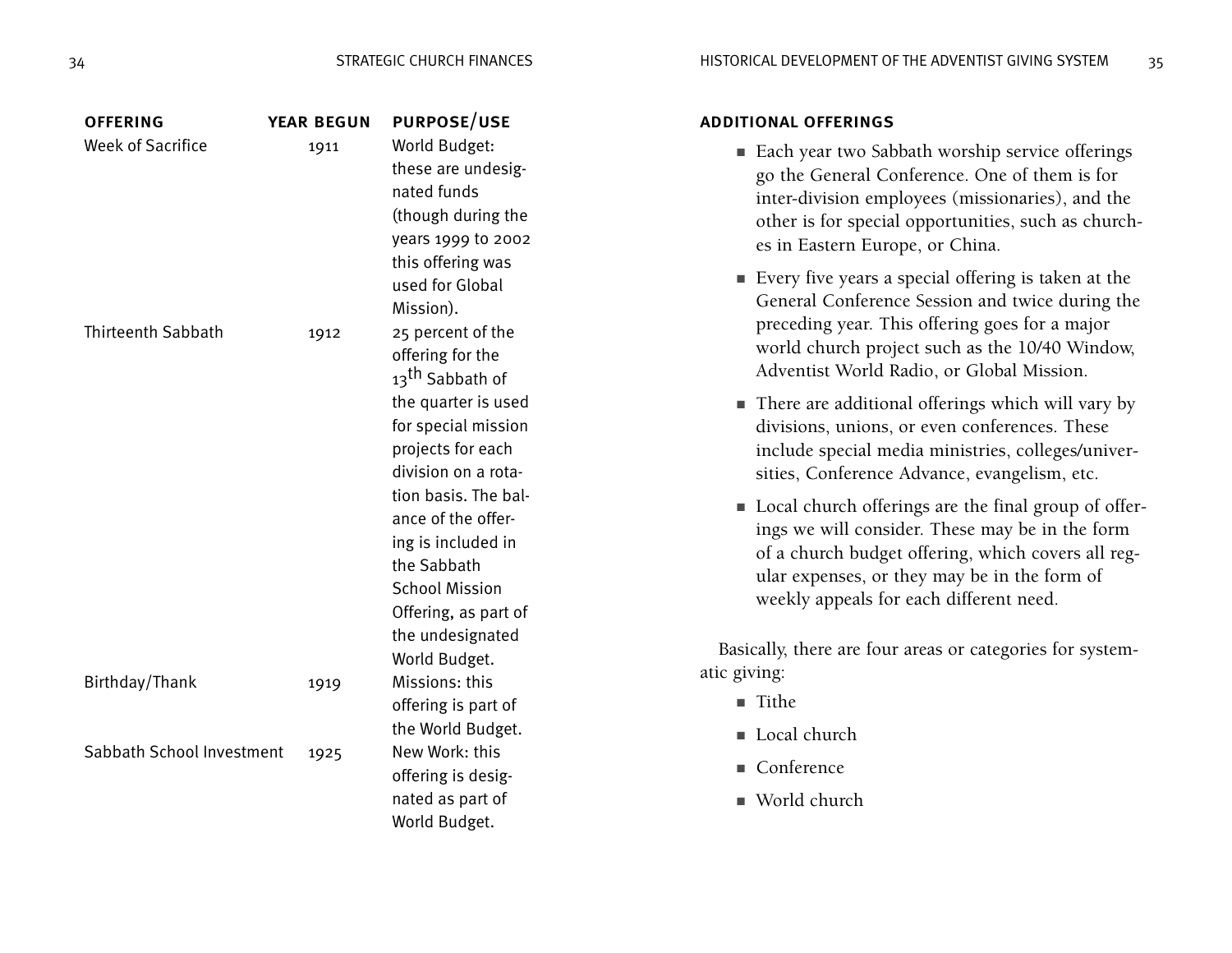#### recognized offering systems

There are three offering systems recognized by the world church leadership:

- combined offering plan: All undesignated offerings received are included in the Combined Offering fund and distributed according to the Combined Offering policy voted by the General Conference Executive Committee.
- personal giving plan (pgp): In this simplified system, the individual church member chooses the amount he or she wishes to give to each of three categories: 1) the local congregation, 2) the conference/mission, and 3) the world Church (union/division/ General Conference). Funds designated for these categories are then distributed by an established formula at each level.
- CALENDAR OF OFFERINGS WEEKLY APPEAL: Separate offerings are promoted and received based on the voted Church Calendar of Offerings. All loose offerings received during the church service go to the offering of the day.

#### fundamental principles

#### introduction

There are a number of fundamental principles that inform our thinking about the Seventh-day Adventist Giving System.

#### shared ownership

Acts 2:44-46 presents a picture of a church in which everyone "held everything in common." In other words, others' needs had a priority in one's thinking about material possessions. Nicodemus was a wealthy believer; tradition states that he used his great wealth to help others and died a pauper.

#### sacrificial giving

The Macedonian church also gives us an example for giving (2 Cor. 8:1-5): they gave out of their poverty, beyond their means. They gave themselves first to God, and then to the apostles. The biblical model of giving is one based on a total surrender to God.

#### tithing reinforced

In the Levitical system, the priests lived from the tithe. Paul uses this model as the basis for those who preach the gospel living from the gospel (1 Cor. 9:11-14). This implies that Paul accepted the concept of tithe as foundational for giving in the early Christian church.

#### planned giving

1 Cor. 16:1-3 is a key passage for teaching how to go about giving. Paul's counsel in this passage presents the following key points:

- Plan giving ahead of time—"on the first day of every week."
- Give according to blessing—"as he may prosper."
- Giving is an individual exercise—"each of you."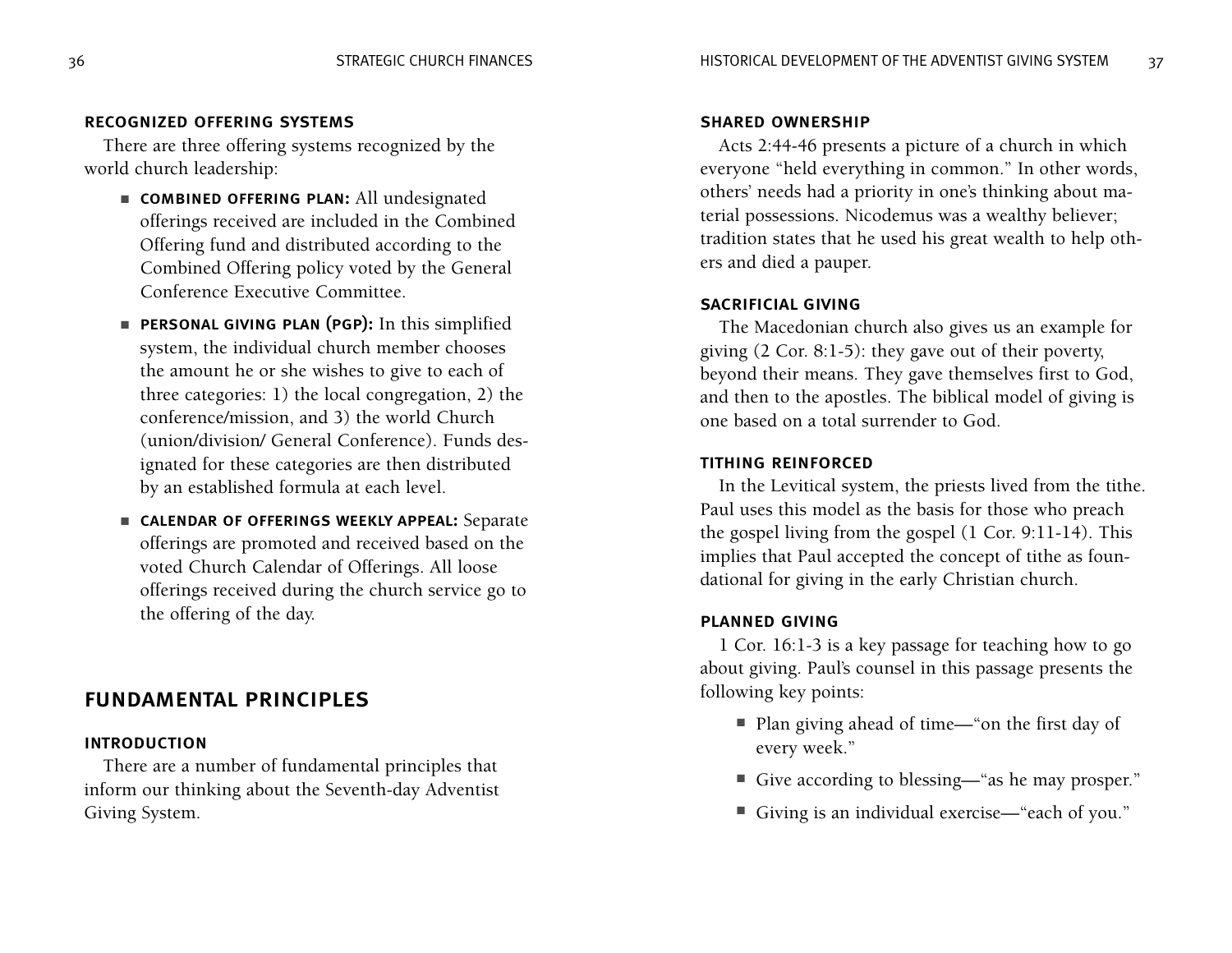#### tithe sharing

The purpose of the collection mentioned by Paul in 1 Corinthians 16 was to help those who were in need. This leads us to the biblical principle that those who have, help those who do not. This principle has been foundational in the development of the Seventh-day Adventist giving system.

Tithe is received at the central "storehouse" of the conference. Collecting the money into one place makes it possible for tithe to be shared throughout the Seventhday Adventist system. The major portion is used in the local conference for pastoral and teachers' salaries. A percentage moves on to other parts of the organizational structure to help fund the wider church.



## The Pastoral Role in Stewardship



#### introduction

Pastors have varying attitudes about stewardship. Some focus strongly on church finances and member giving. Others avoid the subject completely. Whatever the attitude, the role of the pastor is crucial for stewardship. Stewardship is a comprehensive and an integral part of pastoral ministry. A biblical approach to stewardship is an important part of pastoral success. So let's explore the role of the pastor in stewardship education.

#### section topics

- Four-way Partnership
- Goals for the Pastor
- The Pastor as a Stewardship Model
- The Pastor as Leader
- The Pastor as Educator
- The Pastor as Communicator
- Pastoral Needs for Stewardship Education
- Conclusion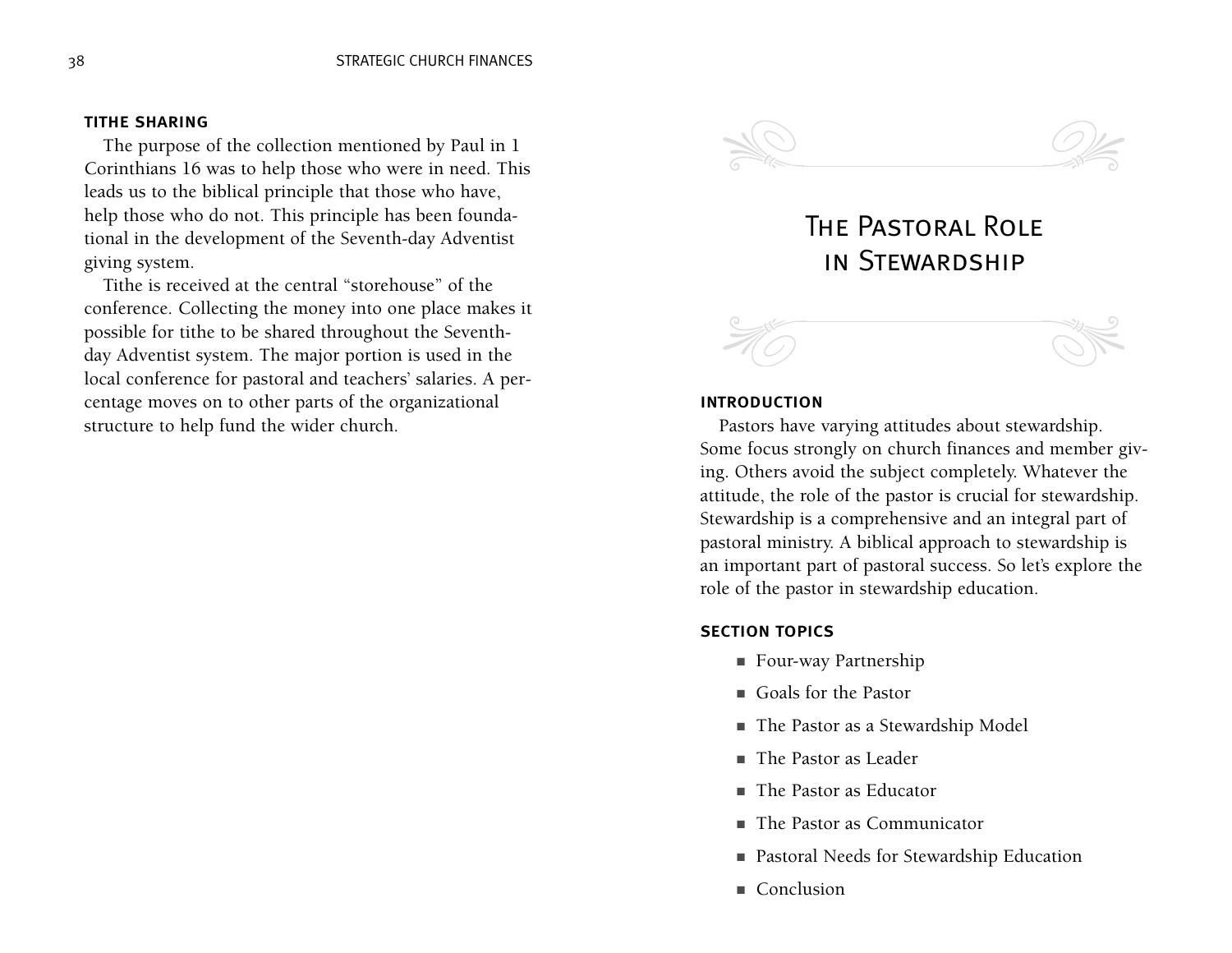#### four-way partnership

#### effective stewardship

Effective stewardship is a four-way partnership of God, pastors, church organization, and church members. Each part is necessary. And while this seminar focuses on the pastor's role, it is important that this role be understood in the context of the bigger picture.

God's role in stewardship seems obvious, yet often, stewardship ministry ignores His crucial role or merely functions from a human perspective. God originates and empowers stewardship. Stewardship is the human side of the relationship with Jesus Christ as Lord. He is Creator, Redeemer and Owner. As such, all of life finds its source in Jesus Christ. God is the source of all material blessings. He convicts, guides, and empowers the giver. From beginning to end, God is involved in effective stewardship.

Obviously, members must be part of effective stewardship. We must understand where members are in relationship to God, to the church, and to financial discipleship. Helping members grow as disciples is the primary focus of stewardship. Involving them in the life of the church is a crucial part of the stewardship process. Helping them understand biblical money management principles is a step in their spiritual growth. Informing them about church finances is an important tool in stewardship ministry.

Church organization is also indispensable in effective stewardship. Since we are part of a larger whole called the Church—the Body of Christ—we cannot function as Christians in isolation. Thus, organizational leadership has crucial roles to play in effective stewardship. Church leaders need to:

- clearly communicate the vision of what God wants to accomplish through the Church.
- provide effective resources for discipling members and for stewardship ministry.
- communicate church finances in ways that are complete and understandable.
- communicate church needs in the context of the mission.
- solicit input from members and pastors regarding the best way to implement the vision in the local context.

Thus we see that effective stewardship is really a comprehensive process and the pastor is a key individual in that process. The pastor cannot operate alone, but his/her role will make the difference in stewardship's success.

#### goals for the pastor

The pastoral goals for a stewardship program include:

- to strengthen leadership at every level: pastoral, member, and organizational.
- to disciple members, helping each member discover his or her identity and role in the kingdom of God.
- to educate members on the biblical stewardship principles and how the church functions.
- to inspire members that God's vision for His Church is exciting and powerful.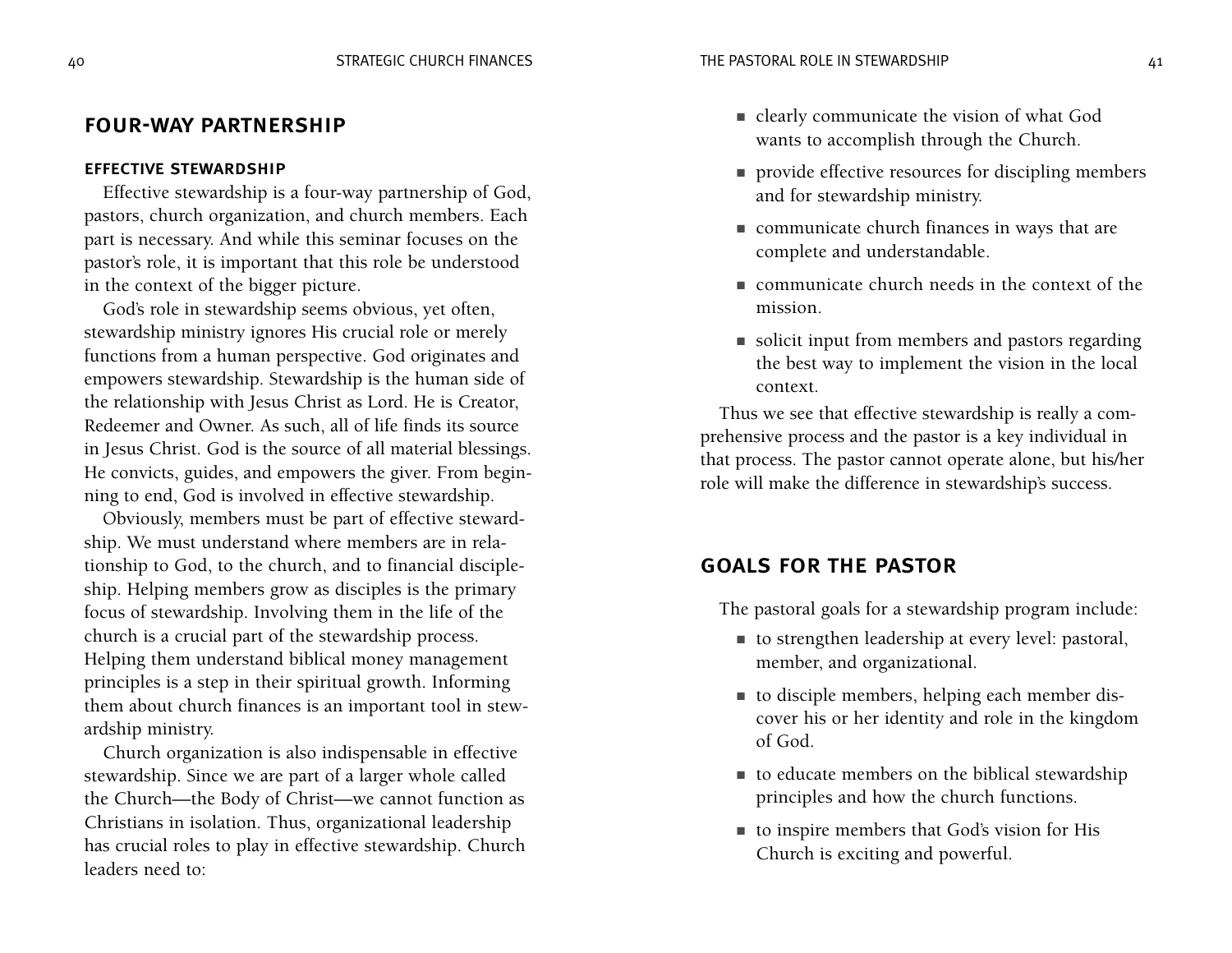- to recruit members, because God's mission for His Church can only be accomplished by the members.
- to involve members, since members are an indispensable part of the decision making processes of the church and its leadership.

#### the pastor as a stewardship model

#### areas to model

The first role of the pastor in stewardship is that of model. The pastor sets the pace and standard for the Christian lifestyle of integrating Christ into every area of life.

- Eternal values: Our cultural values need to be replaced by kingdom values—God's kingdom.
- Biblical priorities: Jesus' words "Seek ye first the kingdom of God …" (Matt. 6:33) place everything else in its proper perspective.
- Faithfulness in financial discipleship, including tithes and offerings.
- Godly confidence: knowing that God is in control provides confidence to face each day and each situation as God supplies all our needs (Phil. 4:19).
- Sacrificial living: a life of sacrifice focuses not on giving up things, but rather on offering everything to God in worship (Rom. 12:1).
- Team participation: the "Body Life" in the church is fostered by the pastor who sees his/her role as part of a larger team where each member is a "minister."

#### questions for a pastor

There are several key questions pastors need to think about as they reflect on and plan their stewardship ministry.

- Is my ministry gospel based and grace focused?
- Do I want to be part of a system I don't value or respect?
- Can I maintain my personal integrity as a leader in God's Church without supporting the church system?
- How can I lead people to be effective stewards as maturing disciples, growing in their walk with God and their involvement in the church as the Body of Christ?

#### scope

As we look at the role of the pastor in stewardship, we want to explore three key areas: the pastor as leader; the pastor as educator; and the pastor as communicator.

#### the pastor as leader

#### the leader

In stewardship ministry, as with many other areas of ministry, the pastor is the key leader. No one else can replace the pastor as the spiritual leader of the congregation. If he/she does not lead, no one else can fill in. This is also true in the financial side of stewardship ministry.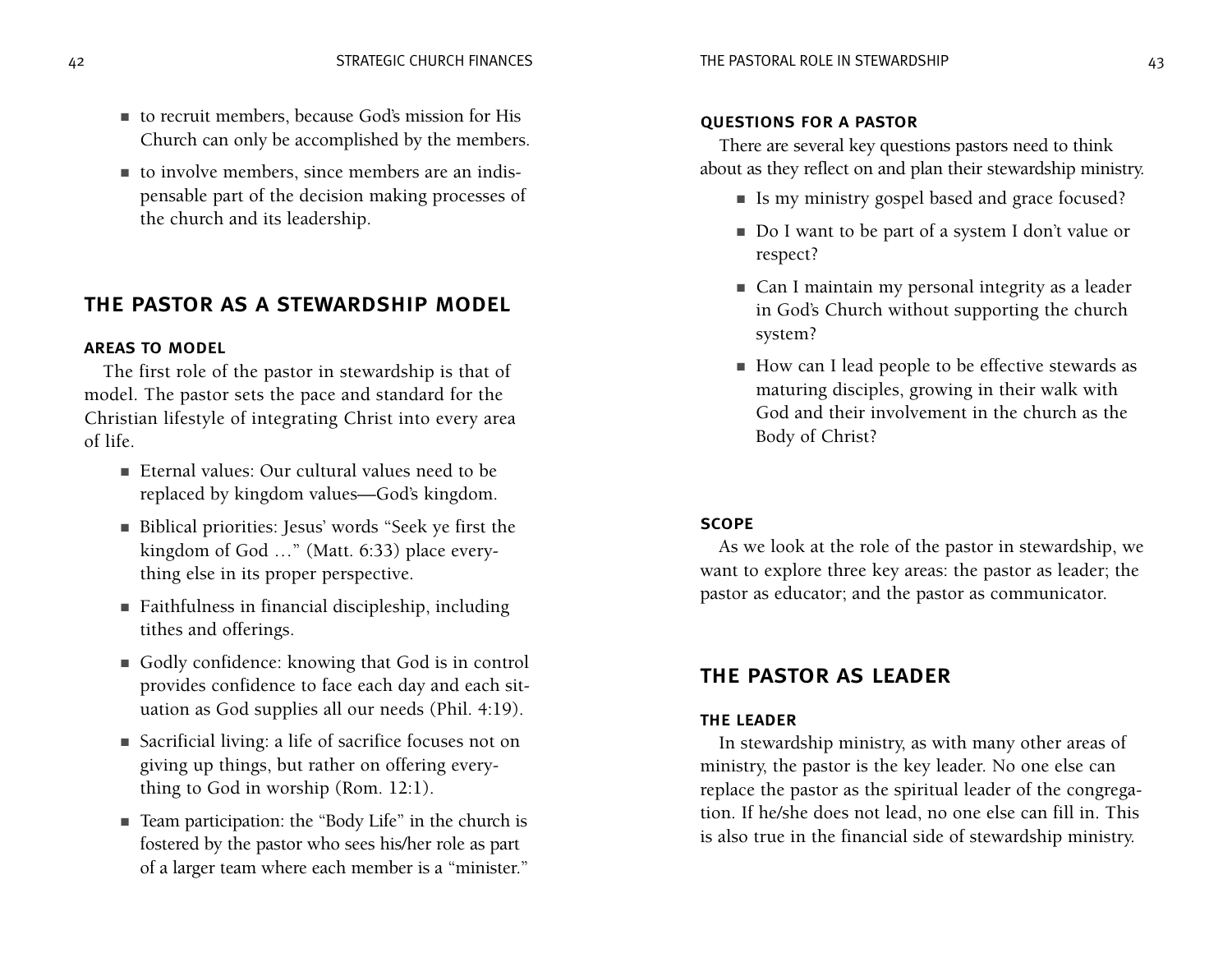#### defining reality

Because of his/her leadership role, the pastor is in a unique place to define reality, and doing so is the starting point of effective leadership. We cannot determine where we want to go until we accurately understand where we are.

This definition of reality has two basic components:

- An honest evaluation of the status quo as it relates to the local church setting and to God's plan for His church.
- A faith-based optimism which recognizes the reality of God's involvement in the life of the church.

The pastor can be excited about what God is doing in His church even in the context of a congregation which may be struggling. In defining reality, the pastor as leader is honest with the church and its struggles while at the same time, optimistic—trusting God to transform His Church.

#### cast the vision

Only the pastor can effectively cast the vision for the church. That vision sets the direction for the church and must be biblical and in the context of God's presence. The vision must include the role and participation of each individual member within the priesthood of all believers.

This vision must also be articulated in the contemporary context of the local church. Ultimately, effective stewardship is directly connected with the leadership vision for the local congregation.

#### nurture the spirit

The pastor has the privilege of nurturing the spirit of the congregation. To do this, the pastor first of all needs to listen to God. The pastor's personal relationship with God determines his or her ability to nurture the spiritual dimension of church life.

At the same time, a pastor needs to listen to his church. The pastor's ministry is only as relevant as his or her sensitivity to members.

Part of nurturing the spiritual side of a church is to face sinful reality honestly and openly without dwelling on it, focusing on the solution more than on the problem. Because of God, we can have a spirit of optimism. A sense of God's presence can transform the way we function within the church. We have the assurance of His power providing everything we need to accomplish His will for His church (2 Pet. 1:3-4).

#### lead the church

There are a number of components in effective pastoral leadership in the stewardship arena.

- Apply the stewardship paradigm: lordship is built on the assurance of the gospel and is grace oriented. Effective stewardship integrates both the gospel and grace into our ministry.
- Make the mission connection: help members see the connection between the church as an organization and our divinely appointed mission. This includes the development and presentation of the church budget.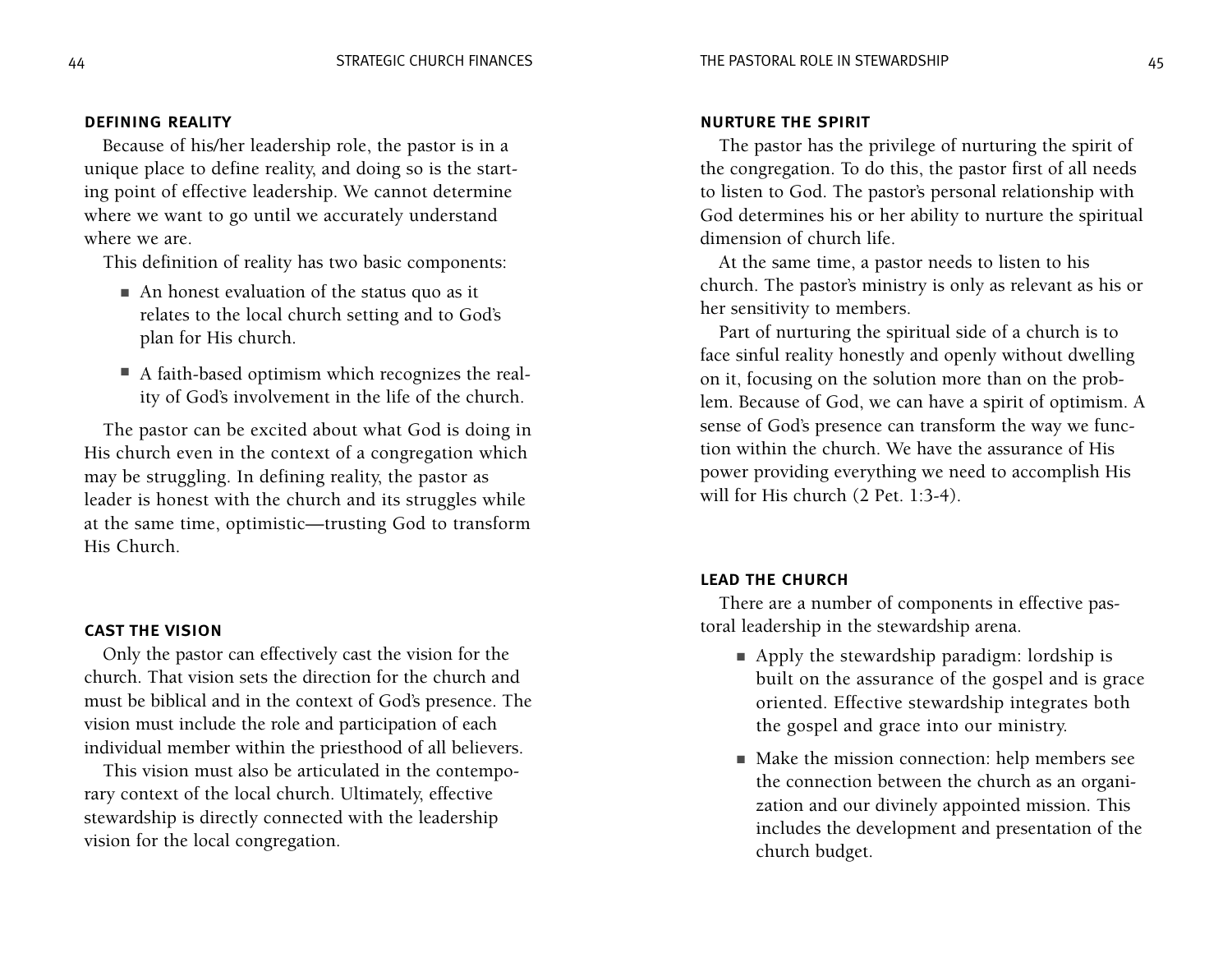- Inform the church: help the membership understand the needs and opportunities confronting the church. These needs and opportunities should include, but not be limited to, finances.
- Focus on making disciples: this is God's clearest commission and our highest privilege.
- Call for commitment: invite people to accept Jesus Christ as Lord of their lives.
- Identify and develop resources: human and financial.
- Monitor the health of the church: develop tools for analyzing or diagnosing the congregation's spiritual and organizational health.
- Build consensus: develop and direct processes which encourage member input and foster member ownership of the church mission and ministry program.

#### **PRAY**

Pray together. As leaders, we want to place everything we do in the context of God's kingdom and grace. We are dependent upon His power and guidance for all we do.

#### the pastor as educator

Strong pastors function in the role of spiritual educators. We cannot delegate this role. Pastors set the tone for the church. Training or equipping members is part of the pastors' biblical job description (Eph. 4:11-16). The following areas of education are integral parts of this role.

#### biblical stewardship

We have already explored the key concepts of biblical stewardship which must be included in the pastor's ministry. These include what we discussed as Stewardship Absolutes—principles which must be included in our thinking about Lordship and stewardship as a ministry or lifestyle.

#### it's a lifestyle

Looking at the bigger stewardship picture, we see it really is a lifestyle. It is not about how much or where we give, although Christ's Lordship will impact our tithes and offerings. It is not about how we manage our money, even though accepting Jesus Christ as Owner will change how we deal with money. It is about who is Lord of every part of our life. It is about who is transforming each moment of life with His presence. It is about a style of ministry based on the Lordship of Jesus Christ.

#### a world church

It is very easy to lose the vision of being part of a world church with a mission to all the world. Part of our role as educators is to help members understand this reality. There are several key points which we need to include when thinking about God's Church:

- We are one church worldwide, meeting in many different congregations.
- Together we can do what we cannot do separately.
- Our purpose is to present Christ to the entire world.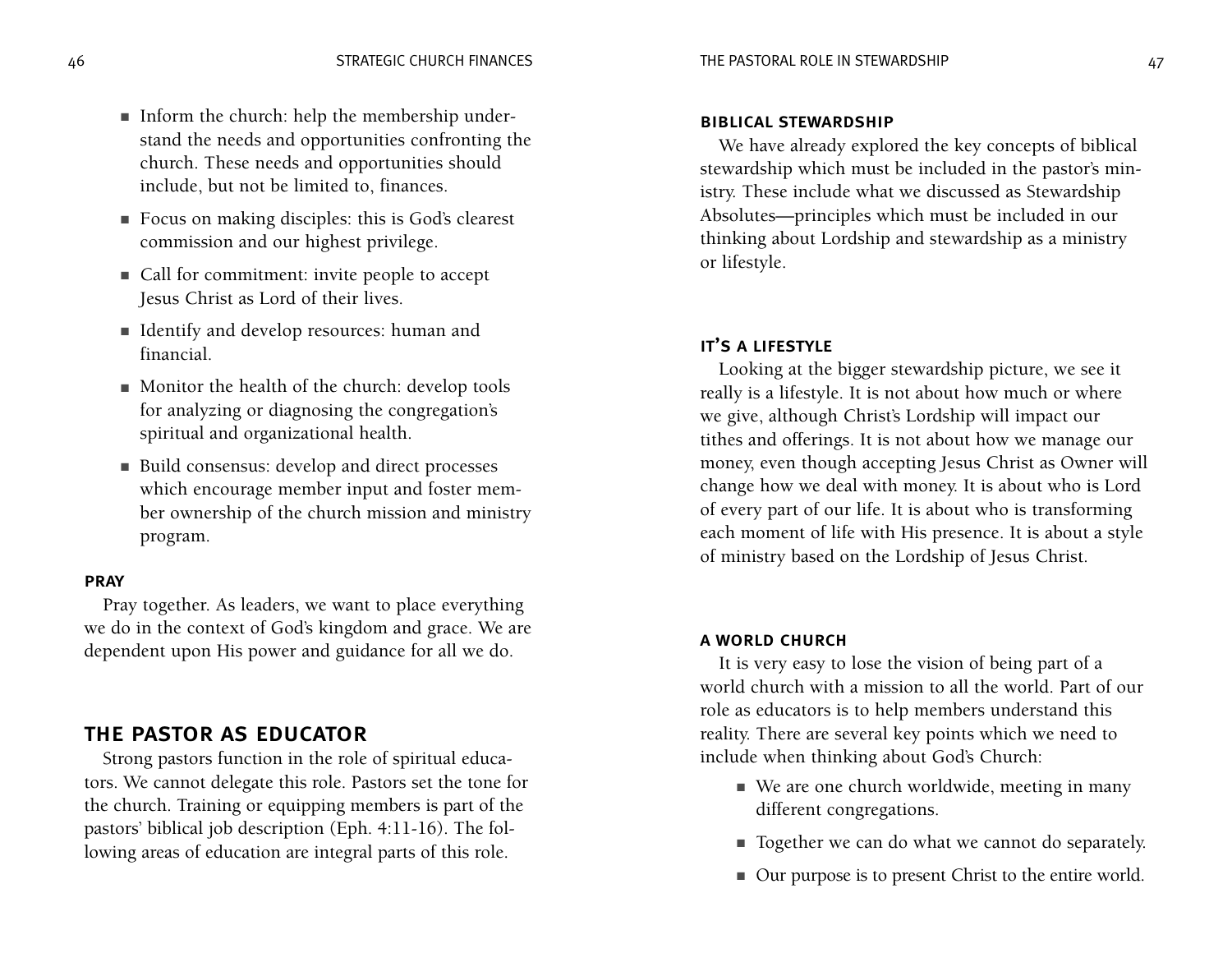- A spirit of submission and cooperation with the larger whole is part of spiritual maturity.
- Working with the world church expands our vision and enlarges our understanding of what God is doing.
- It is our privilege within the church to help others who may not be blessed in the same way we are.

#### god's attitude toward money

Scripture clearly teaches God's attitude toward money.

- It is good to earn money. God has given us strength and talents, including the ability to earn money. We need to use all of our skills to His glory.
- Tithes and offerings are a test of how we worship God. Will we place Him first in our material possessions, thus recognizing and celebrating the reality that God is Owner?
- God wants us to avoid excessive debt, for the borrower is slave to the lender. Debt also limits our ability to invest God's resources in His kingdom and may lead to a failure to care for our own families.
- God blesses us through the reflex action principle—what we do to help others, individually or as an organization, will in turn bless us.

The home missionary work will be further advanced in every way when a more liberal, selfdenying, self-sacrificing spirit is manifested for the prosperity of foreign missions; for the prosperity of the home work depends largely, under God, upon the reflex influence of the evangelical work done in countries afar off. It is in working actively to supply the necessities of the cause of God that we bring our souls in touch with the Source of all power. (*6T*, 27)

#### biblical money management principles

There are a number of good resources available to help us explore biblical money management, and this seminar does not attempt to cover them. A pastor can use these resources, however, as part of the education he or she provides church members. Some training can be done by special workshops, but a great deal can be done from the pulpit.

The key concept of stewardship is that we are managing God's resources, and we want to do it to His glory. Pastors can help their people look beyond this world and its attitudes toward possessions. Jesus highlights this need: ". . . Take care, and be on your guard against all covetousness, for one's life does not consist in the abundance of his possessions" (Luke 12:15, ESV). Jesus then continued with the parable of the rich man who decided to build bigger barns—because the barns he had were full—and then sit back to enjoy his wealth. That night judgment came, and God asked the question, "Who now had all his possessions?" Jesus closed the parable with: "So is the one who lays up treasure for himself and is not rich toward God" (v.21).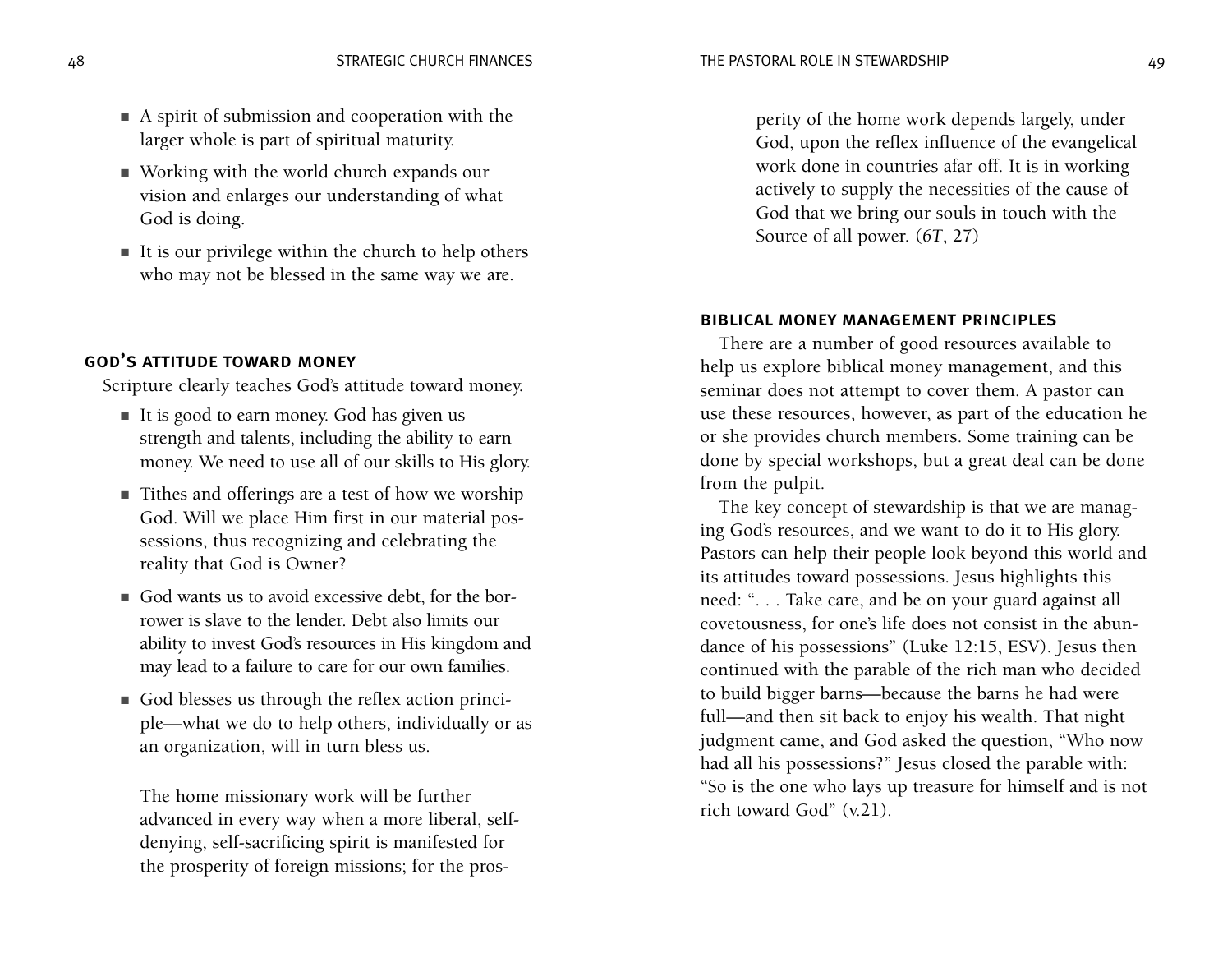This brings us to God's purposes for material possessions:

- to provide for our family.
- to invest in His kingdom—supporting God's church.
- to help others.
- to glorify God—not ourselves.

#### sample sermon topics

While it is possible to preach too many sermons on giving, there is an appropriate balance to preaching on financial discipleship. Here are some suggested sermon topics which could be included throughout each year's preaching cycle:

- God as Owner of all our possessions
- Tithe as a way of worshipping God in the material side of life
- Offerings as a joyful worship and extension of partnership with God, by listening to the conviction of the Holy Spirit as to how much and where to give it
- Biblical principles on debt and how to avoid it
- How to integrate God into our management of the 90 percent that is in our hands after we recognize God's ownership and tithe
- How to help children accept God as Owner and learn to manage their money biblically
- How to put God first in our business world

## the pastor as communicator

Communication is a primary pastoral role; while others can help, the pastor sets the tone. And when it comes to stewardship communication, the pastor especially needs to recognize the importance of his/her role. When the pastor presents stewardship issues, the congregation recognizes their appropriate importance.

#### the transparency principle

The principle of transparency is especially important when dealing with financial issues. What is unknown, what is perceived as hidden, or what is not understood, is automatically suspect.

The Apostle Paul provides a biblical example of this type of transparency:

> "And we are sending along with him the brother who is praised by all the churches for his service to the gospel. What is more, he was chosen by the churches to accompany us as we carry the offering, which we administer in order to honor the Lord himself and to show our eagerness to help. We want to avoid any criticism of the way we administer this liberal gift. For we are taking pains to do what is right, not only in the eyes of the Lord, but also in the eyes of men" (2 Cor. 8:18-21).

In the context of dealing with tithe and the financial side of church leadership, Ellen White states that "those in responsible places are to act in such a way that the people will have firm confidence in them. These men should not be afraid to open to the light of day every-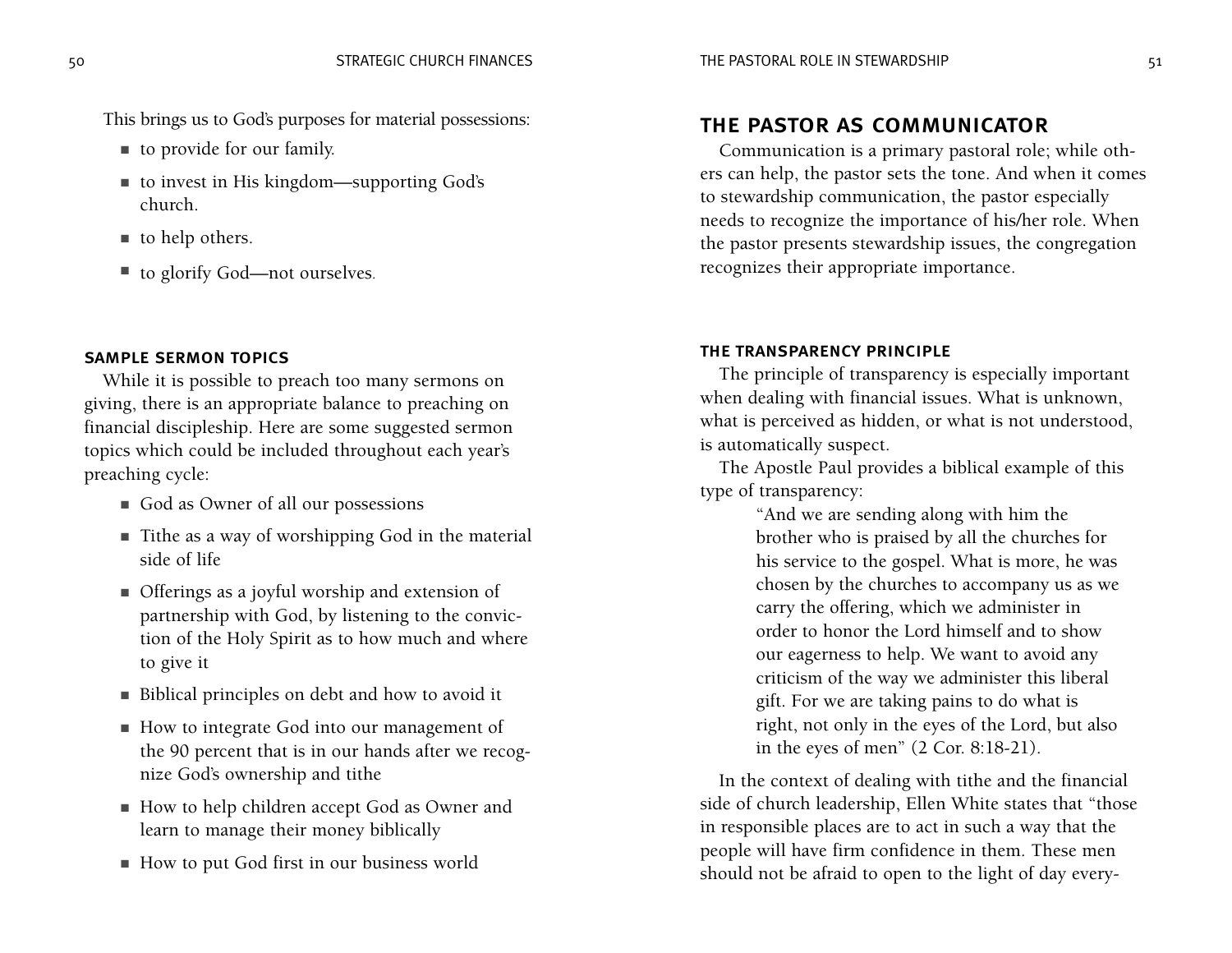thing in the management of the work" (*Manuscript Releases*, Vol 13, 198).

#### key areas for communication

While the pastor should have a key part, he or she may not need to be the only one who communicates all of the issues regarding stewardship; however, the pastor needs to make sure that the following subjects are communicated well and regularly:

- GIVING SYSTEM: This should include how tithe and offerings are used, and how much of what is given at the local church level comes back to help the local church through pastoral salaries and direct services.
- **CHURCH FINANCES:** This should include voting the budget and reporting the mission. The church budget should be understood and voted by the church in business session and regular reports on church finances should be presented to the church membership. When reporting finances, the connection to God's mission needs to be especially clear. In addition, financial statements should be presented in a way that is understandable to the average member.
- TITHE SHARING: This should include communicating that our tithe system is based on the concept that we are one world church and that those who have more than enough, help those who do not have as much. Many churches do not tithe enough to cover the cost of a pastoral budget. Larger churches make it possible for smaller ones to have pastoral services.
- **FINANCIAL HEALTH OF THE CHURCH:** This area includes communicating church needs and income, including information about the level of member participation. This information can be conveyed in a straightforward and simple manner, avoiding condemnation and guilt. It is here that the pastor plays a key part.
- special funding projects: Such projects include church renovation or construction projects.

## pastoral needs for stewardship education

The following are concepts that will help pastors in their stewardship education and communication:

#### value god's people

Value being part of God's people and a prophetic movement. As a local congregation, we are part of a larger whole. Being part of God's end-time church brings special meaning and responsibility to our ministry and life as a church.

#### biblical stewardship

Understand and prioritize biblical stewardship, which includes the following key points:

- The biblical Stewardship Absolutes explored earlier
- Stewardship as discipleship
- Financial discipleship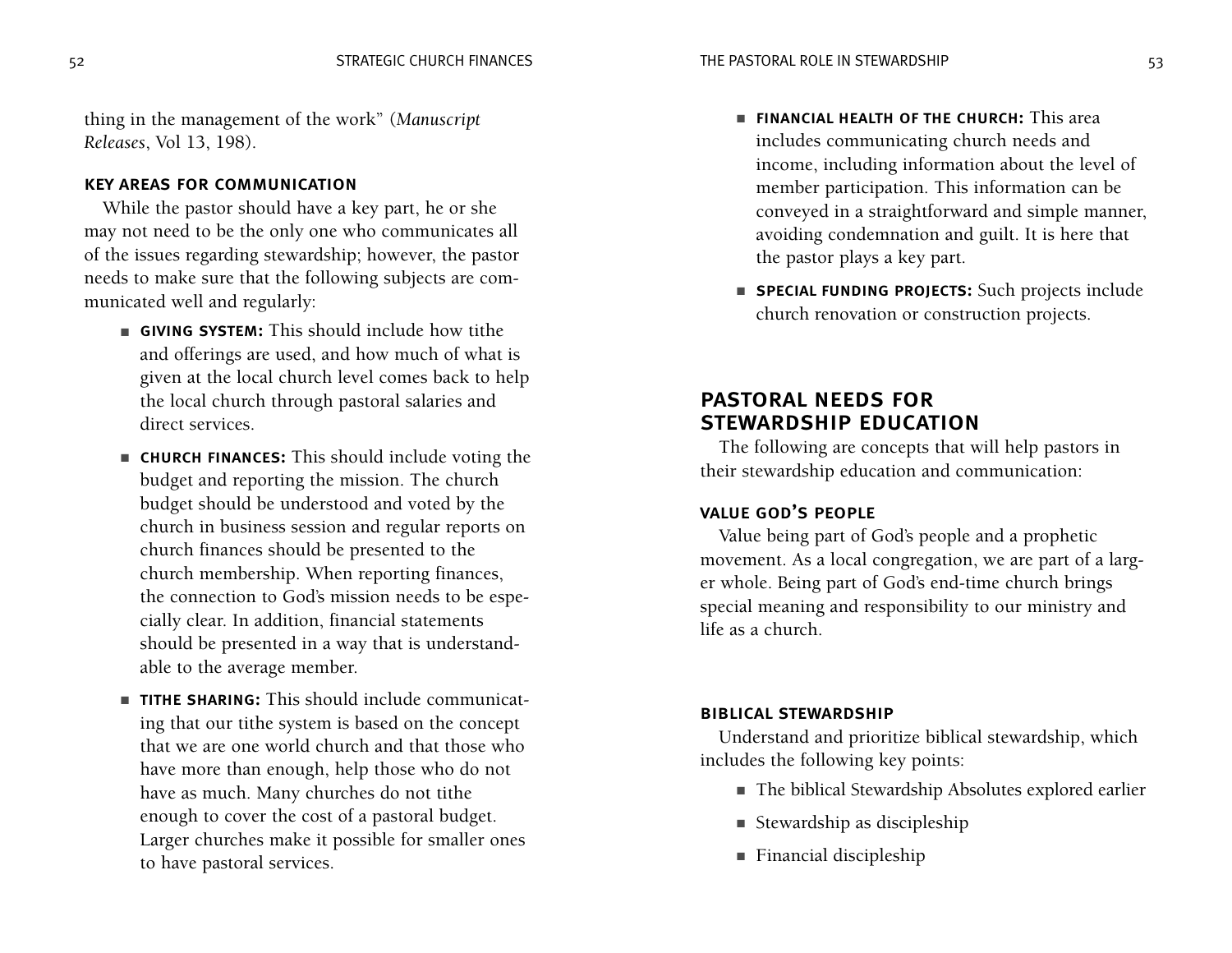#### understand and value the system

In today's world, it is easy to become critical and to devalue any organization or system. It is important that pastors understand the organizational system of the church and its value to the local congregation and to themselves as leaders. Though imperfect, our organizational system has allowed us to do many things we could not do as individual churches. The following are some of the areas we need to understand about the church system:

- LOCAL CHURCH FINANCES: Many congregations struggle because their finances function as a system for simply paying operational bills. Effective congregational finances are part of a holistic and biblical approach to ministry. Such an approach includes a solid mission connection, a clear biblical vision, strategic planning, strategic budgeting, and a systematic communication strategy.
- the seventh-day adventist giving system: The local congregation is part of a larger system. This system provides for a ministry that reaches the entire world. It is a system that follows the biblical principle of those who have more than enough, helping those who do not have as much.
- THE ROLE OF THE WIDER CHURCH: The concept of the church as a worldwide body strengthens the local congregation as part of that body. In other words, we do not operate in a vacuum, nor do we operate alone. Most importantly, however, the larger body allows the local congregation to be part of a bigger mission and greater vision.

There are advantages and disadvantages to being part of a worldwide church and its organizational system. As pastors, we are part of that system and our calling includes a loyalty to the church system while we minister and, at the same time, seeking to help the system be all that God wants it to be.

#### conclusion

As pastors, our part in stewardship as a ministry is a leadership responsibility and privilege, for we have the opportunity to help people mature as they grow in their relationship with God. We can help them apply biblical principles to daily living—thus helping to make them disciples. We partner with God in building His kingdom.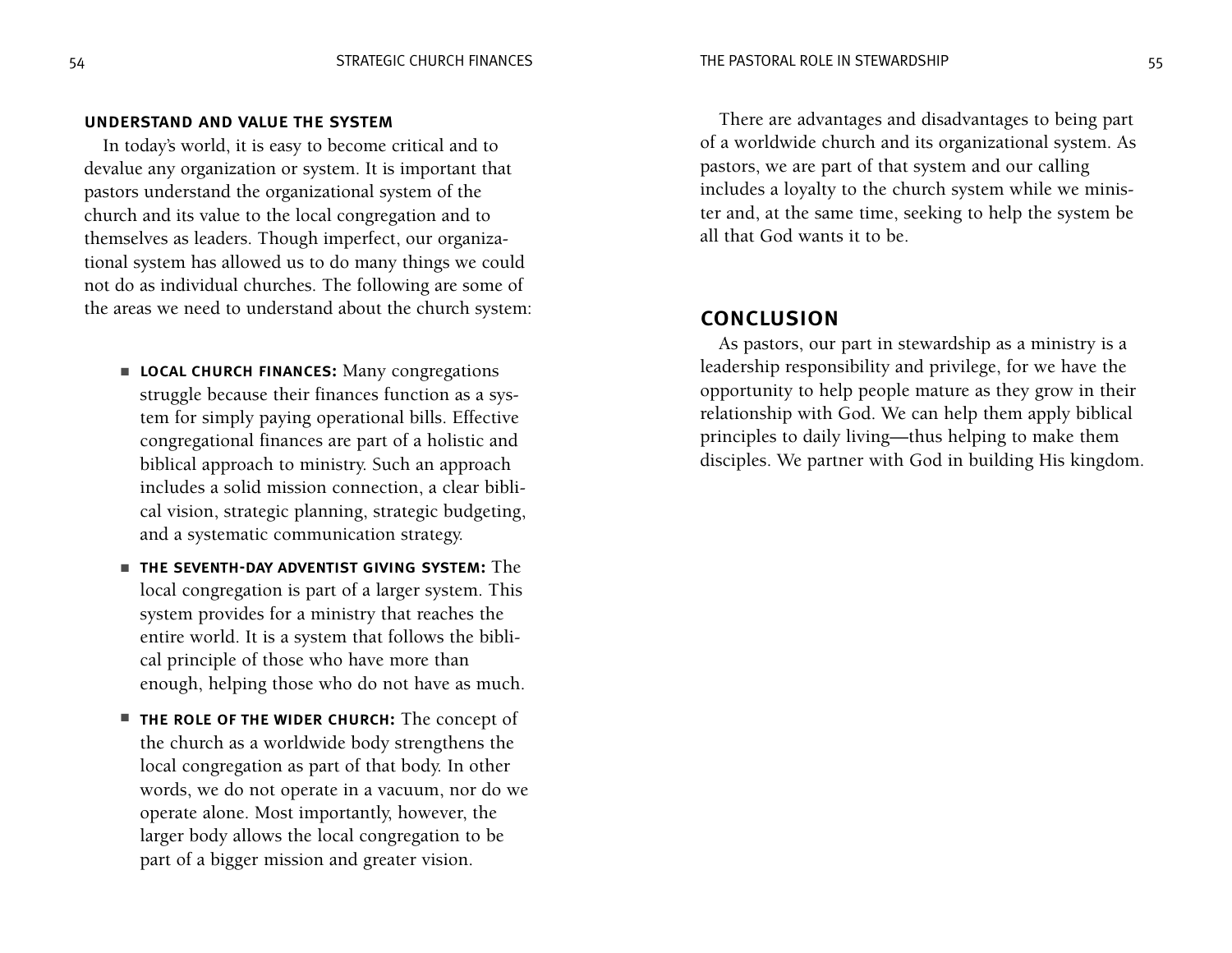

## Local Church STEWARDSHIP STRATEGY



#### introduction

Ultimately, effective stewardship takes place at the local church level. What is done at other levels can only support what is done at the local church. This section explores the elements that contribute to a successful congregational stewardship strategy.

#### section topics

- Key Issues
- Year-Round Stewardship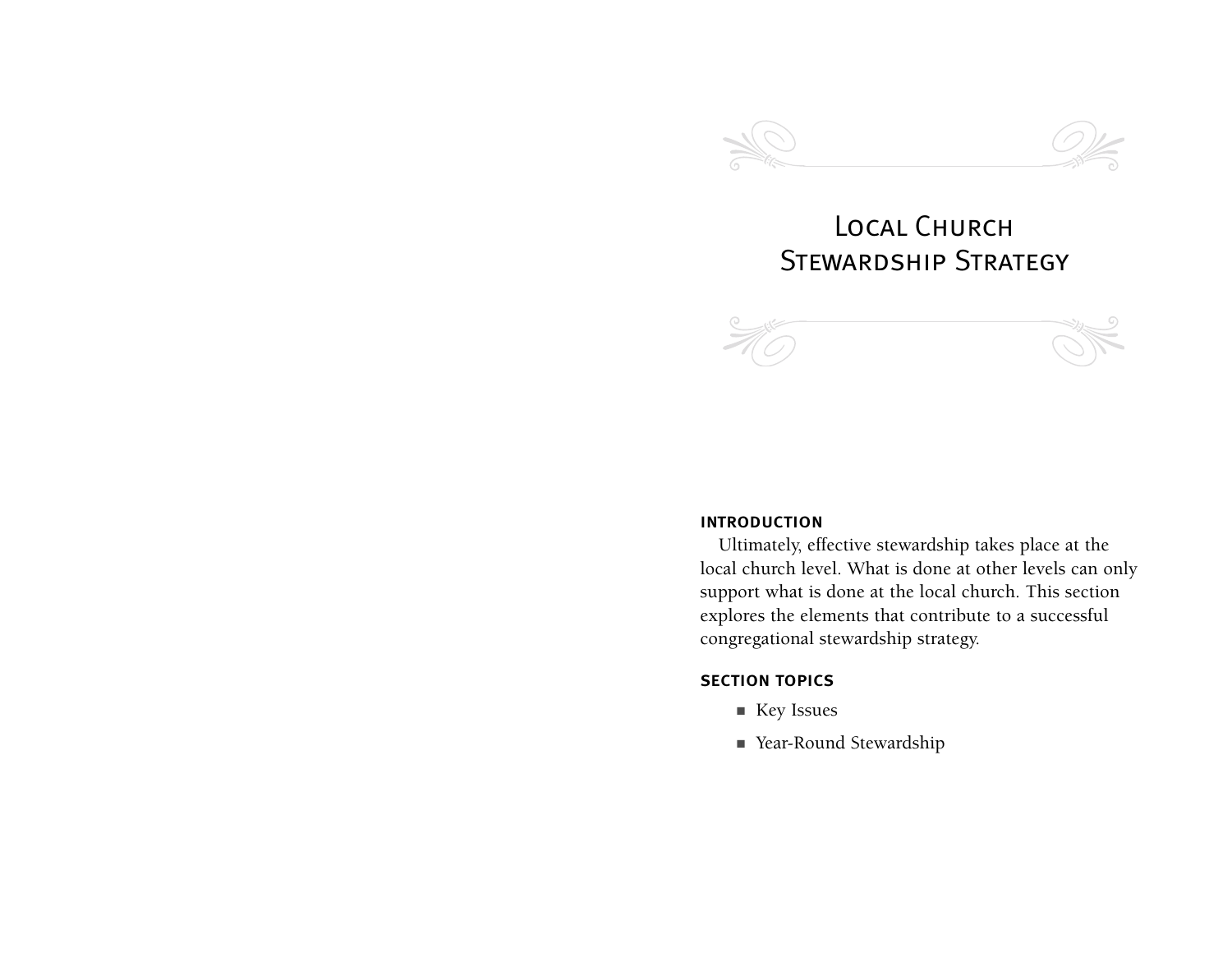### key issues

#### **PURPOSES**

Having clear and correct purposes for a stewardship strategy is one of the first steps toward successful stewardship. These purposes include:

- MAKING DISCIPLES, NOT MERELY RAISING MONEY. God will provide the money, but He has asked us to make disciples. People who have a vibrant relationship with God make the best givers; giving becomes an extension of their worship. Our real purpose in ministry is not to raise money, but rather to make disciples. The money is what God provides to facilitate ministry.
- DEVELOPING A MATURE CHURCH MEMBERSHIP. Faithful giving is one of the marks of spiritual maturity, for an individual as well as for a group. This is true even in areas with limited financial resources. God's normal way is to provide everything He needs to accomplish His purpose in His time frame. Organizational and corporate spiritual maturity includes reaching a level of interdependence where the group functions as a contributing part of the larger body—the world church.
- accomplishing god's mission for His church. God has entrusted the proclaiming of salvation and the making of disciples to the church. We have a mission to fulfill. Stewardship strategies must be directly related to and connected with a clear sense of mission.
- implementing a holistic ministry strategy. Stewardship is a philosophy of ministry more

than a ministry program. It involves accepting and developing a growing partnership with God that impacts every part of our ministry. Effective stewardship happens when the lordship of Jesus Christ is integrated into every area of life and ministry. This has a direct impact on the way we work with people and the motivations we use with them.

■ FUNDING GOD'S MISSION FOR THE CHURCH-HIS **BODY.** This is the final purpose for congregational stewardship. While we cannot omit this purpose, it should never become the primary or dominating purpose for a stewardship strategy. Doing so creates the danger of focusing on fundraising while omitting the broader aspects of a stewardship strategy. Still, this is an important part of doing stewardship well, and it must focus on accomplishing our mission rather than maintaining the institutional church.

#### **IDENTITY**

Our sense of identity is crucial to a biblical approach to stewardship. As Christians, our primary identity is who we are in Christ. This includes our own personal relationship with Christ as well as being part of His Body—the larger church. This greater sense of identity is one that is increasingly missing in congregational life and thinking.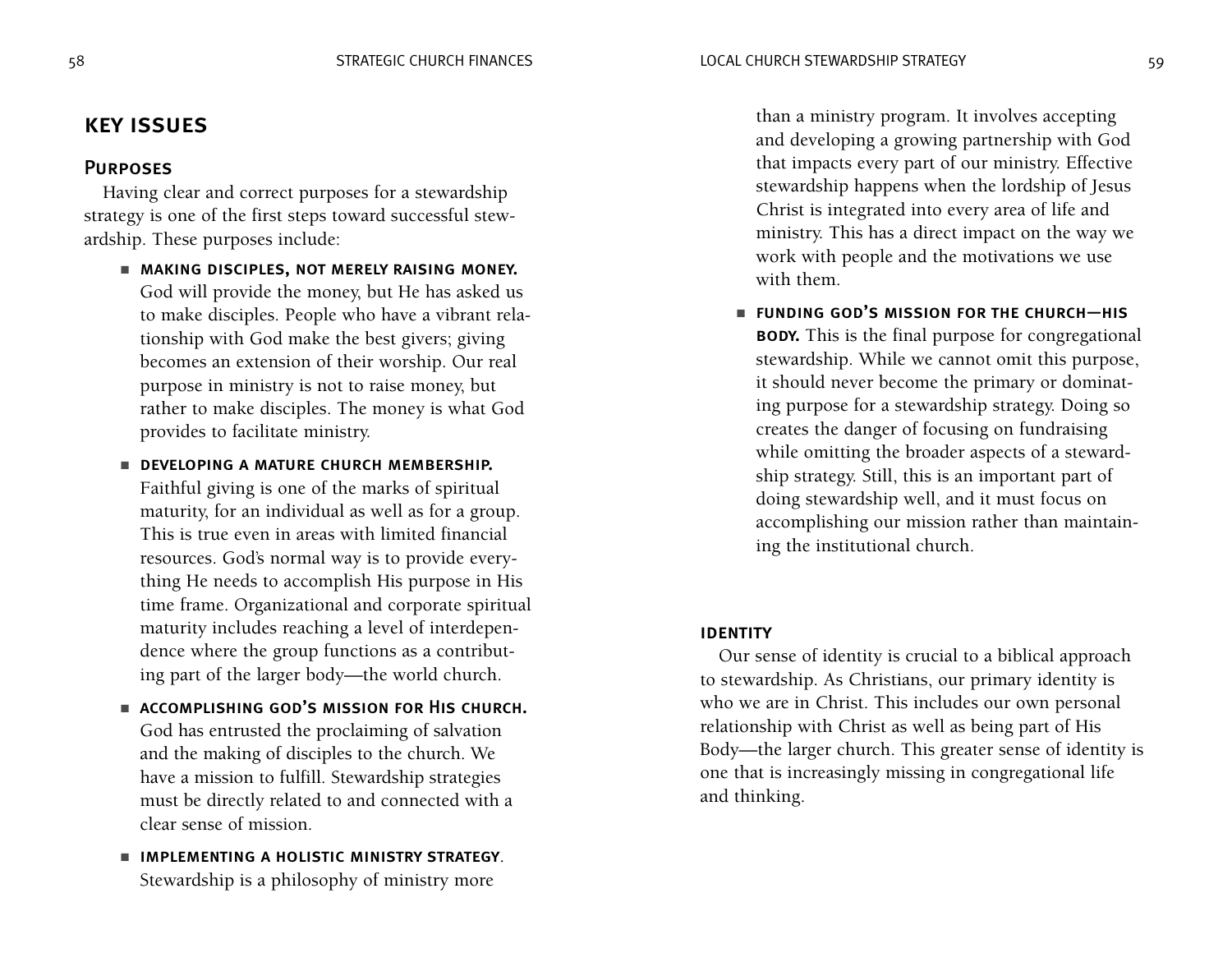#### member involvement

Ultimately, stewardship strategies succeed or fail at the level of member involvement. Do church members "buy in" to the goals and processes of the stewardship strategy? Are the members growing spiritually as a result of the stewardship strategy? Is the strategy producing increased member involvement and commitment?

#### information

Information is power. Information shared is power and influence multiplied. Open, transparent, and understandable information is a critical part of effective stewardship. The level of shared information will enhance or weaken any stewardship strategy.

#### year-round stewardship

#### introduction

*Year-Round Stewardship* is a concept at the heart of a congregational stewardship strategy. Stewardship cannot be limited to an occasional program or weekend seminar. Instead, stewardship needs to become a style of ministry and a philosophy that permeates the life of the church.

This *Year-Round* approach to stewardship provides a foundation for the spiritual growth of a congregation and a balanced ministry program. As members accept and integrate the lordship of Jesus Christ into their lives, they mature and become involved in active ministry.

#### defining reality

Understanding reality is the starting point for an effective stewardship ministry. A local church strategy comes from a leader's vision and sense of reality. This reality is more than perception or discernment—it includes verification of that reality. You cannot go where you want to go, if you do not know where you are! Max DePree states, "The first responsibility of a leader is to define reality." (*Leadership is an Art*, p. 11).

- An effective stewardship strategy that focuses on growth in the Lordship of Jesus Christ begins with facing the congregation's reality.
- The initial reality forms the baseline to determine the success of one's strategy.
- Reality can be measured objectively and subjectively.

#### seven commandments

The Seven Commandments of Current Reality are:

- Thou shalt not pretend.
- Thou shalt not turn a blind eye.
- Thou shalt not exaggerate.
- Thou shalt not shoot the bearer of bad news
- Thou shalt not hide behind the numbers.
- Thou shalt not ignore constructive criticism.
- Thou shalt not isolate yourself.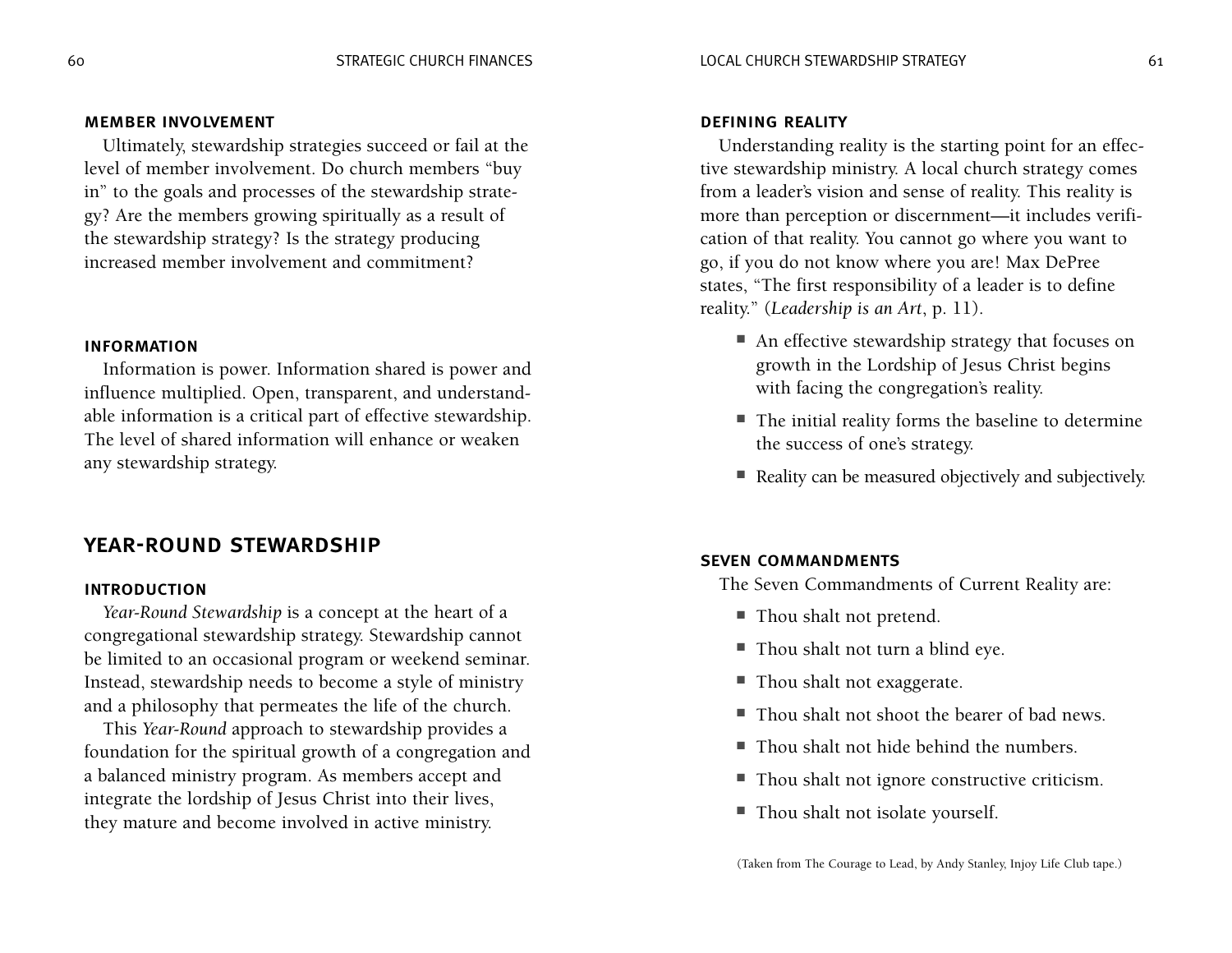#### defining points

The initial reality can be defined by what percentage and which members are:

- attending regularly.
- involved in active ministry.
- maintaining an active and regular devotional life.
- growing spiritually.
- tithing.
- supporting the local church budget.
- supporting the wider church with offerings.

#### general points

Stewardship is a broad ministry, providing a spiritual and philosophical foundation for all other ministries in the church. While we cannot address all the components of good stewardship in this material, we will touch on several key factors:

- **VISION**: The vision of the church will, to a great degree, determine the direction and effectiveness of a stewardship strategy. And as has been mentioned earlier, the pastor is the key person in casting the vision. This vision has to be understood and "owned" by the rest of the church, especially the leadership.
- **MISSION**: The mission of the congregation is closely connected to the vision, and must include what God is doing locally, as well as worldwide.
- LEADERSHIP GROWTH: It is vital that congregational leadership be growing in their spirituality, their abilities in ministry, and their leadership. They must know God, understand and accept the gospel, integrate Christ's Lordship into their lives and ministry, and be givers.
- **DISCIPLING PROCESS**: Every member needs to be involved in a spiritual growth process. Stewardship grows in proportion to the spiritual growth of the members.
- **STRATEGIC PLAN**: Vision and mission are important, but they must transition into effective ministry. A strategic plan is the crucial link between thinking about ministry and having an effective ministry program.
- **STRATEGIC BUDGET:** The congregational budget should be strategic—based on the strategic plan for ministry and mission that the church has developed, rather than simply perpetuating the status quo.

#### strategic stewardship preaching

Pulpit ministry is an important part of an integrated stewardship strategy. In addition to the topics on money mentioned earlier, a comprehensive stewardship preaching strategy will include the following topics on a regular basis:

■ **THE GOSPEL:** A clear presentation on the simplicity of salvation. The gospel should be presented at least once a quarter and should be included as a significant portion of the sermon once a month.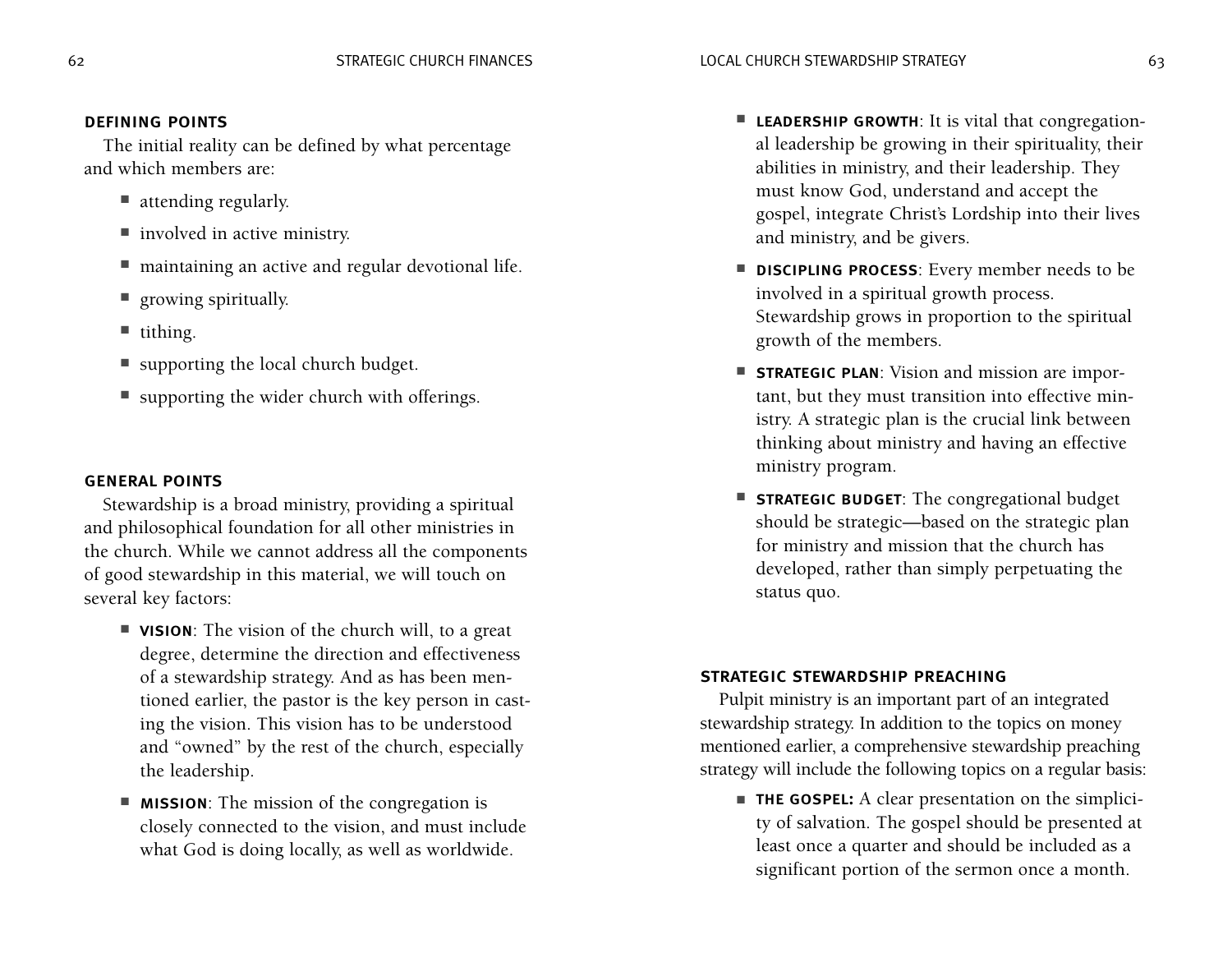- the lordship of Jesus Christ: The believer's growth as a disciple is dependent on his or her acceptance and integration of Jesus Christ as Lord into daily life.
- THE ROLE OF THE HOLY SPIRIT: He is the one who convicts, transforms, and empowers each individual in his or her walk with God.
- $\blacksquare$  MINISTRY AND THE USE OF SPIRITUAL GIFTS:  $\textsf{God}$ has blessed each member with special gifts for ministry. Every member is a minister. Every member has a ministry.
- **CALL FOR COMMITMENT:** Members need to be challenged with the need for high commitment. Too often, pastors make religion a low commitment exercise rather than a high commitment life.

#### conclusion

The pastors' part in stewardship as a ministry is a leadership responsibility as well as a privilege. For we have the opportunity to help people mature as they grow in their relationship with God. We can help them apply biblical principles to daily living—thus helping to make them disciples. We partner with God in building His kingdom.



## Principles for Capital Fundraising Projects



#### introduction

Regular church tithe and offering resources are sometimes not enough to start a new project or build a new building. A capital fund campaign is sometimes needed, but how does such a campaign fit into the Combined Offering Plan? How can we begin such a project in the right spirit? Are we funding the church or funding the mission?

#### section topics

- Purpose for Capital Fundraising
- Issues in Capital Fundraising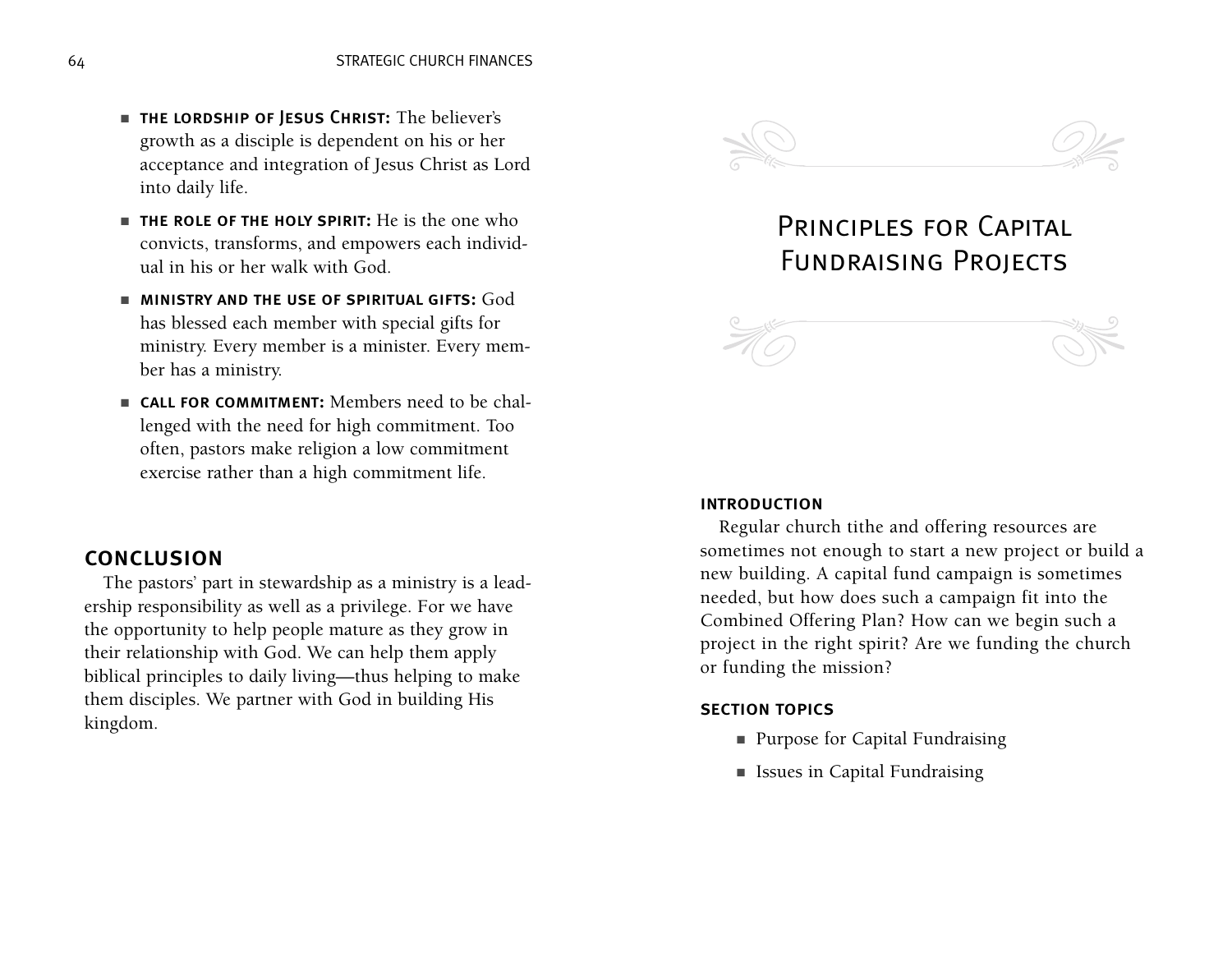#### purpose for capital fundraising

#### **TRADITIONAL**

To fund a major project that regular resources will not allow.

#### additional offerings contrary to combined offering plan?

The Combined Offering Plan allows room for additional offerings. The fact is, these offerings should remain "additional" since a church does not regularly need, for instance, a new school building or funds for a special mission project. The General Conference Session offerings, which only come twice per quinquennium, are an example of additional offerings.

#### to remain in the spirit of worship

A capital campaign needs to be a spiritual experience and should not become a competition as to who will be the more generous giver. Jesus, the perfect Giver, showed us that the widow with her two mites was His disciple. She gave only a little, but a little was all she had. In other words, the spiritual goal is not related to the love of money.

#### ways to help

A capital fundraising program can help the spiritual experience of a congregation or an individual if it:

■ focuses on God and what He is doing.

- focuses on one's relationship to God and His plan for each person.
- casts the vision—it inspires.
- makes the mission connection. Recruit people to join God's mission.
- bases the program on prayer.

#### ways to hinder

The capital fundraising will hinder the spiritual experience of a congregation or the individual if it:

- becomes a recurring event.
- focuses on the donor and centers on major givers.
- focuses on the money.
- compares people.
- uses "gimmicks" and marketing methods.
- loses sight of eternal values.
- loses sight of the mission.
- publicizes donors' names.

#### biblical purposes

The biblical model of stewardship is:

- to glorify God.
- to accomplish God's purpose.
- to be part of His mission.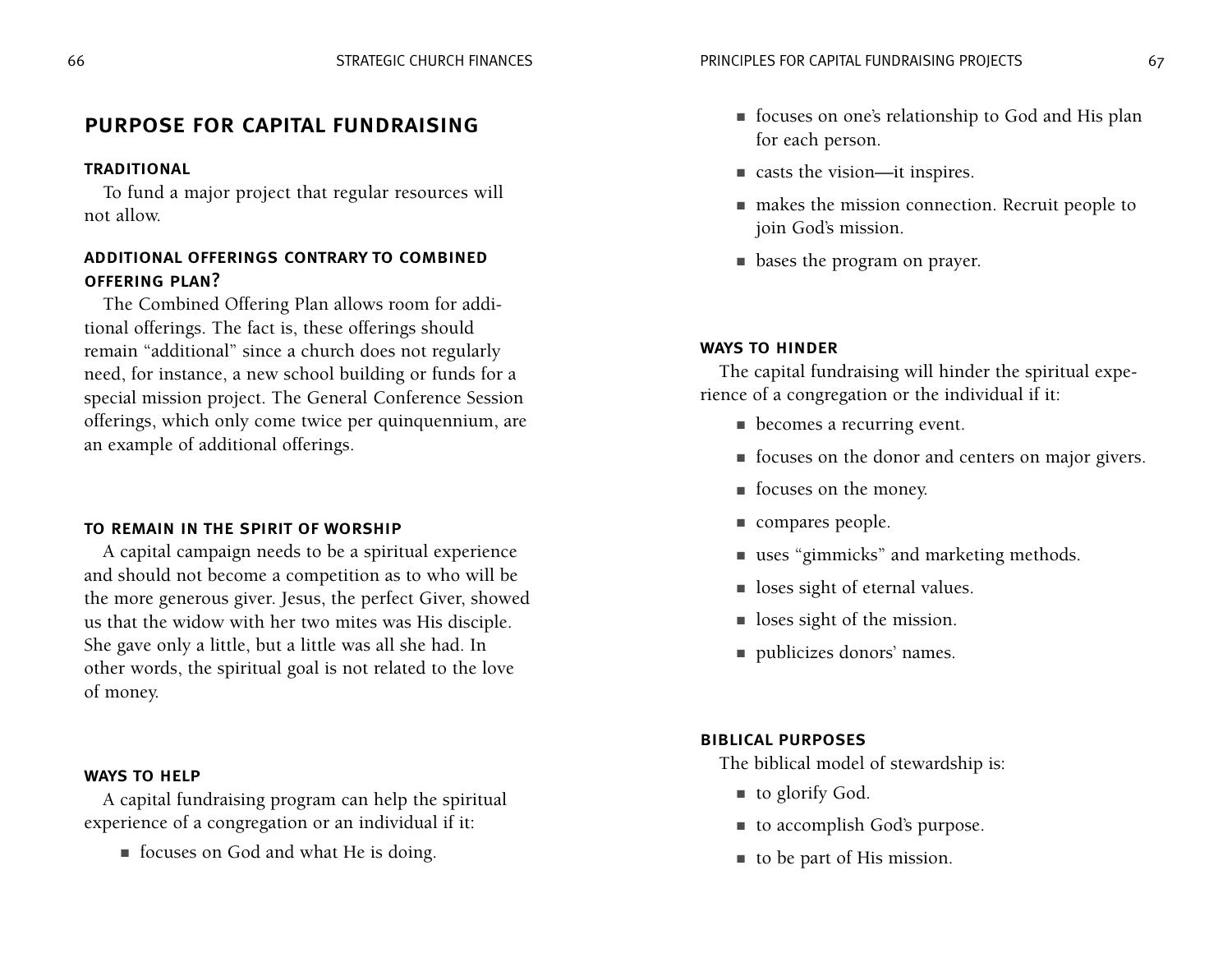■ to fund God's kingdom.

## issues in capital fundraising

#### marketing methods

Raising money for a nonprofit organization has become a popular enterprise. There are dozens of books on the market and many professionals who are eager to lead your campaign—for a fee, of course.

However, when we are in God's business, we do not try to do things on our own. Christians believe that if it is God's plan, He will fund His church. We are simply tools He uses to accomplish His mission. Any other approach is inappropriate. Scripture tells us that only the Holy Spirit can influence a person's heart as to how much to give. Our role is to present the need and connect that need to the mission.

#### use of christian consultants

Some churches have employed professional Christian fundraisers to conduct their campaigns and have reached 160 percent of their goal without mentioning the word money. They focused on the vision and on being part of a greater purpose.

#### **PREPARATION**

A campaign is not a one-day event and requires adequate preparation. It is the pastor's responsibility to:

- present the vision for his church.
- fit the vision into the global mission picture.
- invite members to be part of the mission.
- teach biblical stewardship principles.
- create a stewardship atmosphere in his or her church.
- make the project part of worshiping our Creator.
- explain that the vision is not about us but about Christ.
- communicate information clearly.
- foster ownership of the project.

#### reasons why campaigns fail

A campaign may fail because of:

- a lack of preparation.
- a lack of leadership.
- the local pastor's lack of involvement.
- the local pastor's lack of not setting an example in giving.
- its need to be connected to spiritual life.
- a project that does not respond to a need.
- a project cost that does not correlate to the church's financial capacity.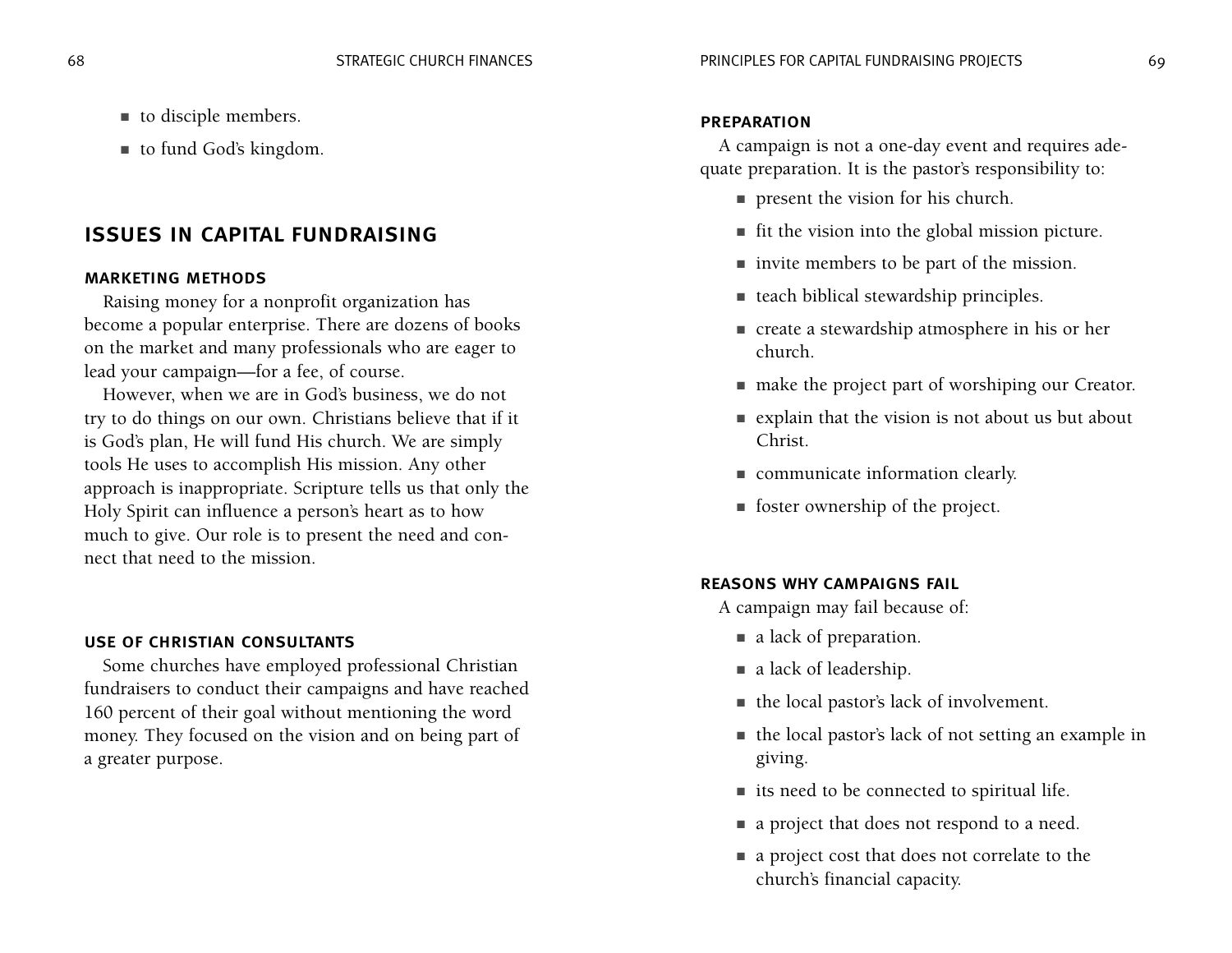- a poor church spirit.
- poor communication in the church.
- a project that is not connected to the church's mission.
- a project that is not connected to the future.
- a lack of presenting progress reports on the project.

#### failed preparation

Failed preparation leads to:

- expensive financial obligations.
- demoralized leadership.
- damaged credibility.
- depleted funds while costs continue.

#### conclusion

Capital fundraising must be exceptional. It must always be approached in the spirit of worshiping God, rather than that of praising the donors. Preparation by the church pastor is essential, as are pastoral involvement and example. If a business professional is needed, that person should be a Christian.



## How Church Money Is Used



#### introduction

The traditional explanation for tithes is misleading. In addition, the church recognizes three different offering plans. How can pastors clarify these issues with their church members?

#### section topics

- What is Tithe?
- Issues in the Use of Tithe
- Where is the Storehouse?
- Principles in Using Tithe
- The Offerings
- Issues in Offerings
- Offering Plans and their Applications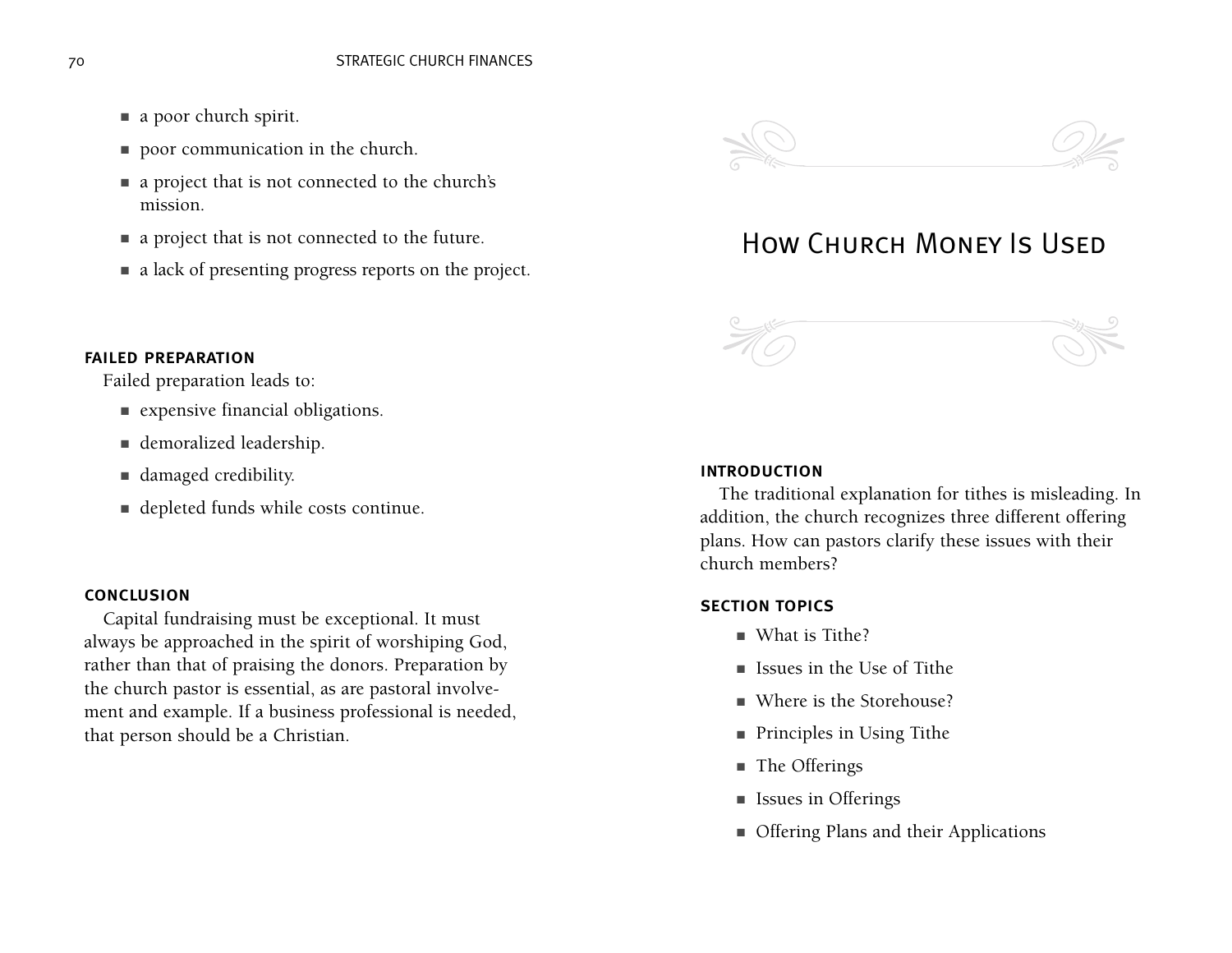## WHAT IS TITHE?

#### traditional view

The traditional explanation for tithe has always been that it is used to pay pastors' salaries. This explanation centers upon the giver and under this assumption, the tither may believe that it is he or she, who is paying the pastor and supporting the church. This belief leads to the following negative results:

- Stewardship principles are preached less in the pulpit, and when pastors do preach, they often feel as if they are speaking to the issue of their own giving. The matter almost becomes a conflict of interest.
- When church members are not in agreement with church leadership, they may stop returning their tithe as a type of protest.

#### biblical purpose

Returning tithe is a form of worshiping God. Since the first time it is mentioned in the Bible—Gen 14:20—tithe has been paid in response to God's blessings. Consider the following points:

- Returning tithe was not a pact that Abraham made with God.
- God never asked Abraham to pay tithe.
- Tithe was not paid in order to support the priesthood or church, for neither existed at that time.
- After Melchizedek, Abraham continued to pay tithe.
- Following Abraham's example, Jacob promised to return tithe as God blessed him.
- Later, God Himself taught the Israelites to return the tithe to Him, rather than to the priests. They paid the tithe to the Levites to replace the share of the land the Levites did not possess (Num. 18- 21).

#### biblical model

Tithe is sacred, because it belongs to God. We actually return tithe to God, and God gives the tithe to His church.

#### issues in the use of tithe

#### WHO DECIDES TITHE USE?

It is natural that people want to decide how their money is going to be used, however, God tells us in Leviticus 27:30 that "all the tithe … is the Lord's and …it is holy." Therefore, only God can decide how tithe is to be used.

Based on biblical principles and the inspired counsel of Ellen G. White, the Seventh-day Adventist Church has developed sound policies on the use of tithe. Since neither the Bible nor Ellen White goes into detail about the use of tithe, some decisions needed to be made by the church so that the world church would have consistent practices. The tithe policy can only be changed during a General Conference Session or during Annual Council, when the world church is fully represented.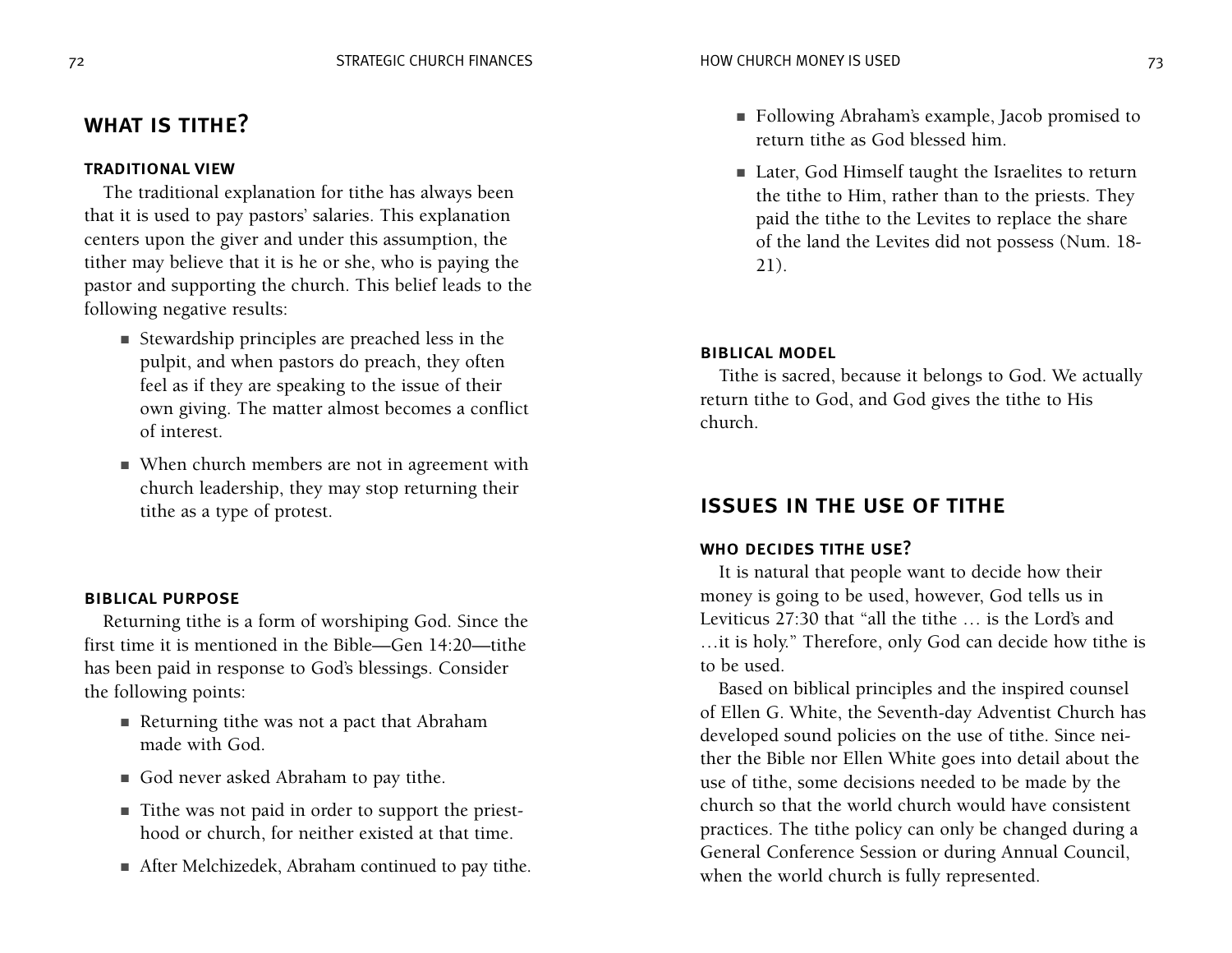#### where is the storehouse?

#### biblical model

The Israelites were to bring their tithes to the place God chose as His "dwelling place."

#### where is the storehouse?

It was in the storehouse that the tithe was collected and used for the service in the temple. Following the biblical principle by which the Levites administered the tithe received at the storehouse, the Seventh-day Adventist church considers the local conference to be the storehouse. The conference is the place where all tithe is gathered and the place from which pastors are paid.

#### principles in using tithe

#### the local conference

From the local conference or storehouse, the greater portion of the tithe is then used for the salaries and expenses of pastors, evangelists, ministers, Bible teachers and other personnel, all of whom play different supporting roles for the local church. Furthermore, tithe is also used for the retirement benefits of these personnel.

Another portion of the tithe is used for operating expenses, evangelistic and conference office equipment, and the facilities used by the personnel. A share of the tithe is also allotted to the Literature Evangelist Benefit Fund.

The tithing principle is practiced throughout the church structure, which is why a minimum of ten percent is

transmitted to the local union. Unique to the Seventh-day Adventist Church, this tithe sharing program allows for the support of the worldwide church. Thus, each church member can say that through the tithe, God allows him or her to participate in the Great Commission, which is to preach the gospel to all nations, tribes, and people.

#### the local union

The tithe portion that comes from the conferences allows the union to pay its employees, support poorer conferences, fund evangelistic efforts, open new unentered areas and support union boarding schools. In addition, at least 10% is transmitted to the division.

#### the division

In the same manner in which tithe is divided at the union level, tithe received at the division level is used to support poorer unions, open un-entered areas, and support division seminaries. The North American Division forwards 8% of the tithe received, although other divisions send 2% to the General Conference.

#### biblical model

From the tithe portion received at the General Conference nearly three quarters (71%) is sent back to the world field as the following:

- Appropriations (52%)
- Special appropriations  $(3%)$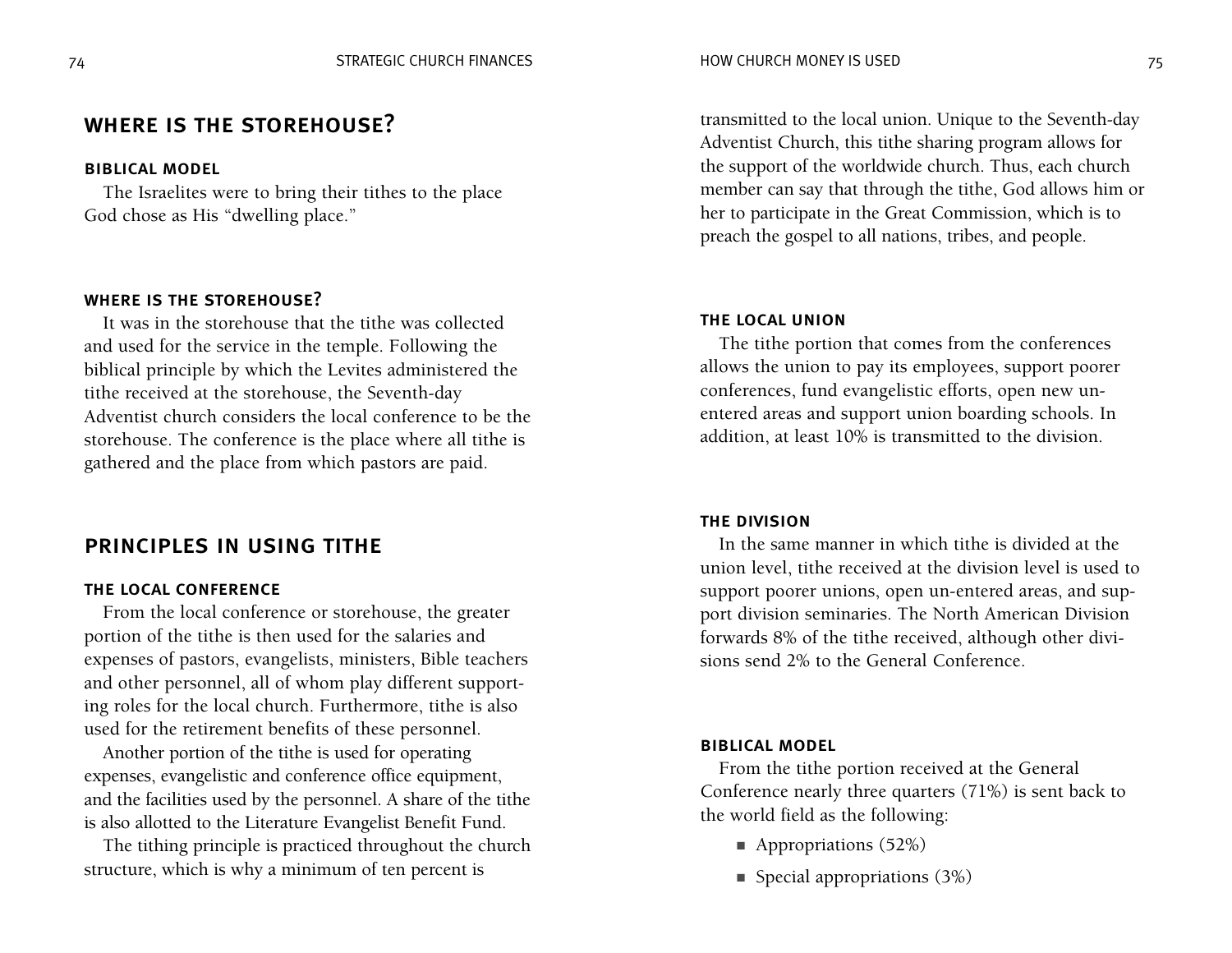- Inter-division workers  $(16%)$
- Operation expenses for the various departments and services at the Church Headquarter (24%)
- Funding for Adventist Television Network, Spring and Annual Council, the GC Session and other services (5%) \*All percentages based on the 2004 GC Budget

#### the offerings

#### **TRADITION**

We give offerings after an appeal is made. Unfortunately, church members often give out of duty or guilt.

#### biblical purpose

In bringing offerings to God in proportion to how much He has blessed us, we recognize that He is the great Provider.

#### biblical model

The Bible teaches us that we should be as generous as the Lord has been to us—which is why the Bible never mentions an amount or a percentage. The believer has to decide in his heart, under the guidance of the Holy Spirit, how much and where he is going to give.

#### different offerings

Generosity in offerings starts when our tithing duty has been fulfilled. Of course, the local place of worship has needs as well, and in giving offerings to the local church fund, we acknowledge that we receive—and appreciate—pastoral services.

Although their hearts may lean toward a particular ministry, church members should remember that they are part of a world church and that the commission given by Jesus Christ to His followers addresses the whole world. For this reason E. G. White recommended that church members should adopt the "Systematic Giving System" so that "one will not wait to be moved by a person or a kind of appeal in order to be generous."

#### issues in offerings

#### different appeals

Even outside of church, people are incessantly bombarded by appeals regarding various needs in their communities. Vast sums of money and effort are spent on trying to attain people's money. The marketing approach to fundraising necessitates that the amount collected is in direct proportion to the amount spent on promotion.

Church leadership should cast the vision of the world mission on a regular basis. Church leaders need to regularly apprise the members regarding how previous money has been spent, about the current situation, and concerning recent projects and immediate needs.

#### offering plans

The Seventh-day Adventist World Church recognizes three different offering plans.

■ the combined offering plan: With this plan, all offerings go to the same general fund and are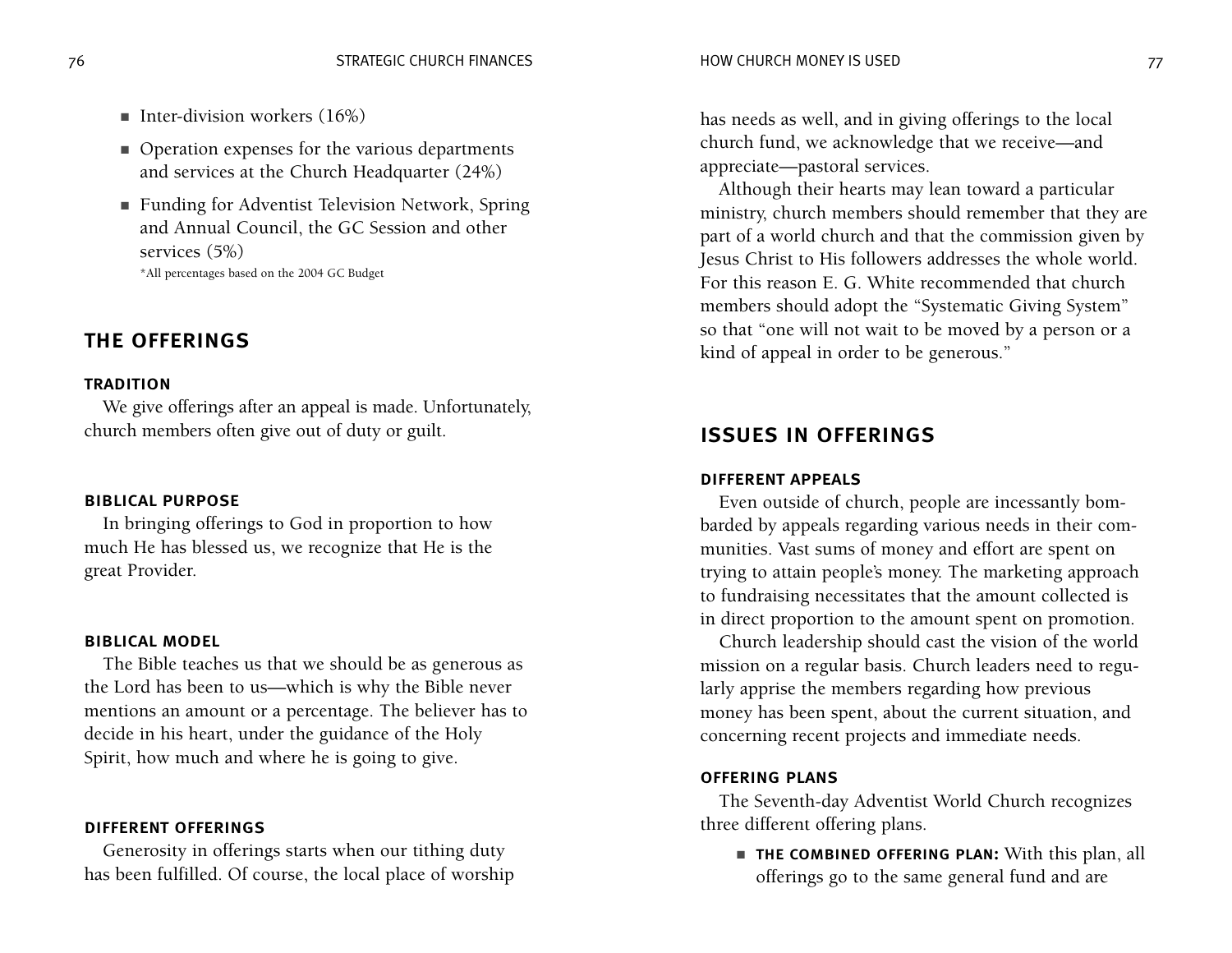then allocated to the different departments, institutions and mission projects, according to a distribution ratio voted by the General Conference and the divisions.

- THE PERSONAL GIVING PLAN: With this plan each member chooses the amount he or she wishes to give to each of three categories: 1) the local congregation, 2) the conference, and 3) the world church (union/division/General Conference).
- the calendar of weekly appeals: With this plan, separate offerings are promoted and received, based on the church Calendar of Offerings.

#### combined offering plan

Through the years, the Adventist church has developed a variety of offerings that are not always easy for the average church member to understand.

During Annual Council 2002, the world church decided to simplify the offering system to avoid confusion. A Combined Offering Plan (COP) was approved by which all funds collected during Sabbath School and the church service, go to one fund. From this general fund, a portion of the money remains at the local church. The rest of the money goes to the conference, union, division and General Conference. From these places, money is distributed to the various departments, services, institutions, and activities of the church, according to a percentage that allows each church entity to perform its mission. In order to strive for fairness, the percentage of distribution is revised as needed—at least once every five years.

#### adopting the combined offering plan

A division wanting to adopt the Combined Offering Plan should do so in consultation with the union, and then carry out the following protocol:

- Vote on the adoption of the new plan, and decide which percentage would remain at each level. (The General Conference guidelines are: 50-60% for the local church and 20-25% for the General Conference.)
- Split the remaining percentage between the conferences, unions and divisions. To be able to do so, the division treasury needs to study the trend of offerings from at least the last three years.

#### stewardship education program

On voting to go on the COP, the division should also recognize the need of a stewardship education program, which can take up to one year, depending on the state of awareness of the stewardship philosophy of the administrators, stewardship directors and pastors. The stewardship education has the following three components:

- Division, union, conference administrators and stewardship directors must have been exposed to the seminar. (Time needed: up to one month)
- All pastors have to follow the Biblical Stewardship Foundations seminar. (Time needed: at least three months)
- All churches have to be trained in the new paradigm and understand how COP works. (Time needed: at least six months)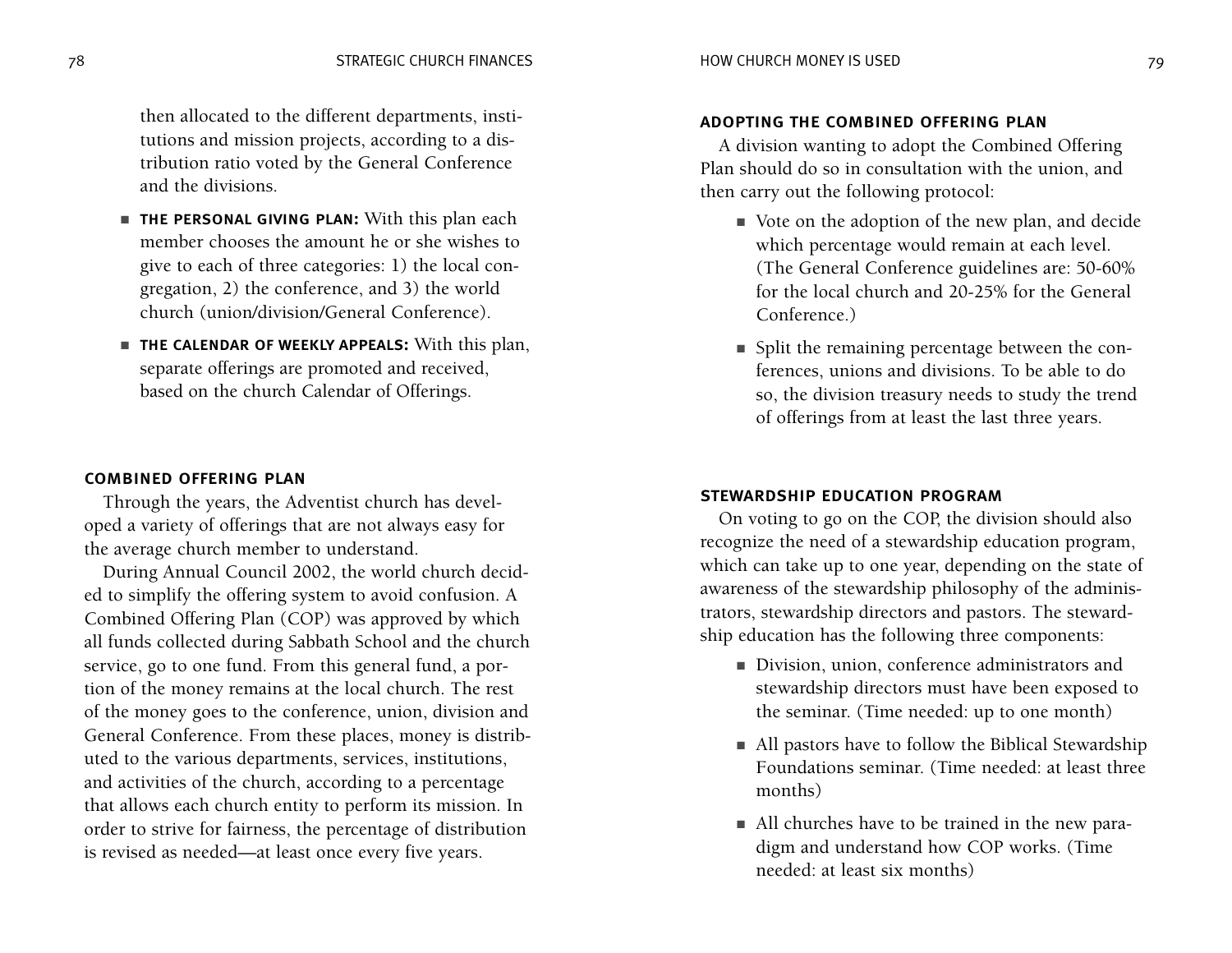#### information program

The decision to go on the COP includes an important information index called the GC Information Package. The treasurers at various levels of the church will release necessary information to the Stewardship Department director, and train union and conference treasurers to use the information package in order to give regular (monthly/quarterly) reports on the use of tithe and offerings at the local, conference, and union levels.

#### personal giving plan

Using the simplified system of the COP, the individual church member chooses the amount he or she wishes to give to each of three categories: 1) the local congregation, 2) the conference/mission, and 3) the world church (union/division/General Conference). Funds designated for these categories are then distributed by an established formula at each level.

#### calendar of offerings

The Calendar of Offerings is the traditional form in which offerings are received by the church. Sabbath school and other offerings are given for mission purposes, and special appeals are made during divine services according to a yearly calendar voted by the General Conference.

#### offering plans and their applications

#### local church

There are two different scenarios, depending on whether the local church is following the traditional Calendar of Offerings or the Combined Budget.

- When following the Calendar of Offerings, different church departments/services are receiving the proceeds of the offerings of a particular Sabbath.
- When following the Combined Budget, offerings received during the year for the local church usually go into one account and are then used according to the annual budget that is voted on a yearly basis by the church members. This budget should reflect the vision that the local pastor has for his or her church and what the priorities are as far as accomplishing the mission. (See the Strategic Church Budgeting seminar offered by the stewardship department.)

The main portion of offerings is used to maintain the church building. For local churches which have church schools, however, the financial subsidies needed by the local schools are taking an increasing toll on church budgets. Although church schools are an important means to give Christian education to our children, they are also an evangelistic dimension in our communities. The main issue is to maintain a balance between our perceived needs and the main purpose of our existence as Christians where we are. We should always reflect on the main purpose of our institutions: Are they accomplishing the mission? If so, praise God. Unfortunately, in an average church budget, less than five percent is devoted to direct evangelism.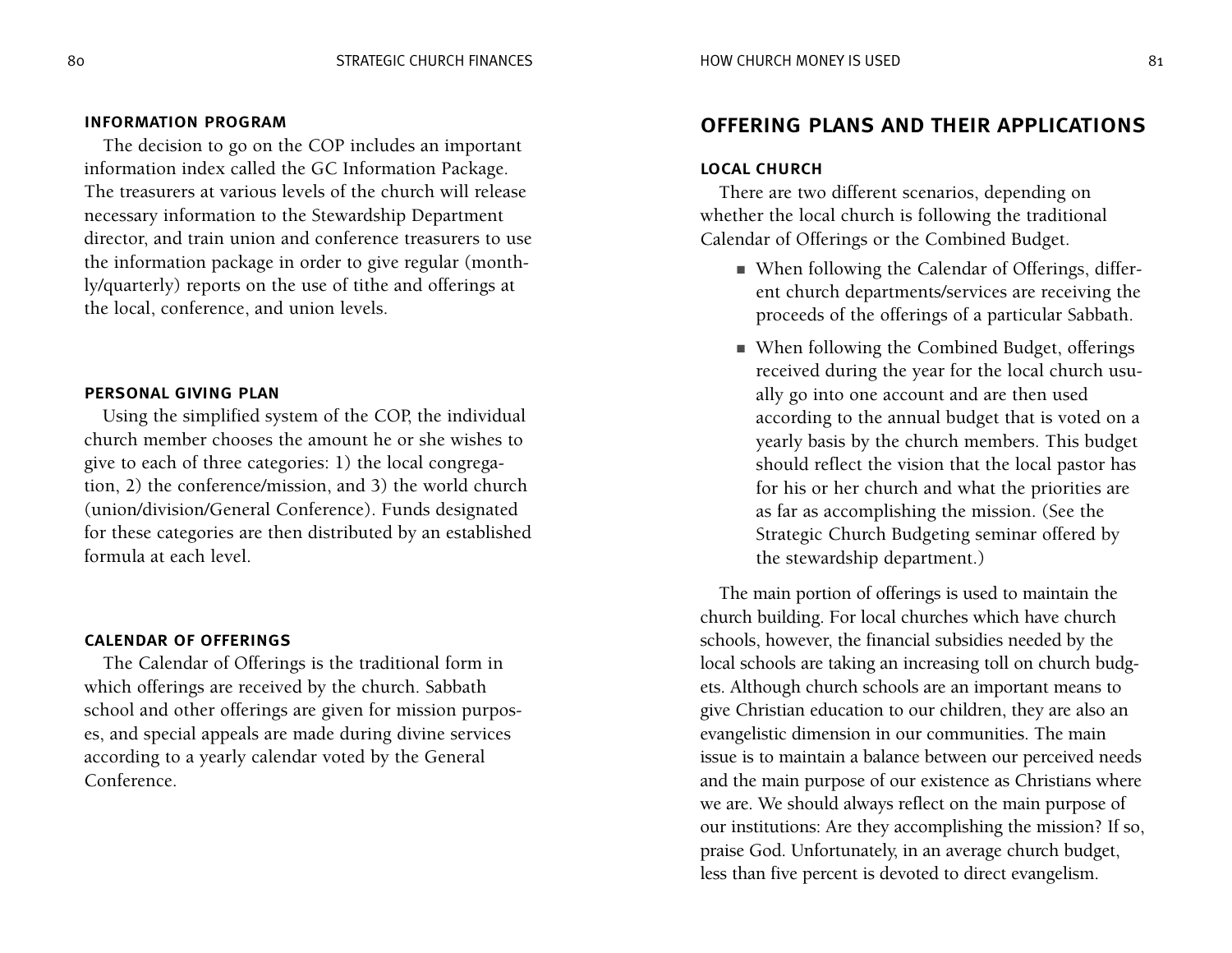#### **CONFERENCE**

Offerings for the conference are usually labeled "Conference Advance" and are used for the needs of youth camps, secondary school expansion, campmeeting facilities, and other endeavors which require additional funds of a non-tithe nature.

#### union and division

Some offerings go directly to a department or service at the union or division level, such as AWR, ADRA, Religious Liberty, Youth, or Education. Other offerings are shared between the union and division. Sometimes offerings go directly to the General Conference for such entities as AWR or Religious Liberty.

#### general conference

All Sabbath School offerings, birthday/thanks offerings, mission extension, Annual Week of Sacrifice, ingathering, and investment funds are called mission offerings and go into the same account, which funds the world mission. A portion of the thirteen Sabbath offering goes to a special project. The rest of all Sabbath School offerings go to World Mission. The GC session offering, which is collected twice during a quinquennium, is a special offering that goes entirely to the special project for which it is collected.